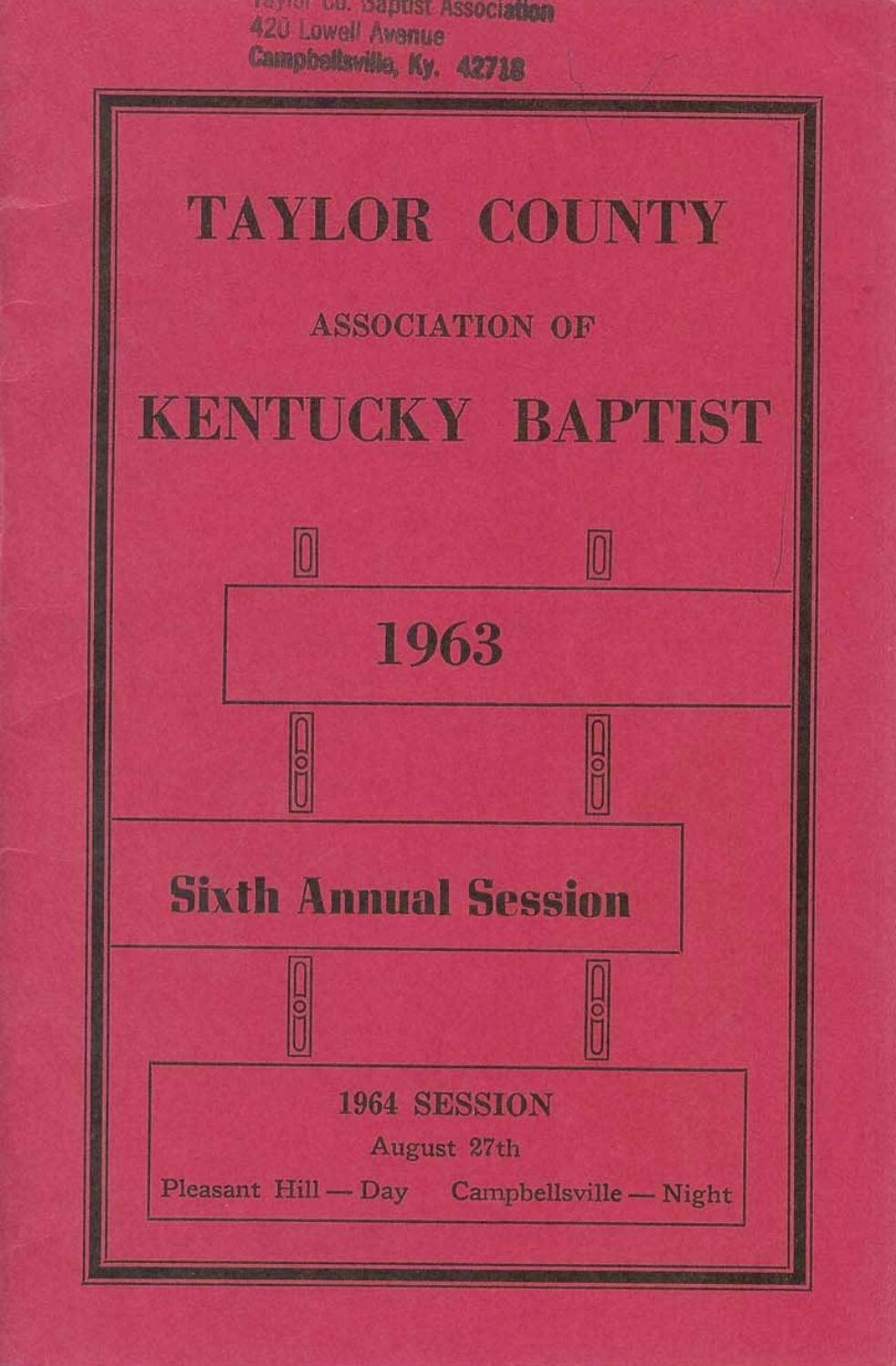**MINUTES OF** 

# TAYLOR COUNTY ASSOCIATION OF KENTUCKY BAPTISTS 1963

SIXTH ANNUAL SESSION

**Held With** 

### PALESTINE BAPTIST CHURCH - Day

### LOWELL AVENUE BAPTIST CHURCH-Night

September 5, 1963

Taylor County Association of Kentucky Baptists

Will Meet With

PLEASANT HILL BAPTIST CHURCH-Day

CAMPBELLSVILLE BAPTIST CHURCH-Night

August 27, 1964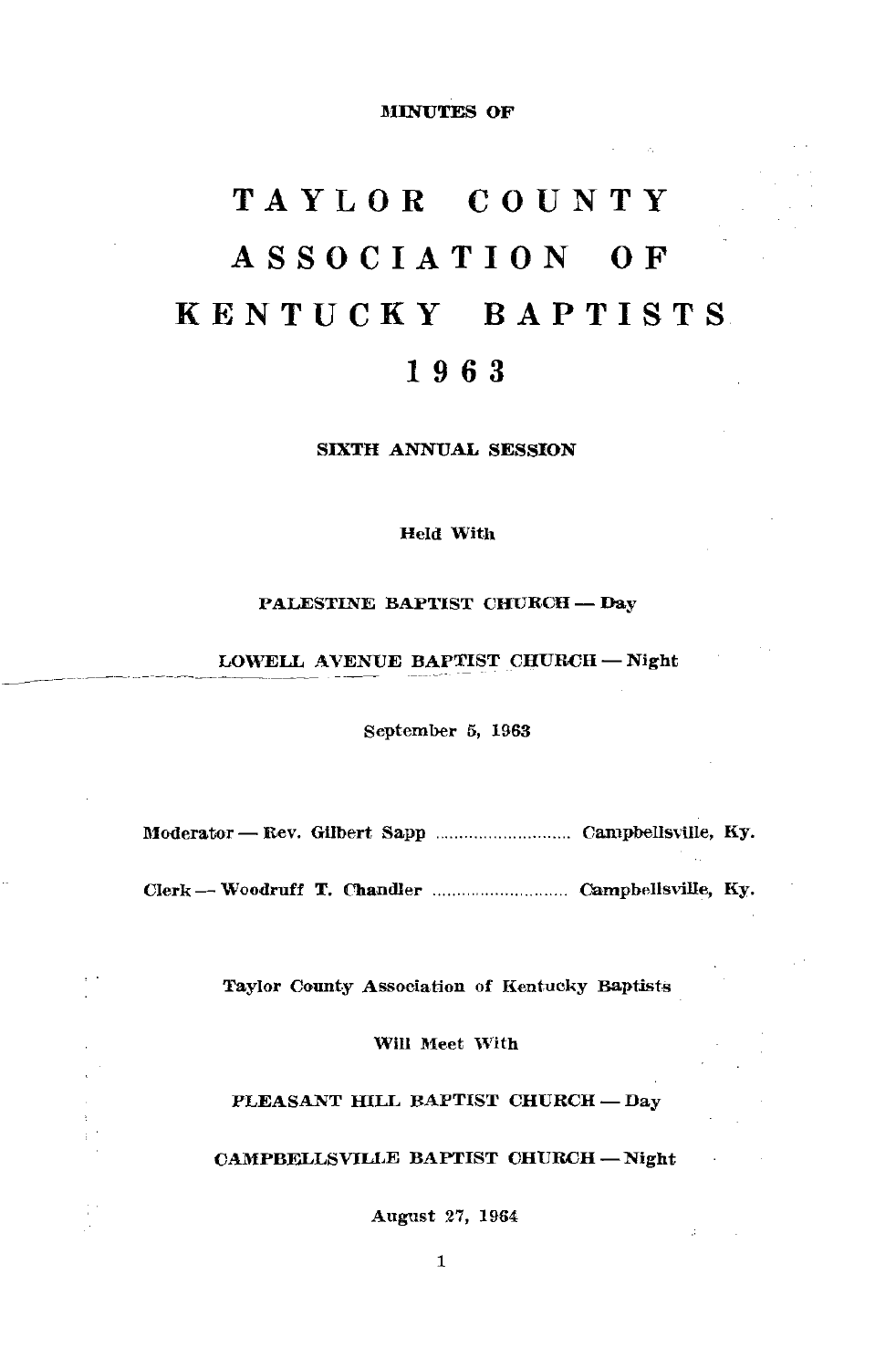# INDEX

| Reports -                                                       |                |
|-----------------------------------------------------------------|----------------|
|                                                                 |                |
|                                                                 |                |
|                                                                 |                |
|                                                                 |                |
|                                                                 |                |
|                                                                 |                |
|                                                                 |                |
|                                                                 |                |
|                                                                 |                |
|                                                                 |                |
|                                                                 |                |
|                                                                 |                |
|                                                                 |                |
|                                                                 |                |
|                                                                 |                |
|                                                                 |                |
|                                                                 |                |
|                                                                 |                |
|                                                                 |                |
|                                                                 |                |
|                                                                 |                |
|                                                                 |                |
|                                                                 |                |
|                                                                 |                |
|                                                                 |                |
|                                                                 |                |
|                                                                 |                |
|                                                                 |                |
|                                                                 |                |
|                                                                 |                |
|                                                                 |                |
|                                                                 |                |
| Sessions -                                                      |                |
|                                                                 | $\overline{Q}$ |
|                                                                 |                |
|                                                                 |                |
|                                                                 |                |
| Sermons -                                                       |                |
|                                                                 |                |
|                                                                 |                |
| Tables -                                                        |                |
|                                                                 |                |
|                                                                 |                |
|                                                                 |                |
|                                                                 |                |
|                                                                 |                |
|                                                                 |                |
|                                                                 |                |
| H - Buildings - Goals for Coming Year - Special Information  42 |                |
|                                                                 |                |
|                                                                 |                |
|                                                                 |                |
|                                                                 |                |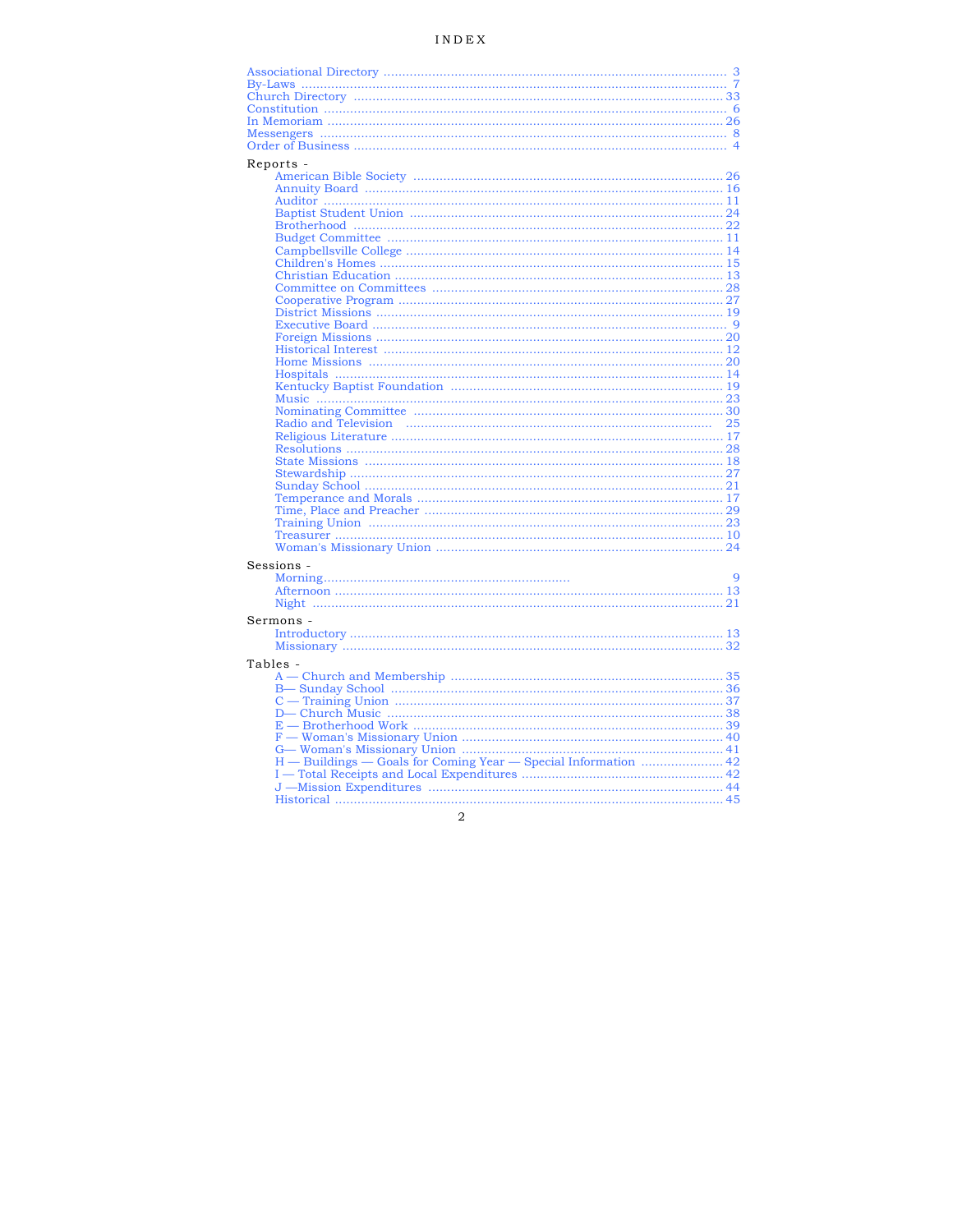# ASSOCIATIONAL DIRECTORY

### **OFFICERS**

| First Asst. Moderator  Dr. Harvey Morrison, Route 1, Elkhorn, Ky.           |  |
|-----------------------------------------------------------------------------|--|
| Second Asst. Moderator  Rev. Philip Basinger, College, Campbellsville, Ky.  |  |
| Clerk  Mr. Woodruff T. Chandler, 206 Bell Ave., Campbellsville, Ky.         |  |
| Asst. Clerk  Rev. Joe Hargrove, 304 Lowell Ave., Campbellsville, Ky.        |  |
| Treasurer  Mr. Vontress Jones, Route 4, Campbellsville, Ky.                 |  |
| Asst. Treasurer  Mr. Harlan Warren, Route 4, Campbellsville, Ky.            |  |
|                                                                             |  |
| WMU President  Mrs. Alice Lee, Route 5, Campbellsville, Ky.                 |  |
| Sunday School Supt.  Rev. Billy Chaffin, 502 Bell Ave., Campbellsville, Ky. |  |
|                                                                             |  |
| Brotherhood President  Darrell Hunt, 712 N. Central, Campbellsville, Ky.    |  |
|                                                                             |  |
| OFFICERS OF CAMPBELLSVILLE COLLEGE                                          |  |
|                                                                             |  |
|                                                                             |  |
|                                                                             |  |

### BOARD MEMBER TO GENERAL ASSOCIATION

Dr. J. Chester Badgett

### TIME, PLACE AND PREACHERS FOR 1964 SESSION

### **EXECUTIVE BOARD MEMBERS**

| Robinson Creek  Howard Lewis, Route 1, Campbellsville, Ky.                |
|---------------------------------------------------------------------------|
|                                                                           |
|                                                                           |
| South Campbellsville  W. T. Blevins, 110 Lowell Ave., Campbellsville, Ky. |
| (All Pastors and Officers of the Association are                          |
| members of the Executive Board)                                           |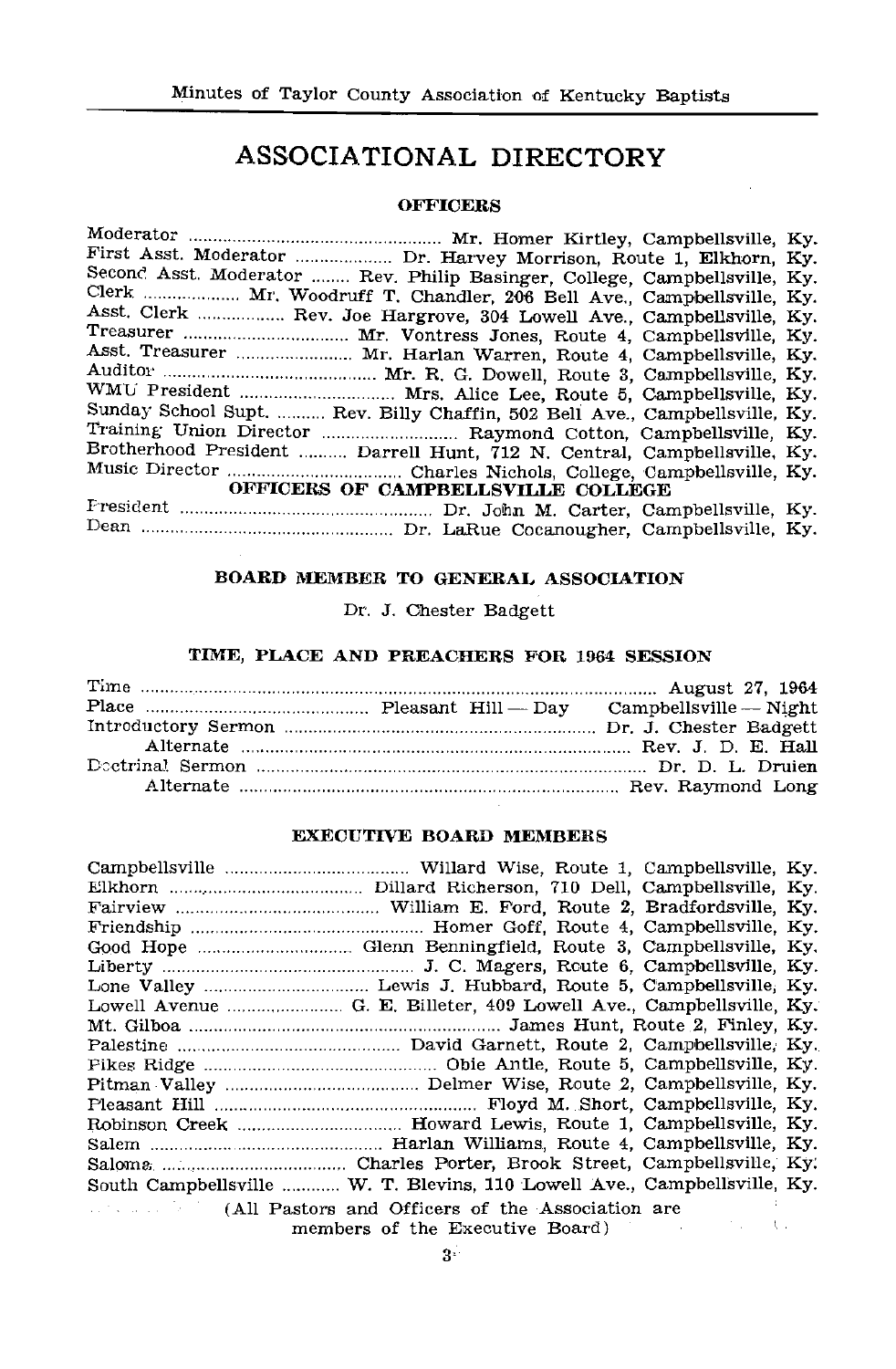### COMMITTEES TO REPORT AT 1964 SESSION

| Rev. Philip Basinger, Rev. Joe Hargrove, Woodruff T. Chandler       |  |
|---------------------------------------------------------------------|--|
| Digest of Letters and Historical Interest  Mr. Woodruff T. Chandler |  |
|                                                                     |  |
|                                                                     |  |
| Budget  Mr. Vontress Jones, Mr. John Wagster, Rev. Joe Hargrove     |  |
|                                                                     |  |
|                                                                     |  |
|                                                                     |  |
|                                                                     |  |
|                                                                     |  |
|                                                                     |  |

# ORDER OF BUSINESS

# PALESTINE BAPTIST CHURCH

September 5, 1963

### THURSDAY MORNING

|  | $9:31$ A.M. - Devotion                                                  |  |
|--|-------------------------------------------------------------------------|--|
|  |                                                                         |  |
|  |                                                                         |  |
|  | $9.45$ A.M. $-$ Adoption of Order of Business                           |  |
|  | $9:50$ A.M. – Enrollment of Messengers                                  |  |
|  | 10:00 A.M. - Recognition of Visitors, New Pastors and Others            |  |
|  | $10:10$ A.M. — Invitation to New Churches                               |  |
|  | 10:20 A.M. - Report of Executive Board                                  |  |
|  |                                                                         |  |
|  |                                                                         |  |
|  |                                                                         |  |
|  | 4.                                                                      |  |
|  |                                                                         |  |
|  | 11:00 A.M. - Digest of Letters - Historical Interest  Woodruff Chandler |  |
|  | $11:10$ A.M. - Election of Officers                                     |  |
|  |                                                                         |  |
|  | $12:00$ A.M. $-$ Adjourn                                                |  |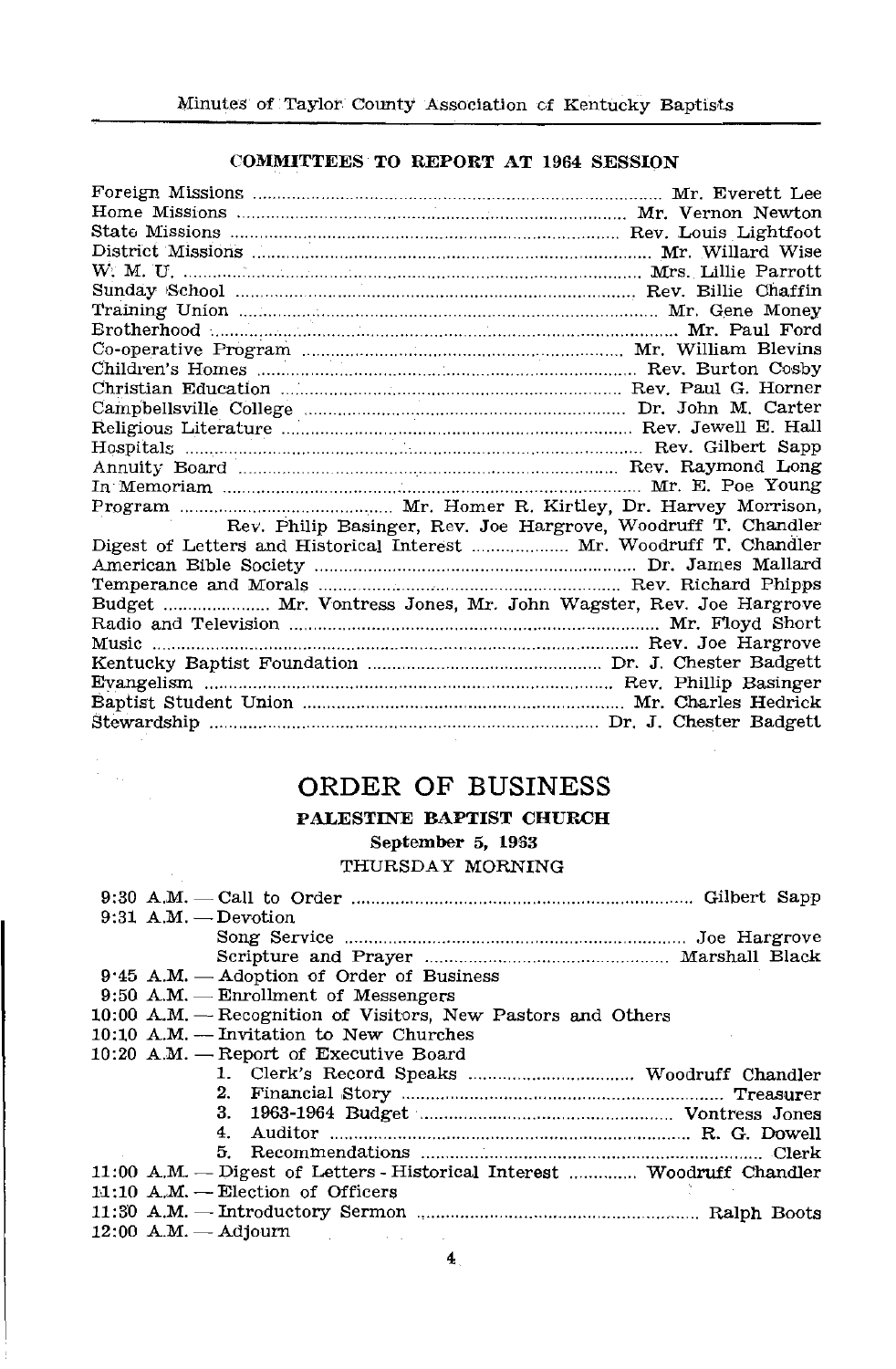# THURSDAY AFTERNOON

|                        | 1:15 $P.M. - Call$ to Order                    |  |
|------------------------|------------------------------------------------|--|
| $1:16$ P.M. - Devotion |                                                |  |
|                        |                                                |  |
|                        |                                                |  |
| $1:30$ F.M. - 1.       |                                                |  |
| 2.                     |                                                |  |
| з.                     |                                                |  |
| 4.                     |                                                |  |
| 5.                     |                                                |  |
| 6.                     |                                                |  |
| 7.                     |                                                |  |
| 8.                     |                                                |  |
| 9.                     | Kentucky Baptist Foundation  Thomas Keiningham |  |
| 10.                    |                                                |  |
| 11.                    |                                                |  |
| 12.                    |                                                |  |
|                        |                                                |  |
|                        | $4:00$ F.M. — Miscellaneous Business           |  |
| $4:15$ F.M. — Adjourn  |                                                |  |

# LOWELL AVENUE BAPTIST CHURCH September 5, 1963

# THURSDAY NIGHT

| $6:30$ P.M. -- Call to Order                                       |  |
|--------------------------------------------------------------------|--|
| Devotional                                                         |  |
|                                                                    |  |
|                                                                    |  |
| 7:00 I.M. - Sunday School and Vacation Bible School  Billy Chaffin |  |
|                                                                    |  |
|                                                                    |  |
|                                                                    |  |
|                                                                    |  |
|                                                                    |  |
|                                                                    |  |
|                                                                    |  |
|                                                                    |  |
| 8:40 F.M. -- Stewardship and Co-operative Program  William Blevins |  |
| $8:55$ P.M. - Report of Resolutions Committee:                     |  |
| Other Committees and Business                                      |  |
|                                                                    |  |
| $9:35$ P.M. $-$ Adjourn                                            |  |

 $\label{eq:2.1} \frac{1}{\sqrt{2\pi}}\int_{0}^{\infty}\frac{1}{\sqrt{2\pi}}\left(\frac{1}{\sqrt{2\pi}}\right)^{2\pi} \frac{1}{\sqrt{2\pi}}\frac{1}{\sqrt{2\pi}}\frac{1}{\sqrt{2\pi}}\frac{1}{\sqrt{2\pi}}\frac{1}{\sqrt{2\pi}}\frac{1}{\sqrt{2\pi}}\frac{1}{\sqrt{2\pi}}\frac{1}{\sqrt{2\pi}}\frac{1}{\sqrt{2\pi}}\frac{1}{\sqrt{2\pi}}\frac{1}{\sqrt{2\pi}}\frac{1}{\sqrt{2\pi}}\frac{1}{\sqrt{2\pi}}$ 

 $\label{eq:2.1} \frac{1}{\sqrt{2}}\left(\frac{1}{\sqrt{2}}\right)^{2}=\frac{1}{2}\left(\frac{1}{\sqrt{2}}\right)^{2}$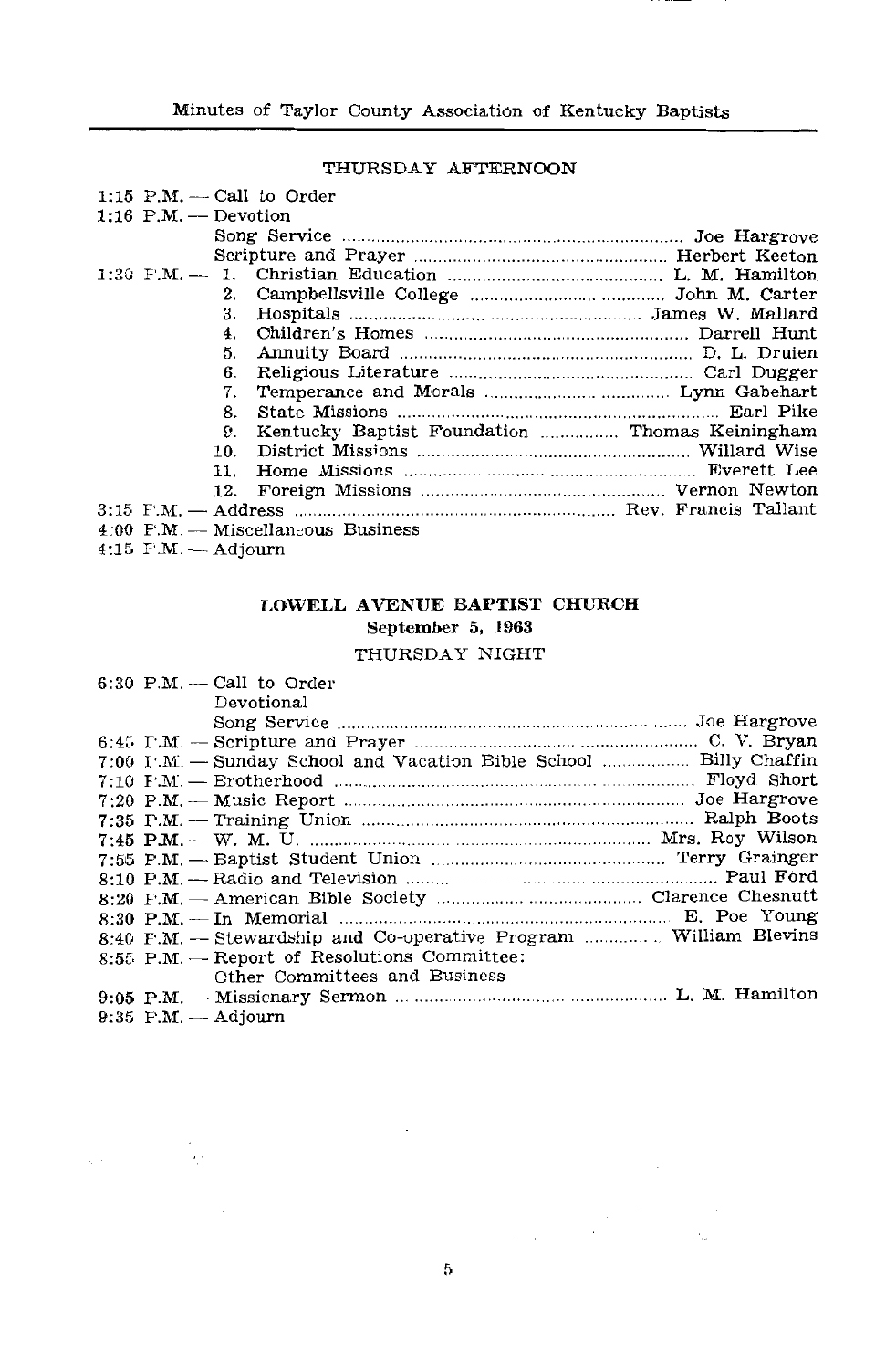# CONSTITUTION

Article 1 This body shall be called the Taylor County Association of Kentucky Baptists.

Article 2 Each member church in this body shall be entitled to four messengers, one of whom shall be the pastor, and one additional messenger for each fifty members above the first one hundred (100) members.

Article 3 The business of this body shall be, when assembled, to hear reports from the churches with regard to their condition as to members, prosperity, etc., to consult together for their development and growth in all matters pertaining to the evangelism of the world, and shall hold and control such property as shall come into possessions of the Association.

Article 4 This body shall exercise no authority over the local churches and recognizes their complete autonomy. The Association reserves the right, as final action, to sever relations with any member church for engaging in practices not considered Biblical.

Article 5 This body shall, on meeting annually, elect by nomination and private ballot, or raising of hands. Moderator, First Assistant Moderator, Second Assistant Moderator, Clerk, Assistant Clerk, and Treasurer, whose duties shall be such as custom imposes on their respective offices. All officers shall continue in office until superseded by their successors, but no one shall be eligible to the office of Moderator for more than two successive terms.

Article 6 An opportunity may be offered for other churches to unite with body, and visitors shall be invited to sit with us with no power to vote.

Article 7 The Executive Board of the Association shall be composed of all pastors of member churches, and one lay member from each church. All general Association officers and auxiliary heads will by virture of their office be members of the Executive Board. Each Associational officer shall hold the same office in the Executive Board. The Executive Board shall have charge of the work between the sessions of the Association. Quorum of the Executive Board shall consist of nine members.

Article 8 In the appointment of committees, individuals shall be named instead of churches, and on each committee named, one or more members shall be laymen. The Promotional Committee shall consist of the Moderator. Clerk. Treasurer, and heads of the Associational Organizations, and such other members as the occasion may demand.

Article 9 This body shall meet annually, according to adjournment, but in case of emergency the Executive Board may call a special session, and also change the time and place of the meeting.

Article 10 This Constitution may be altered or amended (except Article IV) at any meeting of the body, upon one year's notice, by concurrence of twothirds of the members present.

Parlimentary Rules: Kerfoot's Parlimentary Rules of Order is the guide of the parlimentary order followed in the Association.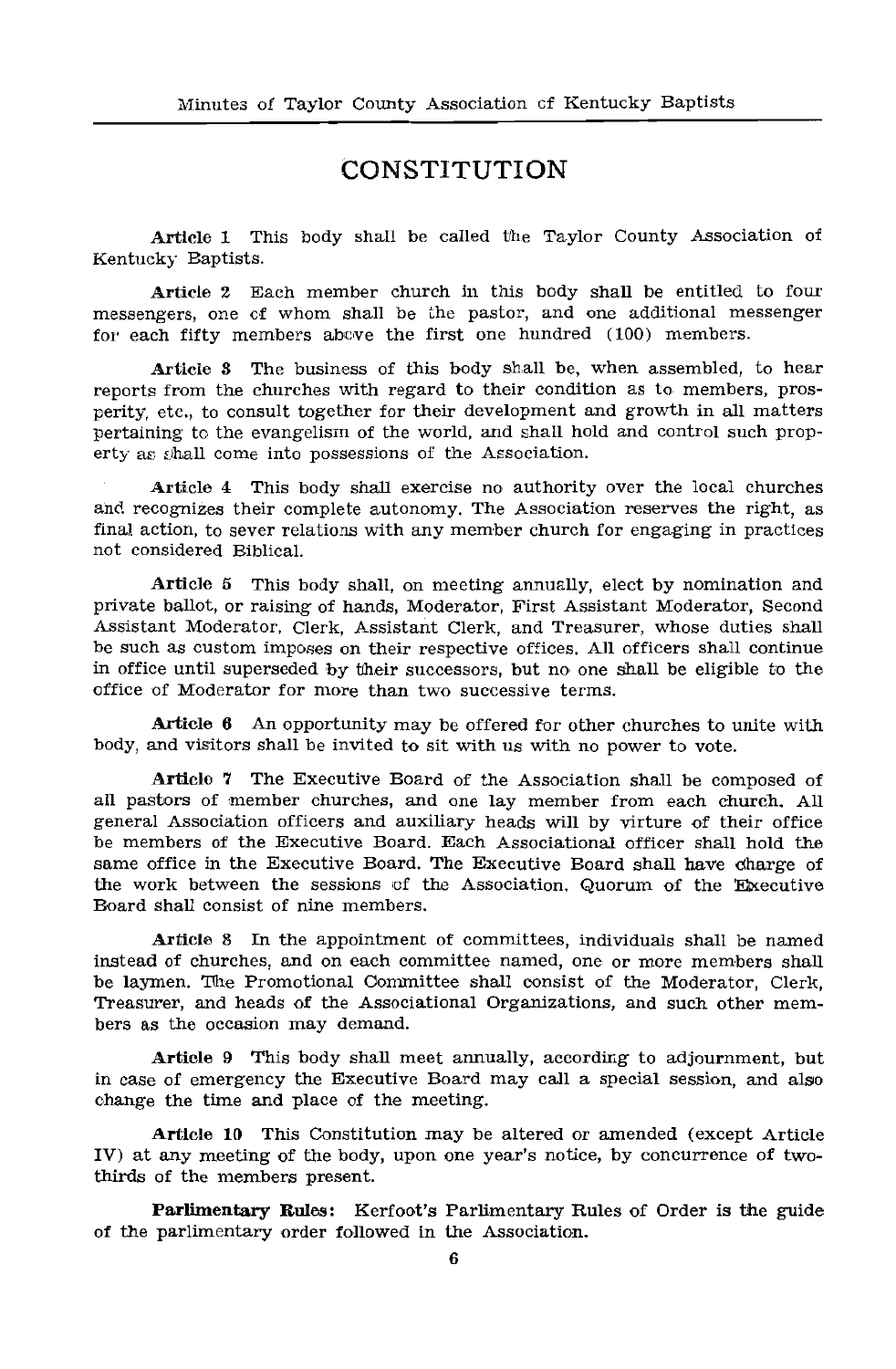# **RV-LAWS**

### **ARTICLE I-DUTTES OF OFFICERS**

1 Officers elected at the annual meeting shall assume their duties at the close of the meeting at which they were elected, with the exception of the clerk who shall assume office immediately following his election.

2 The Clerk shall keep a record of the proceedings of the Association and the Executive Board, superintend the printing and distributing of the minutes of the Association: send five copies of minutes to the Secretary of the General Association of Kentucky Baptists in Kentucky; keep a file of the minutes and other important papers of the Association.

3 The Treasurer shall receive all money contributed by the churches to the Association, or money from any other sources; shall make such disbursements as authorized by the Association or Executive Board and shall make monthly and annual reports to the Executive Board and the Association; he shall be bonded and the bonding fee paid by the Association.

4 An Auditor shall be secured by the Executive Board to audit the Treasurer's books and attest his annual report. The auditing expense, if any, shall be paid by the Association.

### **ARTICLE II - COMMITTEES**

1 The Promotion Committee shall be responsible for planning, developing and promoting a program of activities for the year in all phases of church work. This committee shall give a monthly report of the progress of their program.

2 The Program Committee will plan the programs for the annual meetings, and shall report as far in advance as possible.

3 The Nominating Committee, after consulting with Auxiliaries of the Association, shall recommend to the Association at its annual meeting nominations for all Associational Sunday School Officers, all Associational W.M.U. Officers, all Associational Training Union Officers, all Associational Brotherhood Officers and such other officers as the body may from time to time assign them.

4 All committees shall be appointed by the Moderator, unless otherwise specified by a separate motion.

5 The term of no committee shall exceed one year unless by special vote of the Association.

6 Each committee will be automatically discharged when its final report is accepted by the body.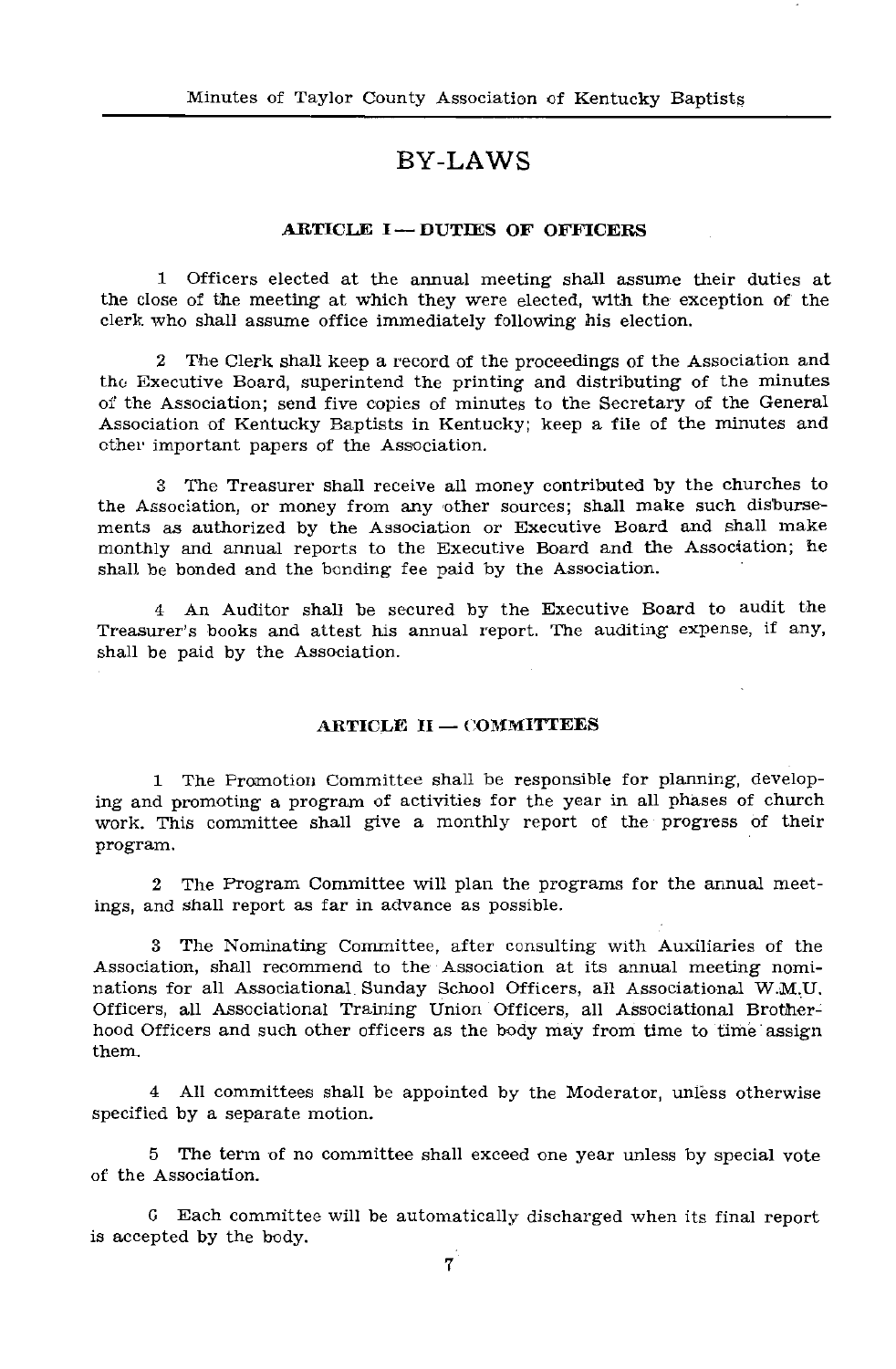# **MESSENGERS**

- **CAMPBELLSVILLE** Dr. J. Chester Badgett, Dr. James Mallard, Dr. Paul G. Horner, Dr. Clarence Chesnutt, Dr. J. M. Carter, Mr. W. E. Stapp, Mr. Everett Lee, Mr. Willard Wise, Mrs. Willard Wise, Mr. John Wagster, Mrs. James Mallard, Mr. E. C. Kirtley, Mrs. E. C. Kirtley, Mr. R. G. Dowell, Mr. Abel Harding, Sr., Mr. Woodruff T. Chandler, Rev. Burton Cosby, Mr. Omer Farmer, Mrs. Cordia Lawson, Mrs. J. Chester Badgett, Mrs. Opal DeWitt, Rev. Philip Basinger, Mrs. Phil Basinger, Mrs. Kathryn Christie.
- ELKHORN Dr. Harvey Morrison, Mrs. Harvey Morrison, Mr. Ira Wise.
- **FRIENDSHIF** Rev. L. M. Hamilton, Mr. J. J. Chaney, Mr. Otha Blevins.
- GOOD HOPE -- Rev. Ralph Boots, Mr. Lynwood Newton.
- **LIBERTY** Rev. Gilbert Sapp, Mr. Omer White, Mr. Walter Wise, Mrs. Walter Wise, Mr. Robert E. Colvin, Mrs. Callie McCubbin.
- LOWELL AVENUE Mrs. James W. Bennett, Mrs. Jesse Poore, Mr. James W. Bennett.
- MT. GILBOA Mr. James R. Hunt, Rev. J. B. Hargrove, Mr. Darrell Hunt, Mrs. Edwin Parrott, Mr. Edgar B. Russell.
- **PALESTINE** Rev. Marshall Black, Mr. David Garnett, Mrs. Marshall Black, Mr. Harold M. Smith, Mr. Paul Smith.
- PIKES RIDGE Mr. Obie Antle, Mr. E. O. Clark.
- PITMAN VALLEY Rev. Herbert Keeton.
- PLEASANT HILL Dr. D. L. Druien, Mr. Homer Kirtley, Mr. Lee Gaddie, Mr. D. L. Morris, Mr. Stanley Chaney, Mr. Floyd Short, Mr. D. W. Crawley, Jr., Mr. Clifford Strater.
- ROBINSON CREEK -- Rev. Raymond Long, Mr. Fred Thompson, Mr. Howard Lewis, Mr. Vernon Newton.
- SALEM Rev. Billie Chaffin.
- SALOMA Rev. Earl Pike, Mrs. Earl Pike.
- SO. CAMPBELLSVILLE Rev. Louis Lightfoot, Mr. W. T. Blevins, Mr. Marvin Bastin, Rev. H. T. Brooks.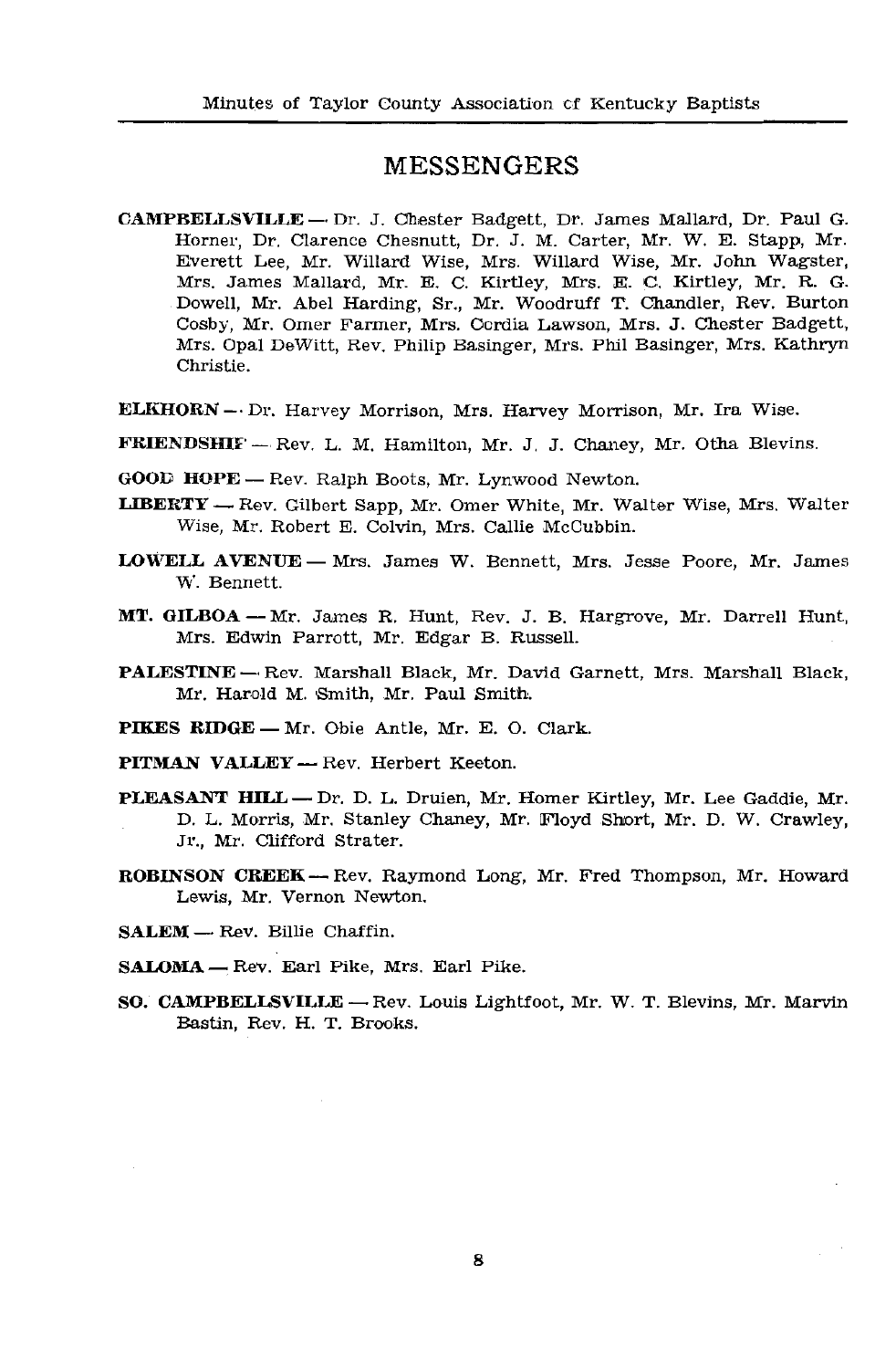# **MORNING SESSION**

## PALESTINE BAPTIST CHURCH

Promptly at 9:30 A.M. Moderator Sapp, called to order the Sixth Annual Session of The Taylor County Association of Kentucky Baptists, meeting with Palestine Baptist Church -- day and Lowell Avenue Baptist Church -- night.

Rev. Joe Hargrove, Associational Chorister, led the group present in singing "Revive Us Again" and "There Is A Name." Miss Mary Lou Wise at the piano.

Devotional was given by Rev. Marshall Black, pastor of the Host Church. reading 43 verses of the 5th Chapter of Matthew.

- 1 Adoption of Order of Business: Motion by Dr. J. Chester Badgett the suggested order of business presented plus any other changes that may arise be adopted. wotion made, seconded and passed the Messengers sent from the various churches in the Taylor County Association be accepted by the body.
- 2 Introduction of New Pastors: Dr. J. Chester Badgett introduced the new pastor of Raikes Hill Mission, Rev. Phillip D. Basinger.
- 3 The Report of the Executive Board was given by Woodruff T. Chandler and adopted by the Association.

### REPORT OF EXECUTIVE BOARD

Your Executive Board had average attendance of 15, the past Associational year. Many decisions were made to further the work of the Association.

- OCTOBER The Executive Board voted to meet in the Campbellsville Baptist Church for the Associational Year. Voted to take part in the Youth Rally at Owensboro, Ky., and set a goal of 100 and appointed a committee, composed of Rev. Joe Hargrove and Rev. Earl Pike.
- NOVEMBER --- Voted to have Mission Committee take census, to find suitable place to hold Mission Bible School.
- DECEMBER Held "M" Night Service at Campbellsville College Gymnasium, with Dr. Henry Beach, Louisville, Ky., to bring the Address.
- JANUARY -- Voted to hold enlargement campaign in September. Voted not to have Missionary Conference in 1963 and authorized meeting for February 1964. Moderator appointed committee composed of Dr. J. Chester Badgett. Chr., Dr. D. L. Druien, and Rev. Henry T. Parrott.
- FEBRUARY -- Voted to take care of the light bill at Campbellsville College Gymnasium, during the time used by the Youth of the Association. Rev. Raymond Long, Chairman of this Committee.
- MARCH -- Evangelistic Clinic held 7:30 P.M., March 29, 1963. Dr. Harvey Morrison, Chr., and Rev. L. M. Hamilton, Committee. Voted to pay transportation of our youth to Ridge Crest.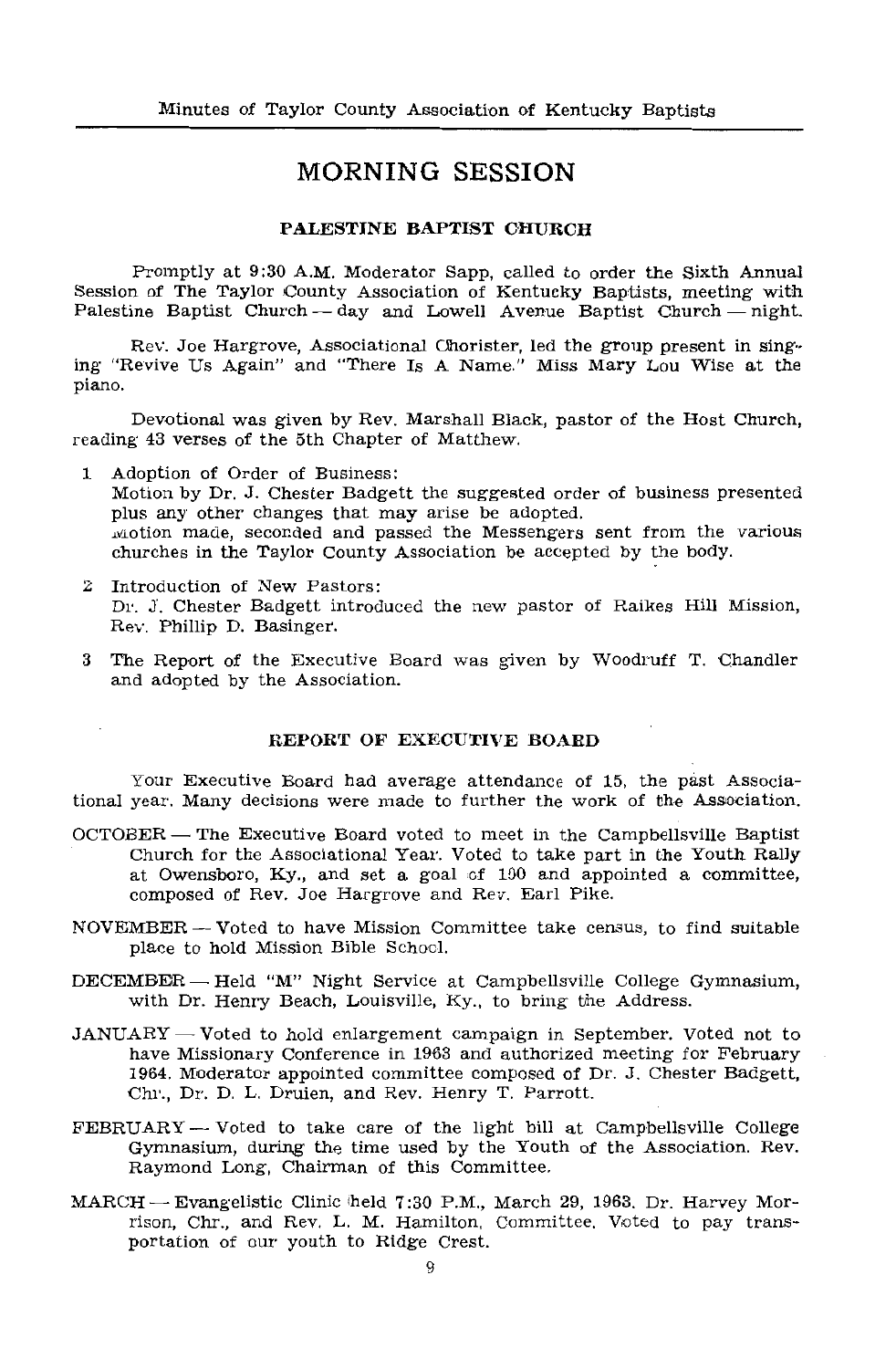MAY - Appointed committee composed of Rev. Marshall Black, Census Chairman, Dr. J. Chester Badgett, Rev. Billy Chaffin and Rev. Raymond Long, Committee as territory for the all county census.

JULY -- Voted to underwright the cost of showing the film "Captured."

AUGUST - Voted to accept the resignation of Bro. Carl Wells, Associational Sunday School Superintendent, and elected Rev. Billy Chaffin, Associational Sunday School Superintendent.

> Respectfully submitted, Woodruff T. Chandler, Clerk

Treasurer's Report:  $\overline{4}$ In the absence of Bro. Vontress Jones, Treasurer, the report was read by the Clerk and adopted.

### **REPORT OF TREASURER**

| Money Received from the Churches: |        |
|-----------------------------------|--------|
|                                   | 520.00 |
|                                   | 54.00  |
|                                   | 24.84  |
|                                   | 115.00 |
|                                   | 164.32 |
|                                   | 128.00 |
|                                   | 41.00  |
|                                   | 246.82 |
|                                   | 285.39 |
|                                   | 186.34 |
|                                   | 310.00 |
|                                   | 60.00  |
|                                   | 60.71  |
|                                   | 53.07  |
|                                   | 567.72 |
|                                   | 17.81  |
|                                   | 73.58  |
|                                   | 71.05  |
|                                   | 26.06  |
| TOTAL WORKING CAPITAL \$3,410.11  |        |

| Dishursements:                  |        |
|---------------------------------|--------|
|                                 |        |
|                                 | 223.19 |
|                                 | 135.94 |
|                                 | 47.50  |
|                                 | 150.00 |
| VISTIAL ATDS                    | 10.00  |
|                                 | 53.68  |
|                                 | 181.69 |
|                                 | 88.42  |
|                                 | 50.00  |
|                                 |        |
| BALANCE IN TREASURY  \$2,330.83 |        |
|                                 |        |

Respectfully submitted.

Vontress Jones, Treasurer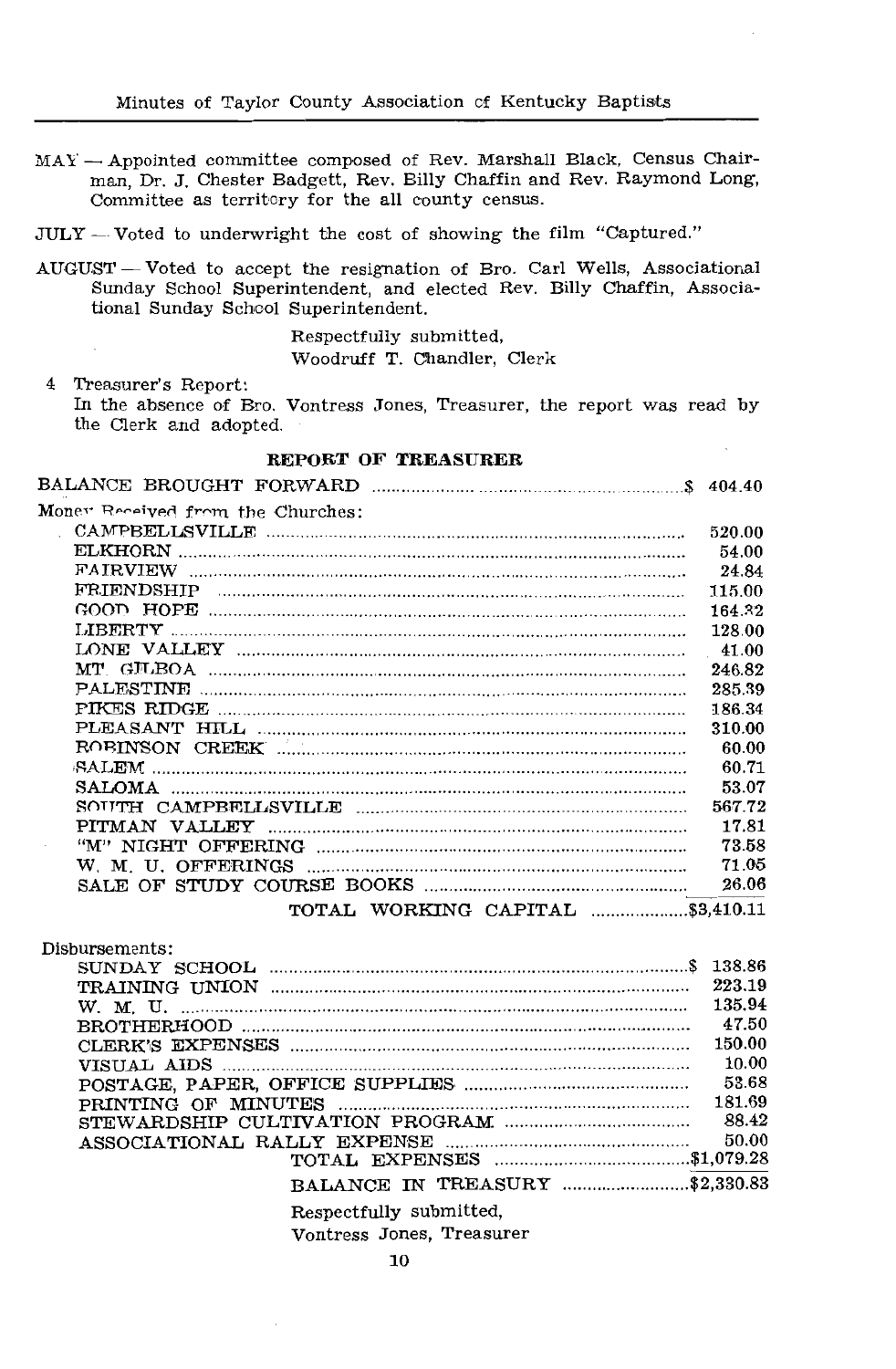Motion by Dr. J. Chester Badgett, Chairman of Mission Committee, that \$1,850.00 be included in the Associational Budget for a Southern Baptist Mission in Celina, Ohio, Pastored by Rev. Kenneth Forman, formerly a student in Campbellsville College and a faithful Pastor in our area. This money to be sent in cooperation with the Home Mission Board, Ohio State Convention and Baptist Association where Misson is located. This money is alloted for Pastor Salary. This money is to be alloted as follows: \$200.00 per month for first six months, \$150.00 per month for the next three months,  $$100.00$  per month for the final three months. The first \$1,200.00 is to be paid immediately and the other payments to be made as money is available in the treasury. The need of Local Association to have priority over payments to Celina. Ohio. Motion adopted.

5 Budget Committee:

In the absence of Bro. Vontress Jones, Treasurer, the report was read by the Clerk, and adopted.

### REPORT OF BUDGET COMMITTEE

### PROPOSED BUDGET FOR 1963-1964

|                     | 200.00 |
|---------------------|--------|
|                     | 200.00 |
|                     | 200.00 |
|                     | 100.00 |
|                     | 350.00 |
|                     | 200.00 |
|                     | 100.00 |
|                     | 250.00 |
|                     | 100.00 |
|                     | 100.00 |
|                     |        |
|                     | 200.00 |
|                     | 800.00 |
|                     | 400.00 |
| \$5,400,00<br>Total |        |

Respectfully submitted, Vontress Jones

6 Auditor's Report: The Auditors report was given by Bro. R. G. Dowell, Auditor and approved.

### REPORT OF AUDITOR

I have examined the books and annual report of the Treasurer of The Taylor County Association of Kentucky Baptist for the fiscal year 1962-1963. The books shows a balance of \$2,330.83.

> Respectfully submitted, R. G. Dowell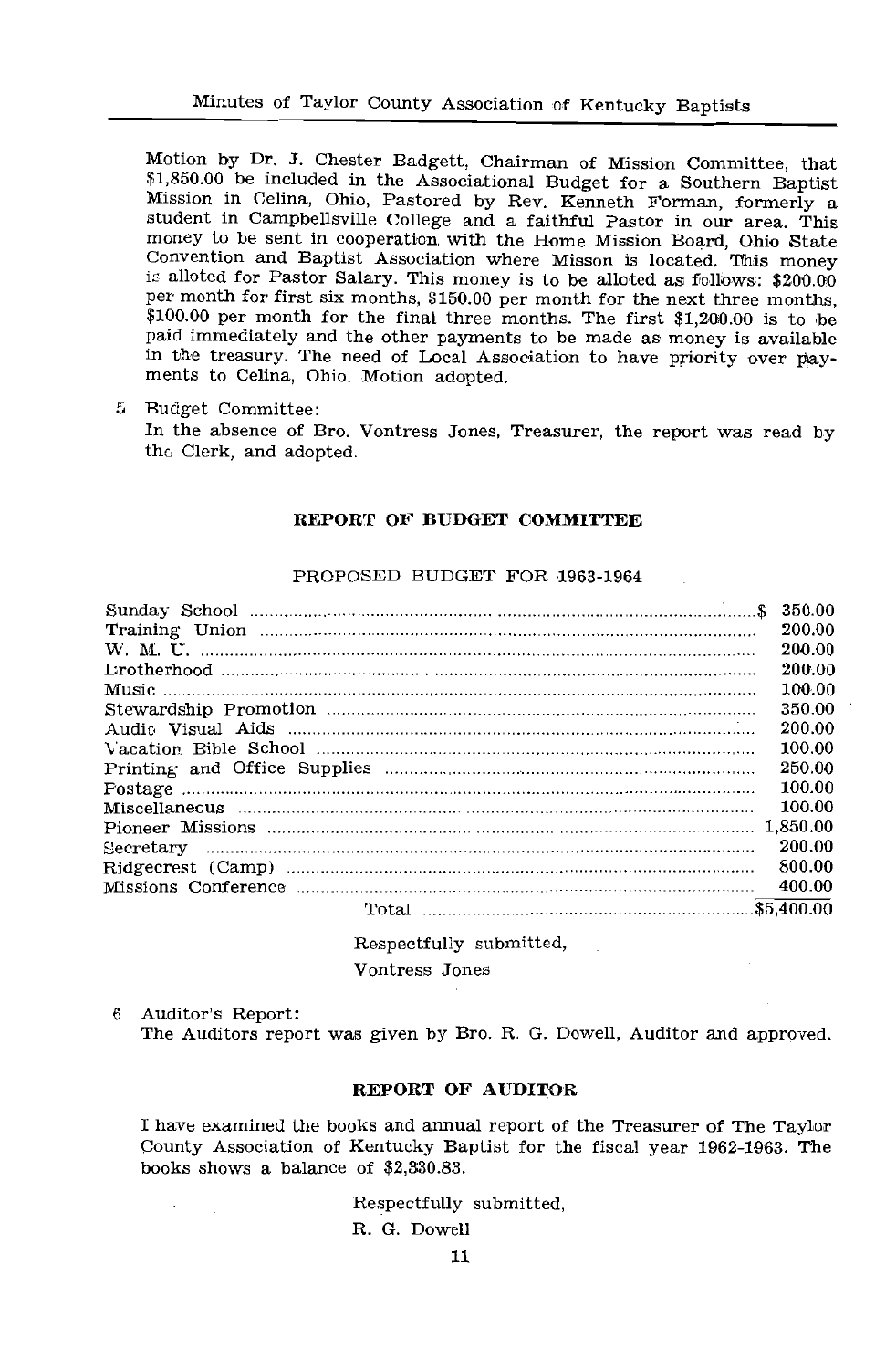- Recommendations:  $\mathcal{T}$ There were no recommendations:
- Digest of Letters and Historical Interest: 2 The Digest of Letters and Historical Interest was given by Woodruff T. Chandler.

#### EVENTS OF HISTORICAL INTEREST

- CAMPEELLSVILLE New sanctuary under construction, to be completed on or before January 1, 1964. Improvements on Acton and Raikes Hill Missions have been made. Pastorium redecorated and new furnace installed. Present building has been air conditioned.
- ELKHORN -- A new church site was purchased on highway 76 and 70 for \$6,500 with a 300 foot frontage on said highway. There are  $2\frac{1}{2}$  acres in all.
- FRIENDSHIP Two more Sunday School rooms completed.
- GOOD HOPE Purchased a parsonage on 102 Stanford Lane, Campbellsville, Ky., for \$12,000.00, also remodeled Church \$2,100.00.
- LONE VALLEY Rev. Ronald L. Burgess, Jr., called pastor October 7, 1962. succeeding Rev. Phillip Kazee, who resigned May 13, 1962 to become pastor of a church at Cereda, West Virginia.
- SOUTH CAMPBELLSVILLE -- Started on New Auditorium for church, approximate cost \$131,500.00.
- LOWELL AVENUE -- New Educational Unit completed. Purchased additional ground.

Respectfully submitted,

Woodruff T. Chandler

- 9 Election of Officers:
	- The following were elected as Associational Officers for the ensuing year:

Asst. Clerk ................ Rev. Joe Hargrove, 304 Lowell Ave., Campbellsville, Ky. W. M. U. President ........................ Mrs. Alice Lee, Route 5, Campbellsville, Ky. Sunday School Supt. ................ Rev. Billy Chaffin, 502 Bell, Campbellsville, Ky. Brotherhood ................... Mr. Darrell Hunt, 712 N. Central, Campbellsville, Ky.

At this time the Moderator appointed the following committees:

Time, Place and Preacher -- Dr. Harvey Morrison, Dr. D. L. Druien, Mr. James Hunt and Mr. Lee Gaddie.

Resolution Committee -- Dr. J. Chester Badgett, Rev. Joe Hargrove and Mr. Willard Wise.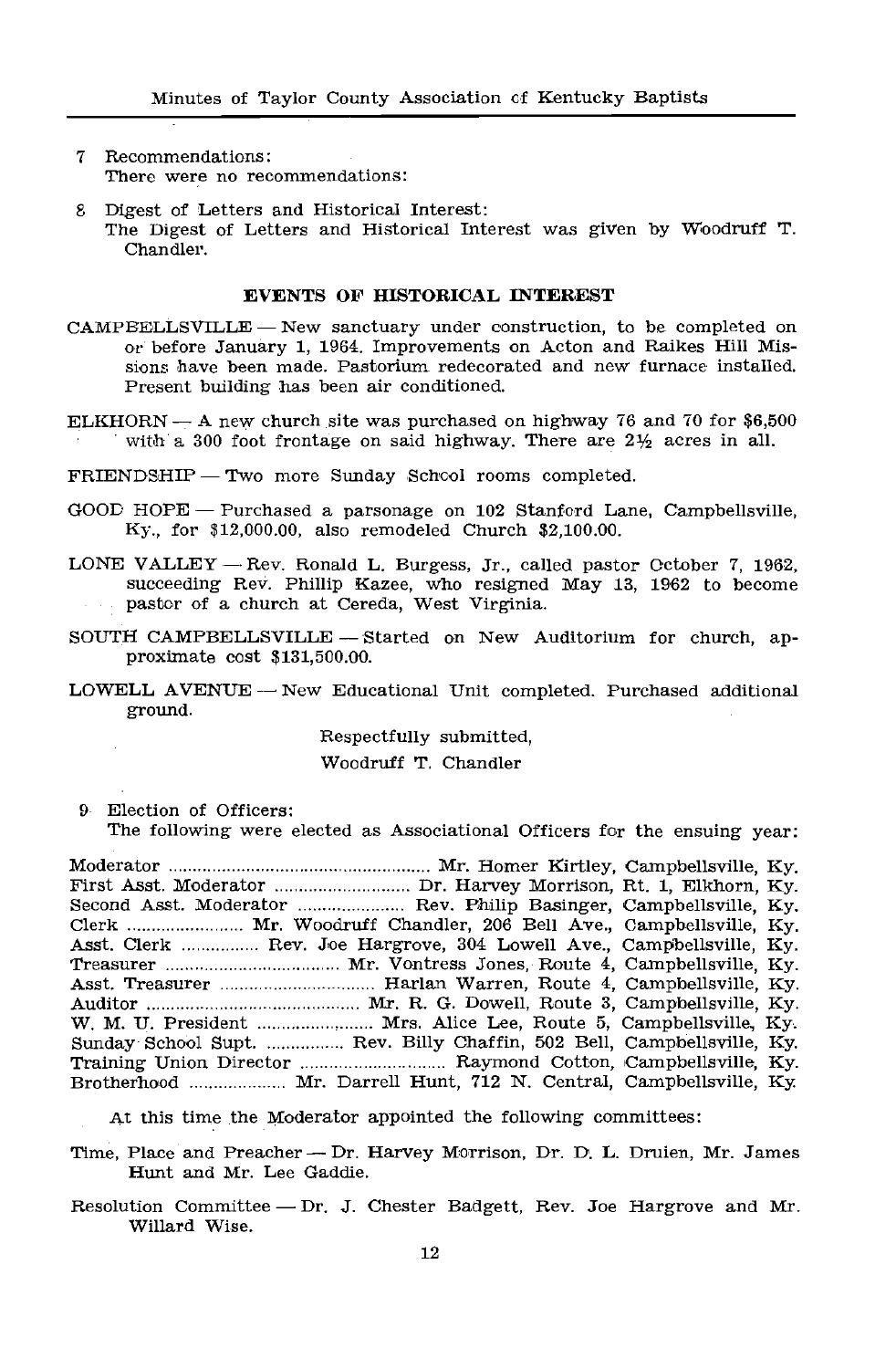Committee on Committees - Rev. Marshall Black, Mr. William Blevins and Rev. Philip Basinger.

Nominating Committee - Rev. Raymond Long, Bro. Darrell Hunt and Rev. Ralph Boots.

Rev. Joe Hargrove led the congregation in singing "Every Day With Jesus."

Special music was rendered by Mr. and Mrs. Joe Hargrove "It Took A Miracle."

- 10 Announcements: Rev. Marshall Black made announcement regarding noon meal.
- 11 Introductory sermon:

Rev. Ralph Boots brought the Introductory Sermon. His text was taken from 1st Samuel 3:1-2 and Acts 16:30-31. It was an enlightening message and well delivered.

The morning session was adjourned with prayer by Rev. Paul Payne.

# **AFTERNOON SESSION**

### PALESTINE BAPTIST CHURCH

The afternoon session opened with the singing of "On Jordon Stormy Banks." led by Rev. Joe Hargrove, Associational Song Chorister, with Mrs. Joe Hargrove at the Piano.

In the absence of Rev. Herbert Keeton the devotion and prayer was by Rev. Raymond Long. Scripture 2nd Cor. 13 chapter verses 1-10.

12 Christian Education:

The report on Christian Education was given by Rev. L. M. Hamilton, Rev. Hamilton spoke to the report.

### REPORT ON CHRISTIAN EDUCATION

Christian Education, as a program sponsored by the Kentucky Baptist Convention as an important and vital part of the Convention's total cooperative ministry, stands more unified and yet more anxious as to its future than it has been in many years. The Convention has approved a capital funds program which is now known as the Christian Education Advance Campaign.

Through God's grace we Baptists are now the largest non-Catholic religious denomination in America. The dubious distinction of being the "largest" is hardly a reason to be self-satisfied, proud or to be inclined to rest on our laurels. Most of us have long ago learned that numbers alone are not indicative of quality. Nevertheless, it is quite easy to see that well-trained Christians in our full time committed leadership roles, and also in our lay membership, are even more important to our effective ministry now than ever before in our history.

Ignorance and blind prejuduce will succumb only to enlightened and dedicated ministers, teachers and witnesses. We Baptists have never in the past depended on the state to train our leaders in areas of denominational thought and practice. We have long fought for freedom of religious thought. Such freedom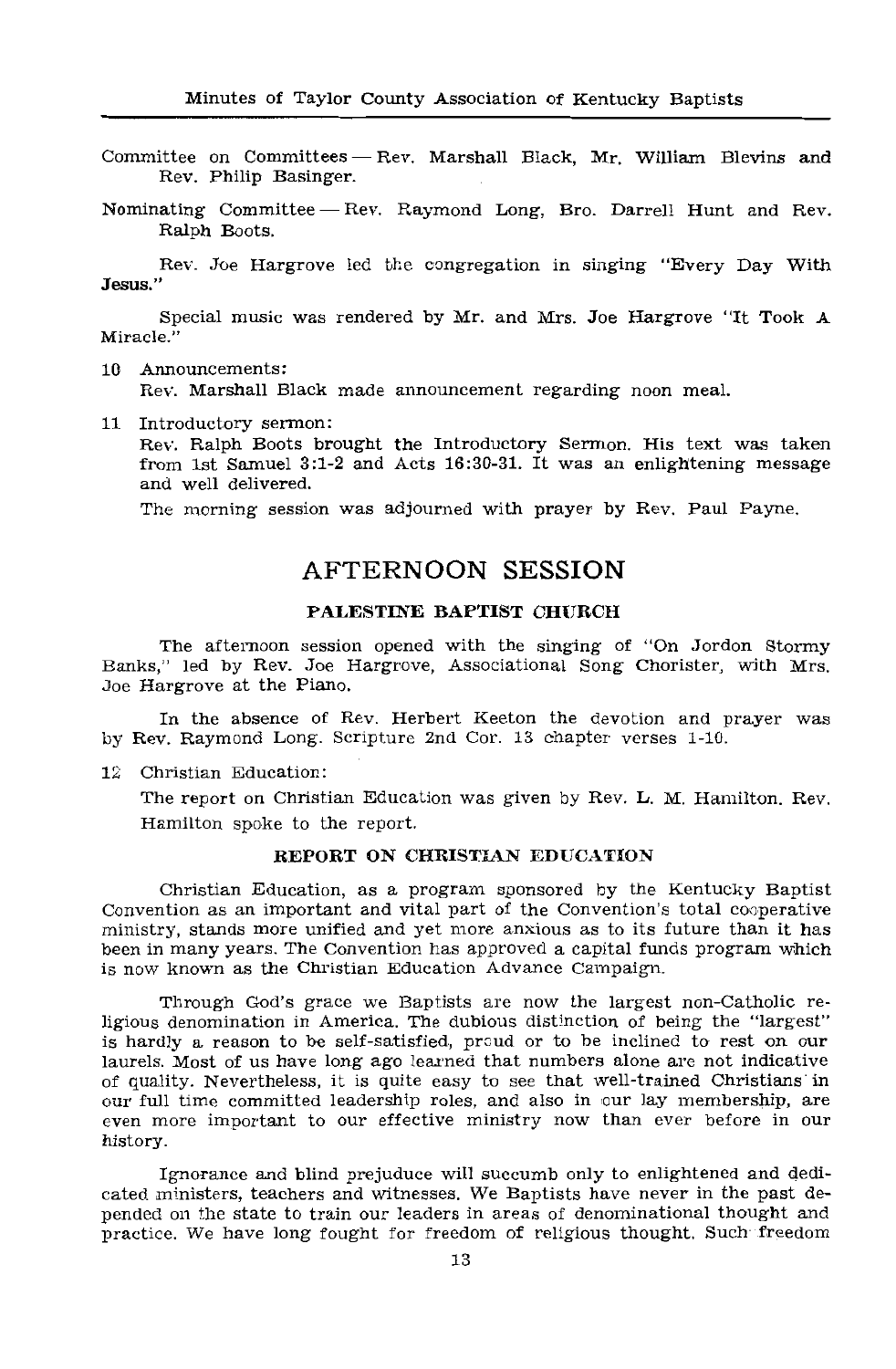is always accompanied by the full responsibility for sustaining the personel and physical facilities essential to the program.

Kentucky Baptist are presently cooperatively sponsoring five colleges. Also included are Clear Creek Baptist School, Pineville and Oneida Baptist Institute at Oneida.

In a world where hungry masses struggle not only for bread but for freedom so closely associated with the teachings of Christ; in a world where the training of our youth in the Word and Ways of God, we must build, re-build and re-vitalize our halls of Christian learning. Working cooperatively together with the help of many individuals of our day, we can meet Christian Education's current challenge to Kentucky Baptists.

Cur own Campbellsville College continues to show rapid growth. An enrollment of approximately 800 is expected this fall term. New faculty members have been employed and two new buildings erected. Speaking personally, I feel that one of my life's greatest investments is in teaching the young men and women who come into my classroom in Campbellsville College.

#### Respectfully submitted.

### L. M. Hamilton

13 Campbellsville College:

Dr. J. M. Carter, President of Campbellsville, gave a very fine report on Campbellsville College.

Motion by Dr. J. M. Carter that a committee of laymen be appointed to contact churches to continue payment to Campbellsville College Development Fund.

Motion by Dr. J. Chester Badgett the Brotherhood take contacting of the churches as their special project. Appoint committee of 3 laymen and 2 pastors advisers. They be asked to report to the Executive Board.

14 Hospitals:

The report on Hospitals was given by Rev. Raymond Long in the absence of Dr. Mallard.

#### REPORT CONCERNING HOSPITALS

Scripture: Matt. 25:27-35.

It was the privilege of this writer, last year, to give a report concerning the hospital work in Kentucky. More than a month was spent in the hospital in Louisville and a visit was made to the one in Lexington where, through conference with the administration and personnel, much first hand information was collected concerning the great work and great needs of these wonderful institutions.

This year a personal visit was made to the hospital in Paducah, Ky. Some time was spent in going through the buildings and several slide pictures were made of significant aspects. Through conferences with various personnel, especiallly with the hospital Chaplain, it is believed that the concepts of service and need were fairly presented and that Kentucky Baptists should know everything possible about what is being done and what should be done to increase this great healing ministry of the Denomination.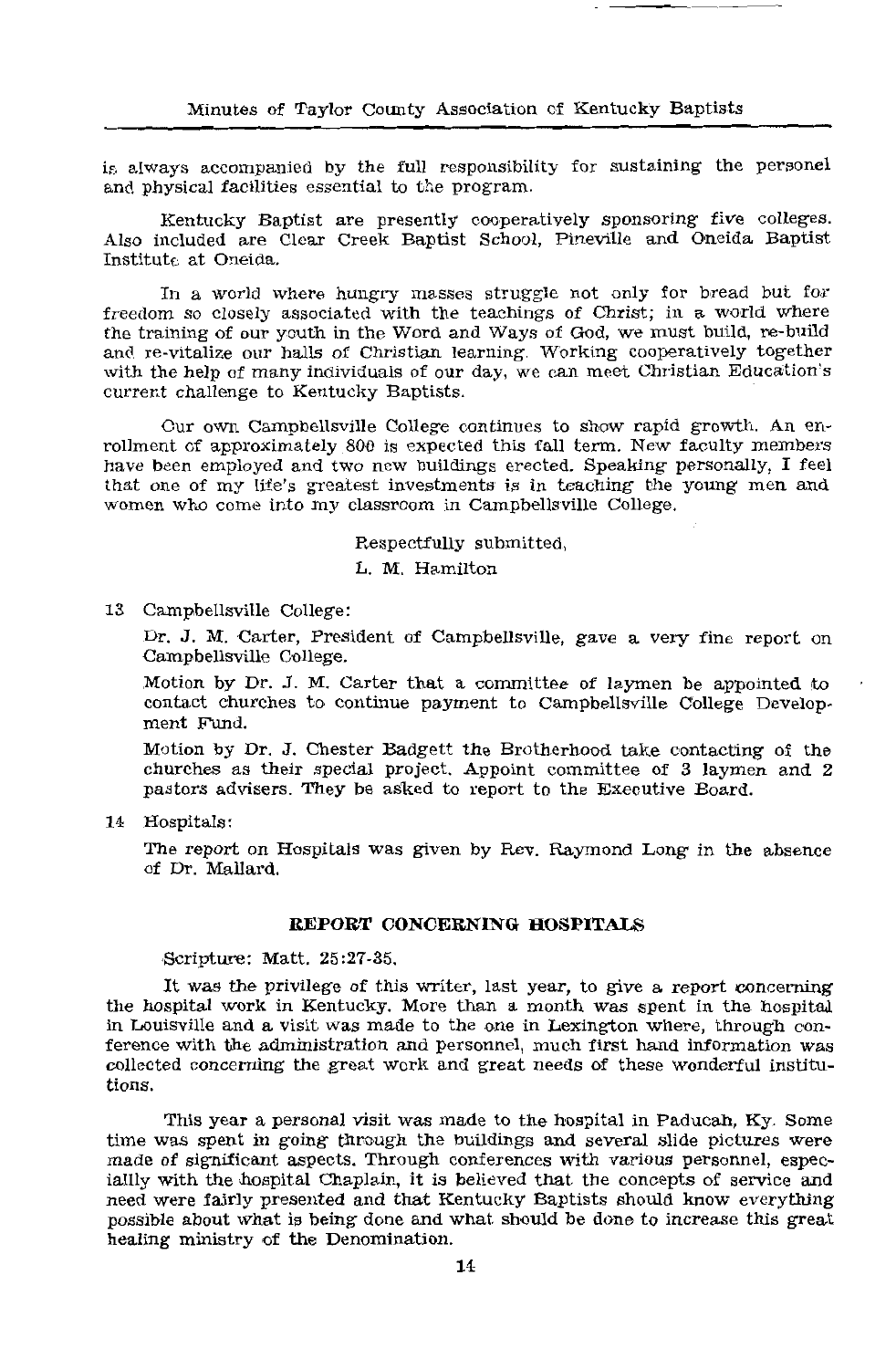Since this report is limited, only some bare statistics can be included here. Through the combined facilities of Baptist Hospital sin Kentucky there were:

- 34.644 patients admitted  $-5.329$  were babies
- 14.711 operations were performed
- 66.596 x-ray examinations made by 800 doctors and 1.424 hospital employees.
- Average cost per patient was \$34.00 per day.

Though these are bare statistics, they are about people, many of whom are less fortunate than most of us. Charged off to bad debts was \$331,341.09 and an additional \$46,370.66 was charged to the Sunday School Charity fund. Many had to be turned away. There is great need for expansion of all the facilities. It is heartbreaking that such great curtailment must be placed on charity work. Last year North Carolina gave more than \$245,000, while Kentucky Baptists gave less than \$40,000. It isn't that Kentucky needs are less or that Kentucky Baptists are less able, they just need to know.

Sincerely and reverently submitted.

Dr. J. Willful Mallard

15 Children's Homes:

The report on Children's Homes given by Bro. Darrell Hunt and approved.

### REPORT ON CHILDREN'S HOMES

During the past year there have occurred several significant changes which affect the administration of our Kentucky Baptist program of child care. After a service tenure of more than 15 years, first as Superintendent of Spring Meadows, later as General Superintendent, Sam Ed Bradley resigned in January of this year on account of the condition of his health. To succeed him, the Board elected C. Ford Deusner, who for 15 years had been Superintendent of Glen Dale. In April, Ralph T. McConnell was named to head this institution. He comes to his new position from the pastorate of the Parkland Baptist Church, Louisville. and with several years experience as a member of this Board. In the same April meeting, the Board also voted to purchase a business property located in Middletown, at 227 Evergreen Road, to be used as a central office and service center for our entire program. It will be known as "The Baptist Child Care Center."

Our three Homes, Glen Dale, located at Glendale, Spring Meadows, located at Middletown, and Pine Crest, located at Morehead, continue to render maximum service to homeless and dependent children, unwed mothers, and the families of these, within the limits prescribed by their facilities and staff personnel, and the budget set by the Board. Last year a total of 689 children received care through the institutions and 57 of them made professions of faith in Christ and were baptized. Social care work services are provided at Spring Meadows and Glen Dale. Last year 14 adoptions were completed and at the present time approximately 100 of our children are living in approved foster homes.

Our income is chiefly from the Cooperative Program and the Thanksgiving Offering. The latter reached a total last year of \$234,500.00, which was \$1,500.00 more than that of the previous year. The remainder of our total burget must be made up by legacies received from wills, memorials, and other special gifts.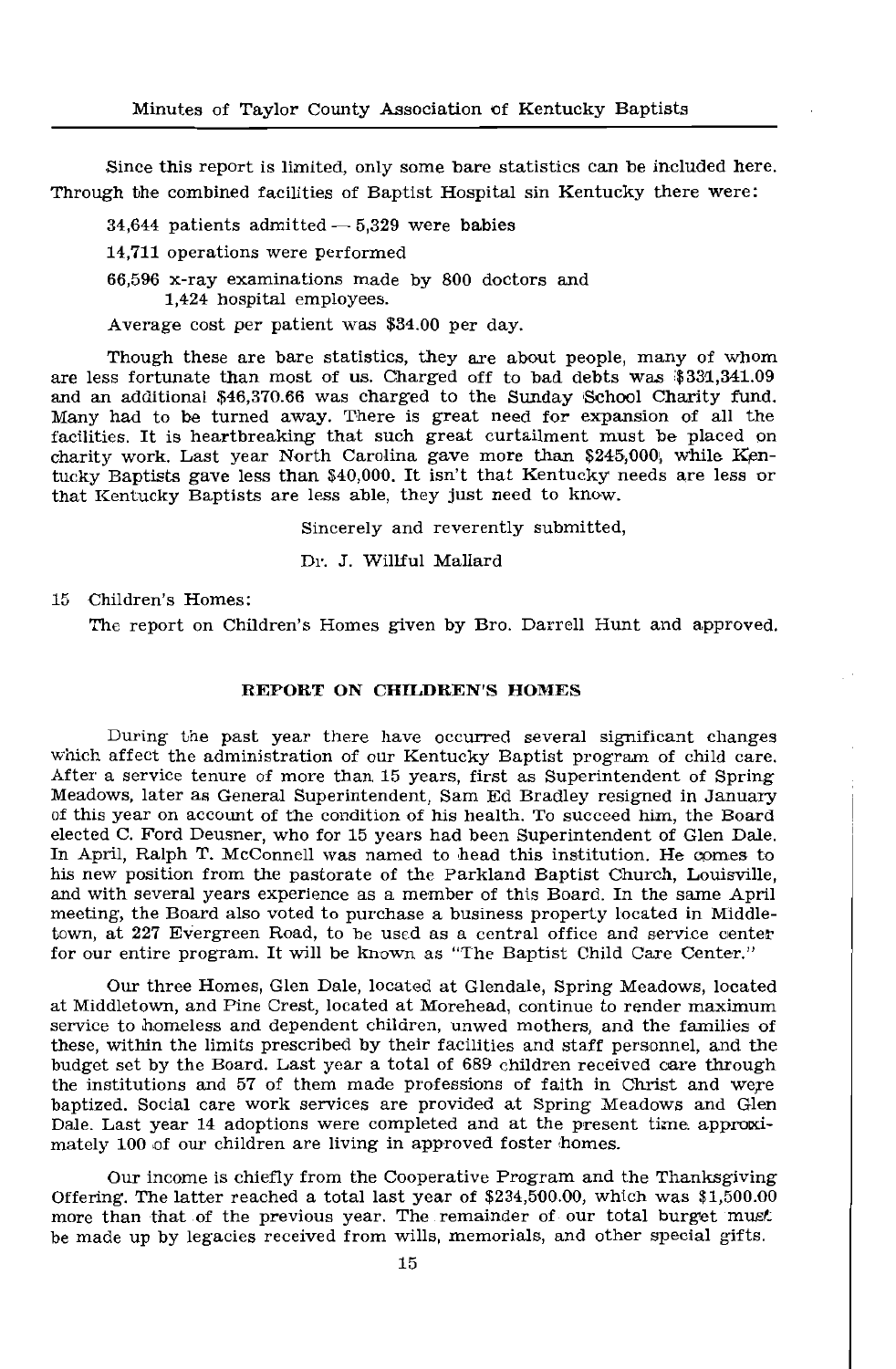Our homes invite inspection and constructive criticism. Their ministries are at your disposal. We have a sincere desire to please Kentucky Baptists, and beyond and above them the Lord Christ, in whose name we are seeking to serve.

> Respectfully submitted. Darrell Hunt

At this time Dr. J. Chester Badgett made motion the Moderator send telegram of sympathy to the family of Bro. Sam Ed Bradley.

16 Annuity Board:

The report on the Annuity Board was given by Dr. D. L. Druien and adopted. Dr. Druien spoke to the report.

### REPORT OF THE ANNUITY BOARD

The Southern Baptist Protection Plan has become the official I-lan of the Annuity Board of the Southern Baptist Convention. It is the approved plan now for all who are eligible to enter. It is a much better plan that the Security Plan which has been in operation for several years.

This plan is designed to protect both the church and the pastor against the hazards of old age, disability and death by providing regular monthly income in these situations. The protection plan provides special death benefits in case the member dies prior to age forty  $(40)$ . If the member dies of natural causes the benefit will equal one years salary. It will be doubled if death is caused by accidental means. There is no additional cost for this special benefit provided in the Protection Plan. We urge every church to participate in this plan by assuming 10% of the salary basis. The State Convention will match with an additional  $5\%$ .

Last year benefits paid amounted to more than \$3 Million Dollars paid to more than 4500 ministers and denominational workers or their families. A total of \$115,357.12 was paid to 160 Kentucky annuitants during 1962. Added during the year was 7 Annuitants, three dis-ability annuitants and 6 widow annuitants.

A total of \$12,429.79 was paid to 48 Kentucky relief benificiaries during 1962.

Only one half of our churches in the Southern Baptist Convention are in the Retirement Plan. Total membership is approximately 25,000.

We are happy to report that  $90\%$  of our churches in our Association are participating in the Annuity Plan. We hope that all will become members in the very near future.

> Respectfully submitted, Dr. D. L. Druien

- 17 Religious Literature:
	- In the absence of Rev. Carl Dugger, the report on Religious Literature was read by the Clerk.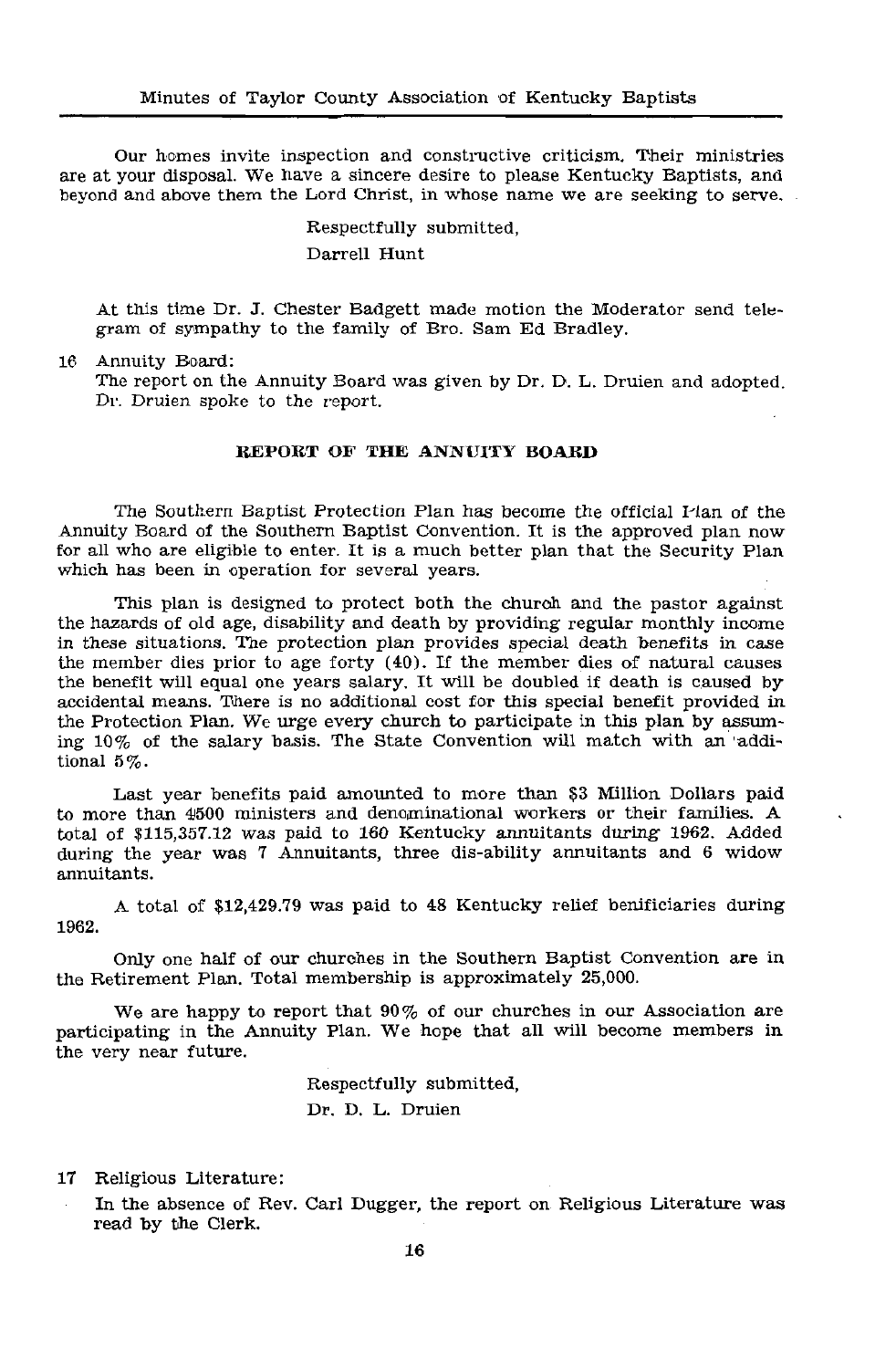### REPORT ON RELIGIOUS LITERATURE

Recently much has been said about our people being a well educated and informed people. Such men and women are being sought for plans of great importance in all walks of life.

It is an evident fact that all of us do not and will not have opportunity to gain this higher form of education. Yet we as Baptist have for our use all the materials needed to be a well informed people. especially in our religious and denominational work.

Of first and greatest importance is the Bible. I'm sure that every Baptist home in America has in it a Bible, yet many of these Bibles are "dust catchers" and "ornamental pieces," rather than guidebooks for life. Let us study the Bible to be "workmen that needeth not to be ashamed."

Our state paper, THE WESTERN RECORDER, performs a very vital ministry to Baptist in Kentucky by keeping them informed on work within the state and Southern Baptist Convention. At present only one out of every three Baptist read the WESTERN RECORDER each week. The publishers hope, in the future, to have this paper in the home of every Baptist in our state.

Our Sunday School, B.T.U., W.M.U., Brotherhood, and other Baptist organizations publish and send out valuable material for every person to use in their personal and church life.

Our Baptist Book Stores provide a vast array of rich and rewarding helps and materials, whose value can not be counted in dollars and cents. May we prayerfully "Give attendance to reading." (I Timothy 4:13).

> Respectfully submitted. Carl Dugger

18 Report on Temperance and Morals:

In the absence of Bro. Lynn Gabehart, the report was given by Bro. Homer Kirtley.

### REPORT ON TEMPERENCE AND MORALS

Ever since 1949 when the liquor interests ammended and impared our local option laws in the Legislature, they have made repeated attempts to control the Legislature and to do away with Local Option. Unless christian citizens become deeply concerned about the stand of the Gubernatorial and Legislative candidates, we could lose our Local Option laws in the next Legislature.

The redistricting bill which has passed in a special session of the legislature, this year has made it possible for more wet areas and heavily populated areas to enlist additional representatives. Many of the dry areas lost representation as 2 or 3 Counties had to be combined in single representative areas due to loss in population. Every pastor, every Christian voter should contact the Legislative candidates to seek their commitments to strengthen local option laws, and general alcoholic beverage control laws. An uncommitted candidate generally votes wet.

The same concern should be given to such matters as the use of public funds for porochial schools, for legalizing Bingo, and other moral issues.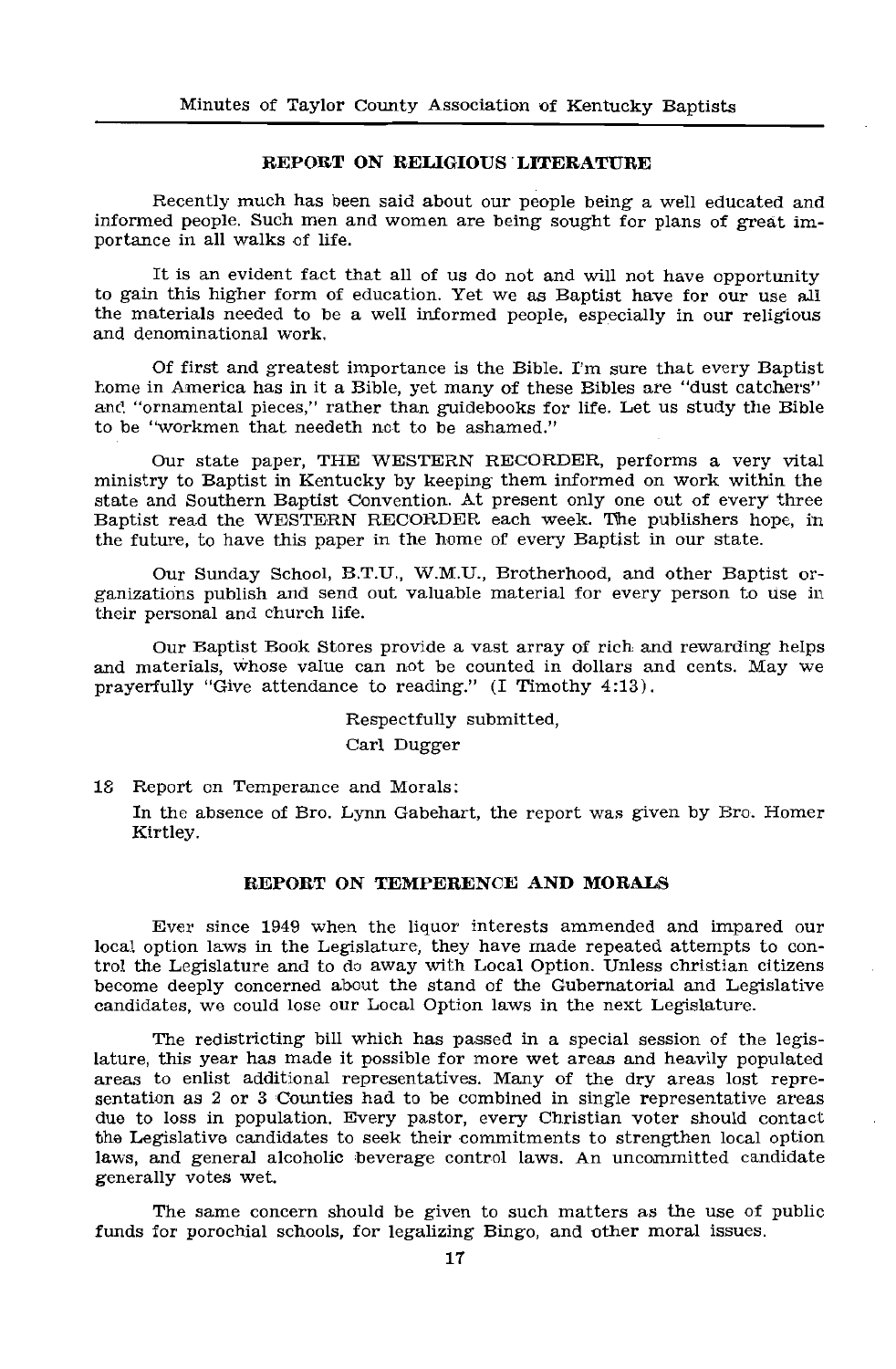Some Legislators have already made their brags that they will sponsor and be able to pass such legislation when the Legislature meets in January. Christian voters should follow through in their contacts with the new Governor and members of the house and senate and let them know that they are following the day by day activities with their prayers and interest.

In Taylor County there are two men who hold Federal Permits to sell liquor, they are beyond the control of Federal Officers and Local Officers with the support of Christian people can close them.

> Respectfully submitted, Lynn Gabehart

19 State Missions:

In the absence of Rev. Earl Pike the report on State Mission was read by Rev. Phillip Basinger and adopted.

### STATE MISSIONS REPORT

The ministry of the Direct Missions Department is performed just where the people are. It is an attempt to aid Kentucky Baptist to do a more effective work in their mission field at home. Many people dedicate their lives in service to this Departmnt.

The Direct Missions Department works with the Home Missions Board in the special projects they set out to do. These projects include Good Will Centers and help juveniles and the Health and Welfare Department.

The Direct Missions Department is active in sixty-nine of our Kentucky Associations. During this past year, some 1,846 persons made some definite decision for Christ through a particular service offered by the Missions Department.

The Direct Missions Department strives to keep Kentucky Baptist more faithful in their acceptance of world-wide missions, using the Cooperative Program as the chief means outside their own local community.

Southern Baptist are now within eighteen months of the end of the 30,000 Movement as adopted in 1956. The goal of the Movement was to establish 10,000 new churches and 20,000 new missions by the end of 1964.

Available reports of Kentucky indicate that we rank ninth among the state of the Convention in total number of new churches and missions.

Kentucky has made progress in this movement but there still remains hundreds of places in our state where the ministry of Baptist people is needed. By notification to a State Baptist Worker, assistance in the ministry may be obtained.

Respectfully submitted,

Earl Pike

20 Kentucky Baptist Foundation:

The report on Kentucky Baptist Foundation was read by Rev. Richard Phipps.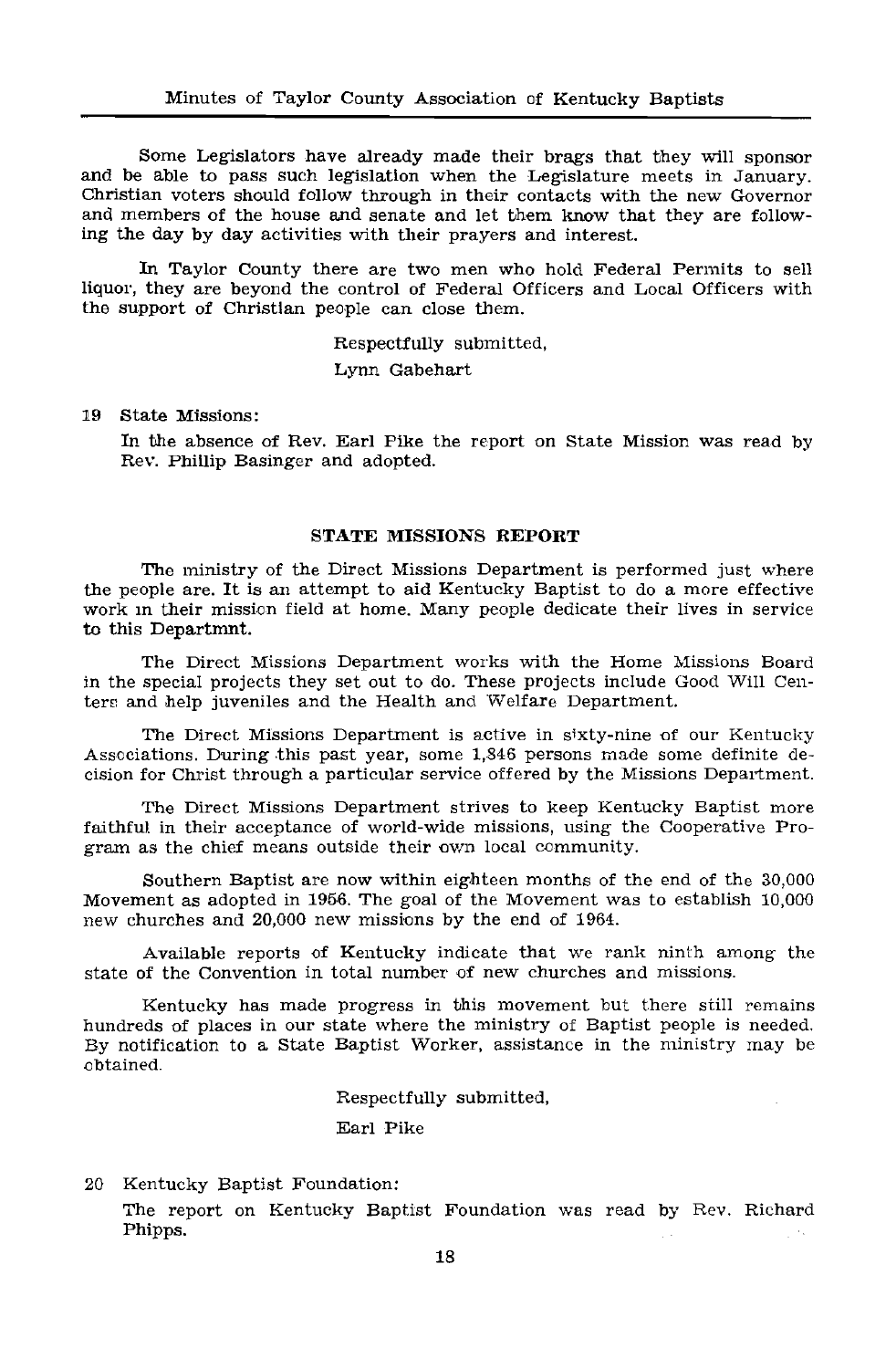### **REPORT ON KENTUCKY BAPTIST FOUNDATION**

It is not without significance that the middle verse of the Bible is Psalm 118:8 "It is better to trust in the Lord than to put confidence in man." In these trying days one must realize that a good citizen will be more concerned with this countries spiritual condition than with prosperity. This must be considered as we come to this seventeenth annual report, for unless Kentucky Baptist Foundation be of God, it has no assured future, nor does it deserve any.

It is pleasing to say to you that at the time this report was prepared, June 1, 1963, the Foundation had a trust fund corpus of  $$2,457,251.00$ . During the year \$179,087.27 was received in new assets. Included in this total was one gift of \$100,000.00. Also the will of Brother Roy Williams, who lived at Versailles, Ky., was probated on April 30, 1963 in the Woodford County Court. It revealed that his entire estate, valued at \$600,000.00, with the exception of several small individual bequests, was left to the Kentucky Baptist Children's Home.

The Income will be approximately \$25,000.00 annually. The assets of this estate are not included in the report since it is just now in the process of liquidation.

The income on the securities now being administered by the foundation will be in excess of \$80,000.00 for the present convention year. This will be distributed among those institutions and agencies designated by the donor of the principal. Next year the income will exceed \$1000,000.00.

Let us join with the Apostle and "In everything give thanks." May we remember each day what the Lord hath done.

#### Respectfully submitted,

Thomas L. Keiningham

21 District Missions:

The report on District Missions was given by Bro. Willard Wise and adopted.

Rev. Paul Payne, Supt. Missions in Ogio, spoke to the report.

### **REPORT ON DISTRICT MISSIONS**

District Missions include old and new work, such as building up and enlarging old work and organizing new work.

The association has completed a County Wide Census, that will be very helpful to the churches in the County that have to re-locate, also revealing the need for work to be done by other Baptist Churches in the County. New churches and missions come under District Missions, such as the Mission the association co-sponsored in Ohio, that grew to a membership of 46 in one year. We think this is what God expects when he tells us to be good stewards and invest his money where it will bring the greatest returns.

More worker and more money are needed that more people may be reached for Christ.

God loves a cheerful giver, it is our duty to tithe, won't you tithe and give to help save a unsaved world? Jesus paid a tithe and Jesus gave that a world might be saved, we are to carry on his work.

Respectfully submitted.

Willard Wise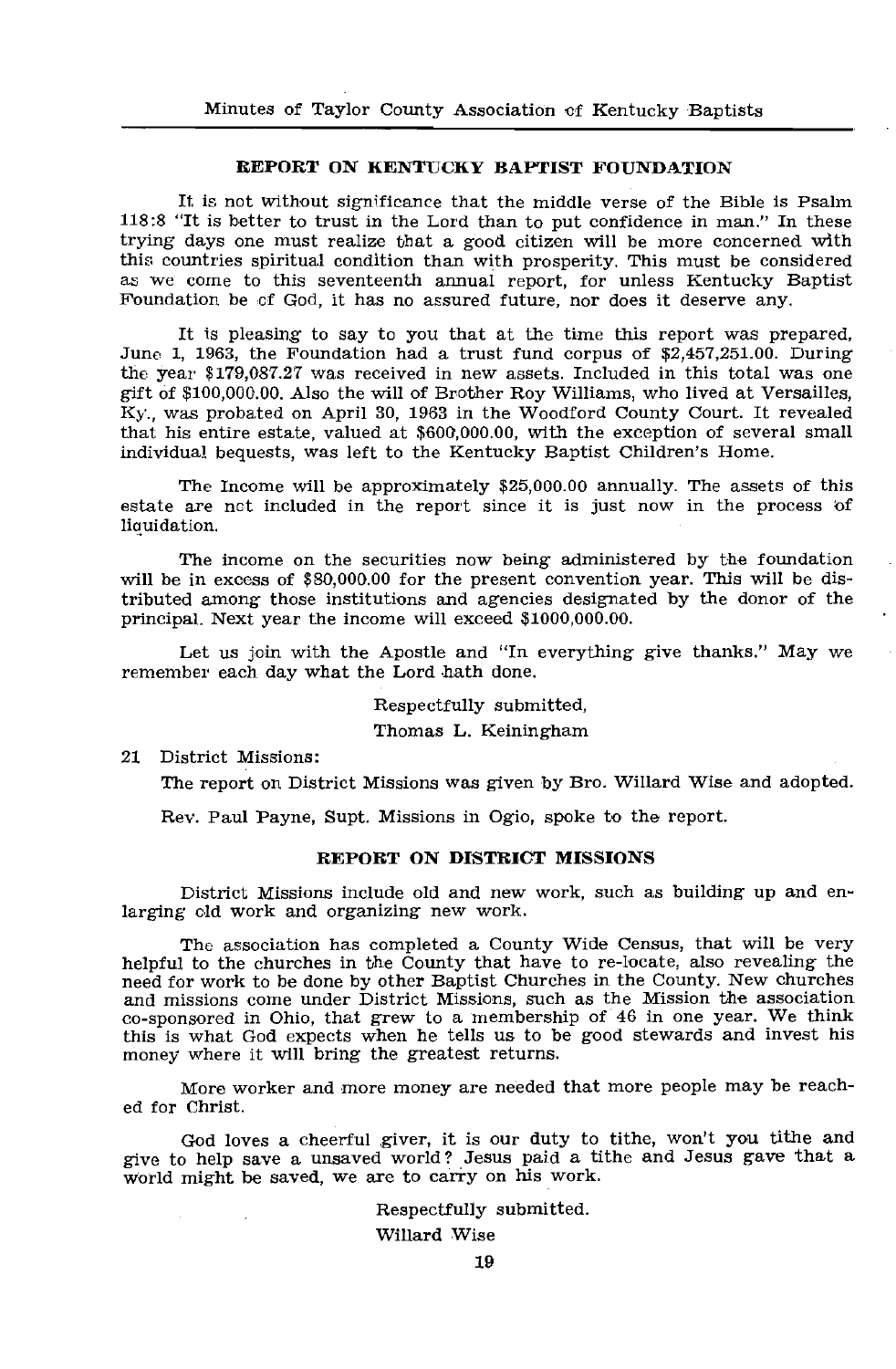### 22 Home Missions:

The report on Home Missions was given by Bro. Everett Lee and adopted.

### REPORT ON HOME MISSIONS

Southern Baptist Home Mission Highlights for 1962

Southern Baptist mission forces reported that 5,000 churches and missions were started in 1962.

The Home Mission Board gave \$5,000.00 to help restore flood damaged churches in Kentucky, Virginia and West Virginia in 1962. Also helped resettle 850 Cubans in the Florida area, and provide Spanish and Latin American classes for the refugees.

Seven hundred thirty eight Southern Baptist Ministers serve as Chaplains in the military, in hospitals, in industry and other institutions.

More than 2,100 missionaries now serve with the Home Mission Board, most of them serving in 26 of our States. There were also 595 summer workers who served with the Home Mission Board in 1962. Their combined efforts resulted in 48.700 professions of faith.

In 1962 the Home Mission Board loaned to 385 churches \$4,080,667.00 to purchase sites, build buildings and expand luission program.

Four hundred fourteen Home Missionaries were appointed in 1962. There is an ever increasing number being appointed, but many more are needed, especially among the language groups. The need is so urgent that the Home mission Board is sending appointees to language schools.

The Home Mission Board is doing a wonderful job with the City Missions in our large cities, also helping to rehabilitate some of the juvenile deliquents.

The Southern Baptist Home Mission Board can promote the gospel only as fast as we provide prayer, manpower and the means.

> Respectfully submitted, **Everett** Lee

23 Foreign Missions:

The report on Foreign Missions was given by Bro. Vernon Newton and adopted.

### FOREIGN MISSIONS REPORT

Appointments totaling 129 during 1962 and 47 from January to May, 1963, bring the number of foreign missionaries in active service to 1,685. Seventeen missionary associates are included in this number.

Southern Baptists now have missionaries under appointment to 53 political entities.

Southern Baptist foreign missions reached out to five additional countries in 1962, and one in early 1963.

Mission work is carried on through a varying number of institutions on each mission field - churches, schools, hospital, etc.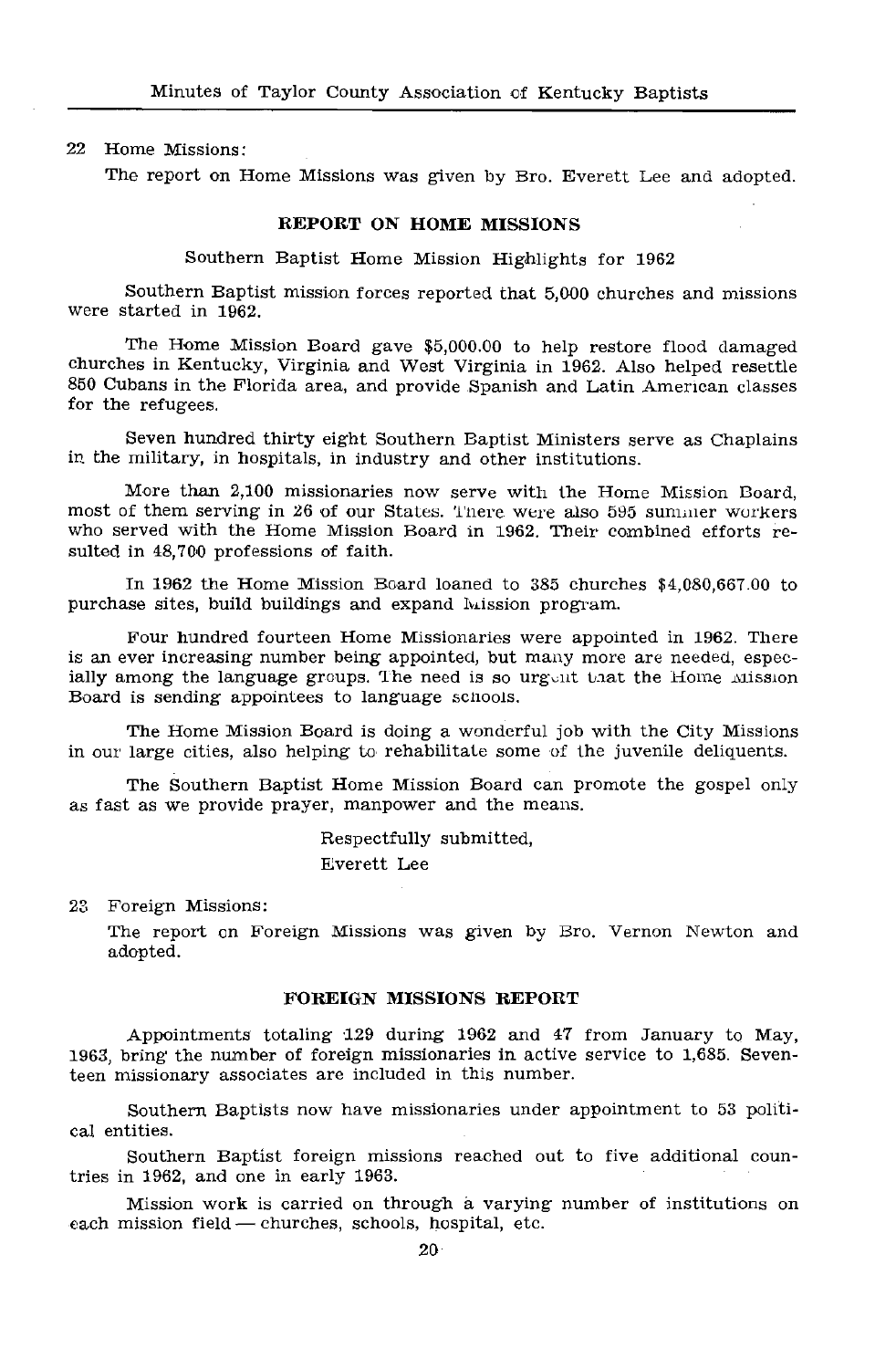National paters number 2,701. Most of the churches have Sunday schools, and many have other church-affliated organizations. In 1962, the 3,783 churches and 6.850 chapels reported 433.379 enrolled in Sunday school, 35,509 baptisms, and 487,943 church members. (These figures include estimates for China).

The 1,060 Baptist schools, which enroll 169,178 students, are served by 5,656 national and 290 missionary teachers. Among the schools are 41 theological institutions with 1,394 students and 6 women's training schools with 467 students.

Medical mission institutions include 18 hospitals and 46 clinics and dispensaries with a total of 1,156 beds. There are 55 missionary and 82 national physicians, plus 56 missionary and 207 national nurses. They serve 328,898 patients during the year, of whom 35,144 were inpatients.

Total contributions of Southern Baptists for foreign missions amounted to \$19,673,232.93 during 1962. Funds from the 1962 Lottie Moon Christmas Offering totaled \$10,323,591.69. After the Convention-wide budget is reached, 75 per cent of the funds come to the Foreign Mission Board and 25 per cent to the Home Mission Board.

Respectfully submitted,

Vernon Newton

Rev. Joe Hargrove led the congregation in singing "Send The Light."

24 Address:

ł.

At this time Bro. Roy E. Boatwright, Sunday School Secretary brought a message on the Co-operative Program.

Bro. Henry A. Buchanan, brought a message on Protestants and other Americans united for Separation of Church and State. The message was well received by the congregation.

The Session adjourned with prayer by Dr. D. L. Druien.

# NIGHT SESSION

### LOWELL AVENUE BAPTIST CHURCH

The Session opened with the singing "I am Resolved" and "I Love Him," led by Rev. Joe Hargrove, Associational Chorister.

In the absence of Bro. C. V. Bryan, the devotion was given by Rev. Richard Phipps, using the first eleven verses of 2nd the Chapter of Philippians.

25 Sunday School and Vacation Bible School:

The report on Sunday School and Vacation Bible School was given by Rev.

B. T. Chaffin, Rev. Chaffin spoke to the report.

### REPORT SUNDAY SCHOOL AND VACATION BIBLE SCHOOL

The program of the Sunday School Department of the Kentucky Baptist Convention is designed to work in close cooperation with the churches and Sunday School Department of the Sunday School Board in discovering and promoting principles and methods for the establishment, enlargement, and improvement of the Sunday School and Vacation Bible Schools.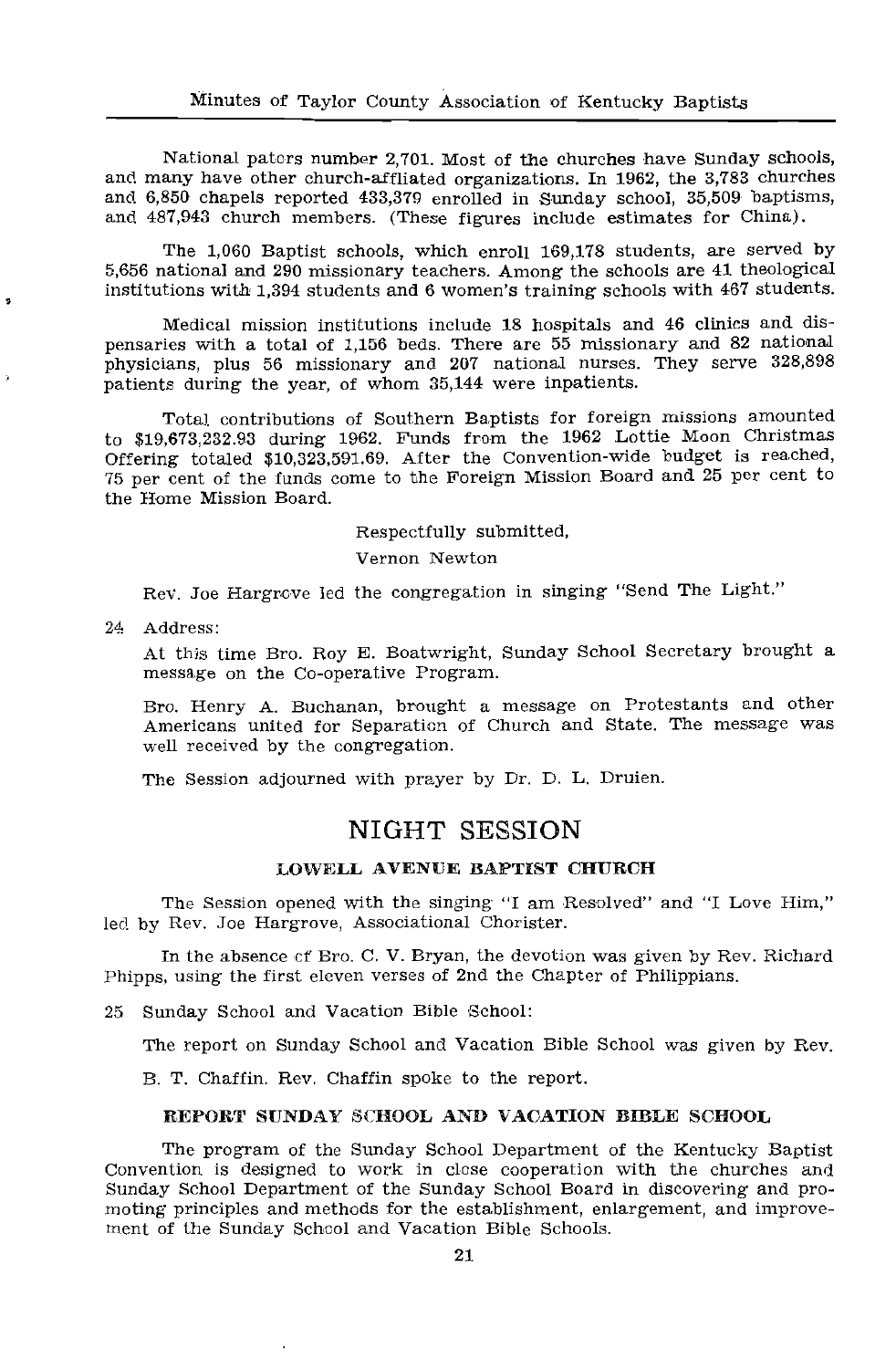The Department is placing special emphasis on the Pastor-Led Enlargement Campaign. A Pastor led Enlargement Campaign conducted in every Association in the Southern Baptist Convention by 1965 is the goal set by all the State Sunday School Secretaries and Sunday School Departments of the Sunday School Board in a recent meeting.

Our Association reports this year 20 Sunday Schools, a Sunday School enrolment of 4,226. This is 1% decrease in enrolment under last year. There were 4 Standard Schools, 209 Baptisms, 20 Vacation Bible Schools, Our Association did not reach the Standard.

Respectfully submitted,

B. T. Chaffin

26 Brotherhood:

The Brotherhood Report was given by Bro. Floyd M. Short and adopted.

### **BROTHERHOOD REPORT**

Brotherhood enrolment in the Southern Baptist Convention in 1962 was 628.087. Kentucky's 1962 enrolment was 27,579.

One of the brightest spots in our Brotherhood work is an increasing realization that in the men in our churches there rests the greatest notential for the cause of righteousness the world has. Where Brotherhoods are serving best we find the churches accomplishing most. The mobilizing of our man power in our churches is truly our greatest need.

Many of our churches have and are conducting systematic studies for their men in all four phases of brotherhood work - Namely, Christian Witnessing, Personal Stewardship, World Missions, and Royal Ambassadors.

The enrolment of boys in Royal Ambassadors during the last year was 8,500. Camps were conducted in seven Associations – 513 boys attended the four week R. A. Camps at Cedarmore. More than 30,000 boys were in Camps in the Southern Baptist Convention.

The Brotherhood organizations through-out our state are lending themselves to Community and Civic righteousness - in many places that have led in movements to free communities of certain evils that were undermining the morals of our youth and seriously impairing the Spiritual life of our churches.

In our Association Baptist's Men's Day was observed in January and October, The First Quarterly Meeeting was held with the Campbellsville Baptist Church in November. This was a Father and Son Banquet.

The Second was held with the Campbellsville Baptist Church. The church Brotherhood Guide Book was taught in February by Mr. Carl Wells.

The Third Quarterly Meeting was held at South Campbellsville Baptist Church, The fourth was held as Family Night with the Pleasant Hill Baptist Church.

It is the hope of your committee that present Brotherhoods will strengthen their organizations and that all of our churches consider the organization of a Brotherhood.

> Respectfully submitted, Floyd M. Short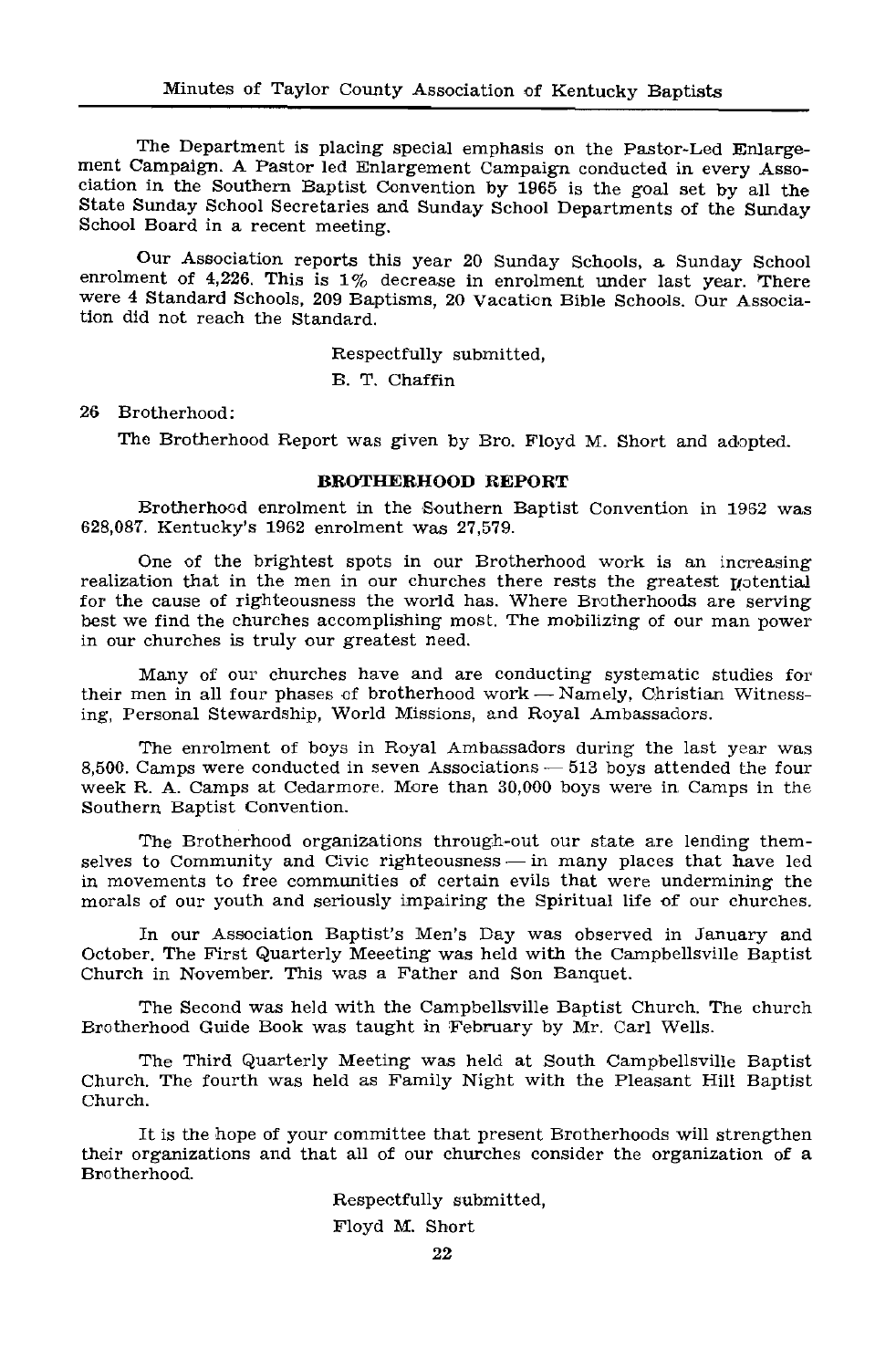### 27 Associational Music Work:

The Music report was given by Rev. J. B. Hargrove and adopted.

### **REPORT ON MUSIC**

The purpose of our Associational Music Ministry should be to help all churches to better develop their music program. During the past year 8,566 people representing 615 churches attended 77 Hymn Sings in Kentucky Baptist Associations. This is a drop from last year of 3,075 people, 13 Hymn Sings, 180 Churches. Our own Association did not participate.

Music awards earned during the year totaled 4, representing two churches. One Choir participated in Regional Music Festival.

We had an Associational Choir of 27 voices, who sang at Evangelistic Rally for our Spring Revivals.

We need desperately to engage in some music classes, earn some music awards and to participate more in our Associational Music Ministry.

### Respectfully submitted,

Rev. J. B. Hargrove

28 Training Union:

In the absence of Rev. Ralph Boots, the report on Training Union was read by the Clerk and adopted.

### REPORT ON TRAINING UNION

The Training Union is the second largest educational organization in Southern Baptist Churches. It is distinctive in that it trains church members to perform their full responsibility of training all church members and giving general training to potential leaders of the church.

"M" Night for 1962 was held at the Campbellsville College Gymnasium with an attendance of 617. Speaker was Dr. Henry Beach, Ninth and O Baptist Church, Louisville, Kentucky,

This year we had six Junior, Intermediate and Young People from two churches, participate in the Associational Training Union Drills and events. Our representatives in the Regional Drills were John Wagster, Jr., from Campbellsville Church in the Junior Memory Work and Bible Drill. Gwendolyn Bost from Campbellsville Church in the Intermediate Sword Drill, Danny Morris, from the Pleasant Hill Church in the 17-18 year old group of the Speaker's Tournament, Carrie Stears from the Campbellsville Church in the 19 year old and above group in the Speaker's Tournament.

Several of our churches held their annual Youth Week this year, in which the youth were in charge of the services. We would like to congratulate Palestine Church for their outstanding work with their youth. They gave their vouth the month of June as Youth Month, in which the youth carried out all activities of the church under the leadership of their pastor Rev. Marshall Black.

Several of our young people attended Ridgecrest in July during the Training Union Week.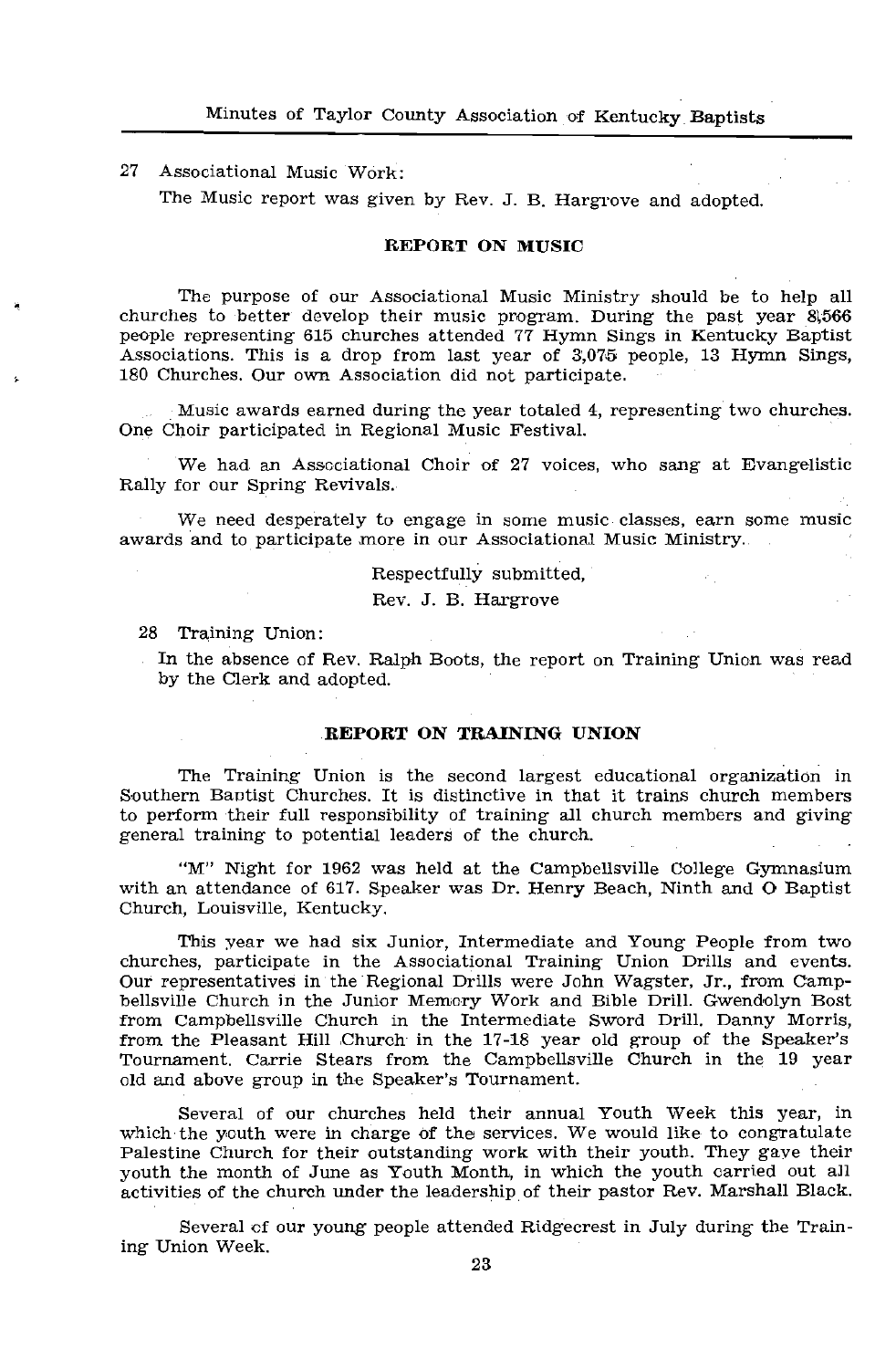From the months October to June 1963, there were 604 awards given in all catagories.

> Respectfully submitted. Rev. Ralph Boots, Director

29 W.M.U Report

In the absence of Mrs. Roy G. Wilson the W.M.U. report was given by Bro. Charles Nichols and adopted.

### REPORT ON WOMAN'S MISSIONARY UNION

This is the 75th Anniversary year of Woman's Missionary Union. There have been many special activities and special goals. We trust that these efforts have borne fruit in our work for the glory of God. A study of our history reveals remarkable growth during these 75 years. With the organization of the Friendship WMS, we now have ten churches with organizations in our association. We have had increases in all phases of our work this year. As you know, our gifts for the three Special Offerings; viz. Lottie Moon Offering, Annie Armstrong Offering, and State Missions Offering, are church wide now rather than WMU centered as in former years. Our pastors are doing a wonderful job in promoting these offerings which has resulted in substantial increases in all three of these offerings.

Our youth organizations are doing a wonderful work. This being the 50th Anniversary year of the Girl's Auxiliary, the Associational WMS honored them with a Mother-Daughter Banquet with Mrs. Ralph Keaton, Regional president. as the principal speaker. All churches having organizations were well represented. Three women from our association served as counselors at GA Camp at Cedarmore, Kentucky WMU continues its payment of \$5,000 per vear on the indebtedness at Cedarmore, and has voted \$50,000 toward furnishings on the new Lodge.

We are grateful for our Father's blessings upon our work and for the faithful, devoted service of a host of WMU members, as we labor together with God that the world through Him may be saved.

> Respectfully submitted, Mrs. Roy G. Wilson

30 Baptist Student Union:

In the absence of Rev. Terry Grainger, the report on Baptist Student Union was given by Bro. Charles Hedrick, President and adopted.

### REPORT ON BAPTIST STUDENT UNION

The B.S.U. of Campbellsville College had a little better year the past year mainly because of our wanting to do more and go farther for Christ.

This year the B.S.U. Choir went to many more churches to sing this year. We averaged over 4 times a month. We also participated in the B.S.U. State Music Festival and were rated as one of the outstanding Choirs in Kentucky.

The Youth Teams averaged about 6 a month and had approximately 50 professions of faith with many more rededications. Many others made decisions to follow Christ in other ways also.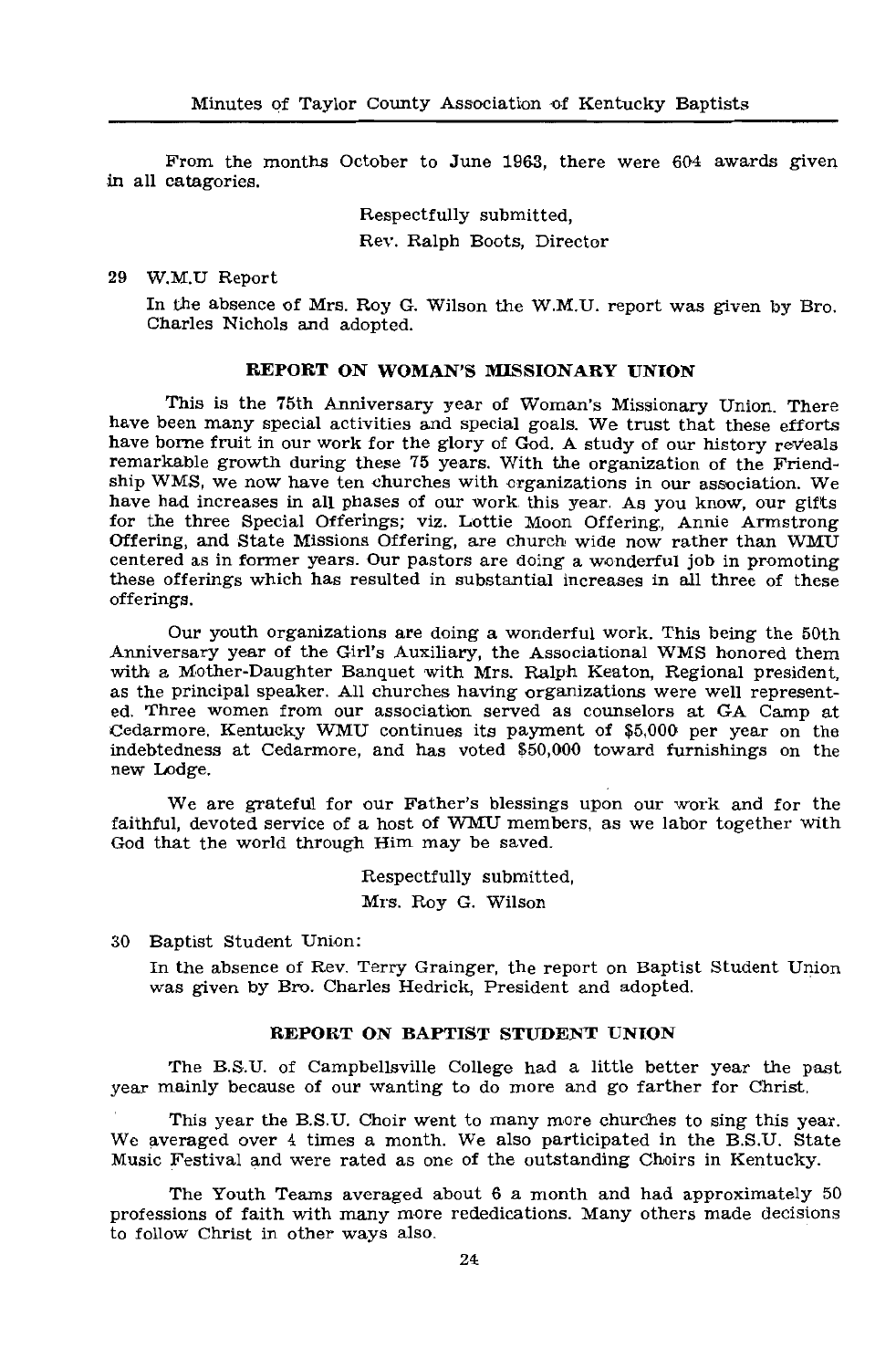Our Mission Goal this past year was \$550 and we raised \$625 to help send out Summer Missionaries. Four went to Foreign Countries and two did work with the Indians in Tennessee. One of our Students worked with the Indians.

There were many other things the B.S.U. did. We would like to ask the prayers and support of all the Baptist in Taylor County Association. Pray with us that God will lead and show us even greater things.

> Respectfully submitted. Terry Grainger

31 Radio and Television:

The report on Radio and Television was given by Rev. B. T. Chaffin in the absence of Bro. Paul Ford. The report was adopted.

### REPORT ON RADIO AND TELEVISION

Radio and television have been given to the church of Christ as powerful tools of mass communication -- media through which the saving Gospel can be brought into the hearts of great numbers of people over vast areas.

For the first time in the history of the world as we know it, it is possible to reach virtually every person with the Good News of our Lord Jesus Christ. In our own country there are 49,800,000 television homes (nearly 91 per cent of all homes). There are 51,690,000 radio homes (nearly 94 per cent of all homes).

Special programing has been alloted the Southern Baptist through the Commission from September 1 to December 29, 1963. Four half hour programs will appear on NBC-TV. CBS-TV has scheduled three programs for the denomination. ABC-TV has already produced two. This year the Commission is offering television stations all new material in the programming of "The Answer."

In the area of programming there is a new net gain of 244 radio stations carrying Southern Baptist Programs. The commission currently services 1,220 radio and television stations weekly (plus 205 Armed Forces Network radio outlets) with a dozen different weekly programs and a weekly television series.

Technical aid in radio-television production to individual, churches, state conventions, and associations is also on the rise. It is the constant effort of the Commission to meet the needs of stations and to provide new and different religious programming. By so doing Southern Baptist agency for radio and television is able to get its figurative foot in the door. By adding one program in a designated area there is the opportunity to add another program. Ah evangelistic program such as "The Baptist Hour" is always pushed into the opening.

An up-to-date accounting of the annual value of the time given the Commission produced Southern Baptist programs throughout the nation shows it come to the outstanding figure of \$3,701,988. This does not include the 93 stations overseas which receive our programs. As we can see from this radio and television report every means is being used to reach the world for Christ.

Respectfully submitted,

Paul M. Ford

32 American Bible Society: In the absence of Dr. Clarence Chesnutt the report on the American Bible Society was given by Bro. Stanley Chaney, and adopted.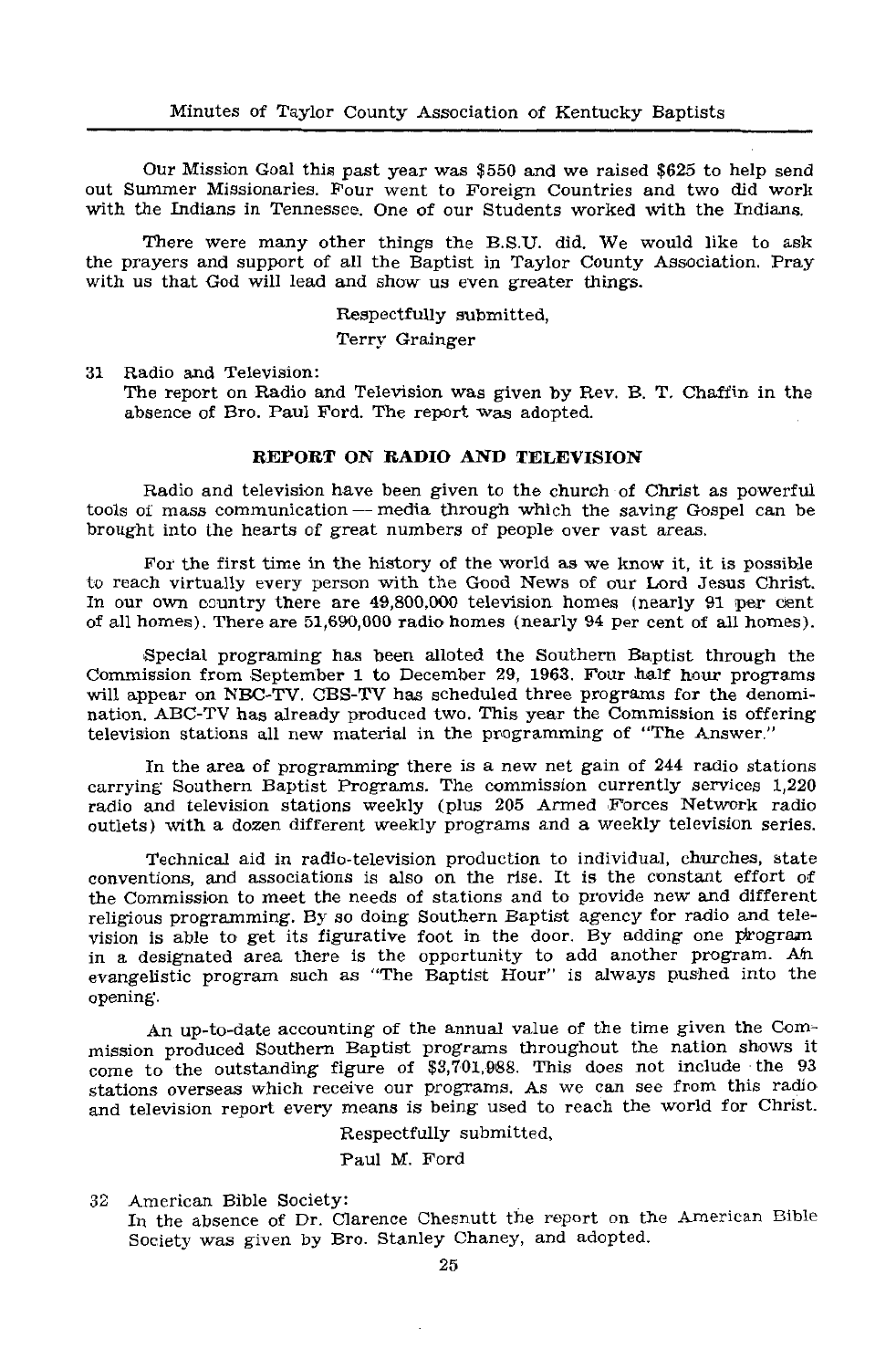### REPORT OF AMERICAN BIBLE SOCIETY

Pecple must have the Bible because it presents Jesus Christ, the one hope of men and nations.

Each person must have the Bible in his own language because it speaks to his heart as no other language can speak.

During 1962 the American Bible Society:

-- published some part of the Bible in 1202 languages; the full Bible in 228 a Testament in 285 more, a Gospel or other complete book in 689 more, but still faced the task of translating the Scriptures into another 1.000 or more languages.

- extended its work to 40 additional countries and provided almost two-thirds of the year's total of nearly 50 million Scripture volumes distributed by all the Bible Societies of the world.

 $-$  gave almost a million Scripture volumes for distribution by Chaplains to our Armed Forces and Veterans' Hospitals, as a vital link between the home churches and men in service.

Southern Baptist led all denominations in gifts to the American Bible Society in 1961. But in 1962 Southern Baptist gifts of \$158,206 stood second to the Methodist gifts of \$206,580. Gifts from all churches in USA totaled \$1,191,-233.00.

The help of every Southern Baptist Church is needed. Has your church given this year? Here are suggestions based on what many churches are now giving.

Smaller churches \$10.00 to \$60.00.

Larger churches  $$60.00$  to  $$300.00$ .

Great city churches \$300.00 to \$600.00.

Respectfully submitted.

Dr. Clarence Chesnutt

33 Memorial:

The Memorial report was submitted by Bro. E. Poe Young and given by Bro. Garnett Dowell.

### IN MEMORIAL

CAMPBELLSVILLE — Mr. D. P. Curry, Mrs. Jack Follis, Mr. Shelby Bottoms. Mrs. Ronald Curry, Mrs. G. W. Hord, Mrs. M. W. Tucker, and Mr. Cyrus Skaggs.

ELKHORN - Mr. F. Charles Seaborne.

FRIENDSHIP - Mr. Clinton Gilpin, Mrs. Bird Smith, Mr. Bob Buckner.

GOOD HOPE - Mrs. Fannie L. Parrott, Mrs. Annie Belle Blankenship.

LIBERTY - Mrs. Lauretta Trine, Mrs. Effie Shipp.

LONE VALLEY - Mrs. J. W. Davis.

PALESTINE - Mrs. Donna Bays, Mr. Mitchell Rafferty, Mr. William Clinton Cave.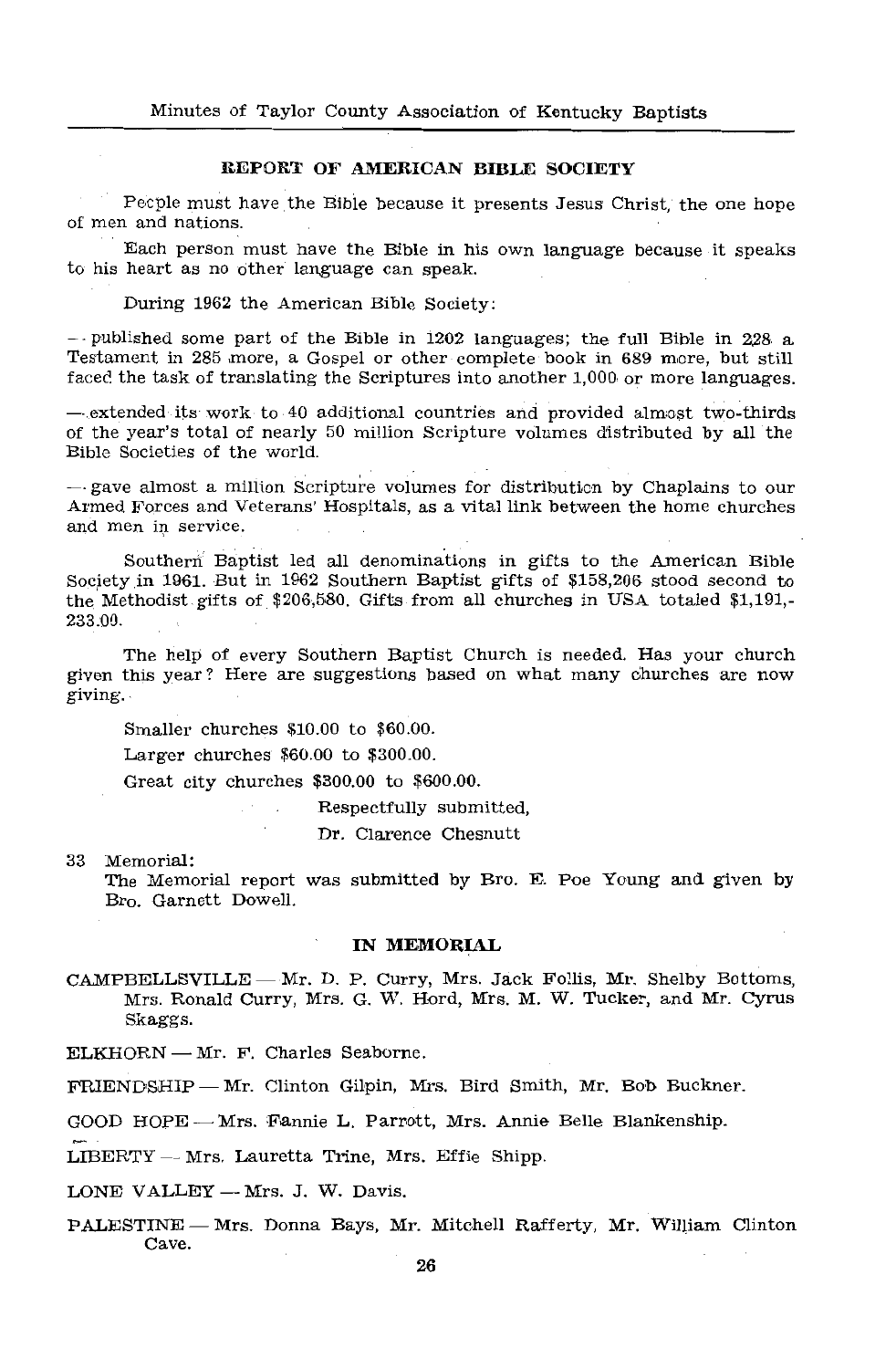PIKES RIDGE - Mrs. Velma Antie, Mrs. Rosa Willis.

ROEINSON CREEK - Mr. Bennie Sprowles, Mrs. Elizabeth Dudgeon.

SALEM -- Deacon, M. M. Antle.

SALOMA - Mrs. Betty Hill, Rev. C. E. Bradshaw.

SOUTE CAMPBELLSVILLE - Mr. Bud White, Mr. Robert Gupton.

34 Stewardship and Cooperative Program:

The Stewardship and Cooperative Program report was given by Bro. W. <sup>1</sup>. Blevins, and adopted.

### REPORT ON STEWARDSHIP AND COOPERATIVE PROGRAM

As Jesus observed the people of his day, he noticed that where they spent their money, they also spent their time. He noted, too, that heart interests follow dollar interests. So he said, "For where your treasure is, there will your heart be also" (Matthew 6:21).

The members of our churches will never be too interested in the Lord's work unless they are liberal in their giving, in proportion to what they are able to do. For this reason, we must teach and preach Christian stewardship in our churches.

A by-product of this teaching will be adequate financial resources for our Baptist work, both at home and in the state and throughout the world. Stewardship methods and materials are available for the smallest and the largest church in Kentucky. Many churches this year will be using the new Growth in Christian Stewardship emphasis for smaller churches. Others will continue to use the time-proven Forward Program to promote their annual budgets.

As churches receive more from their members, they in turn should share more for missions, both in the association and throughout the state and world through the Cooperative Program. In the last ten years, Kentucky Baptists<br>have grown in their stewardship. Total Gifts received by all Kentucky Churches have gone from \$15 Million in 1952 to \$26 Million in 1962, and Cooperative Program gifts grew from \$1 1/2 Million in these same ten years, but percentage wise, our churches have not increased in Cooperative Program giving. We are still giving the 9% we gave back in 1952.

Recommendations:

- 1 We recommend that each church avail itself of the many helpful stewardship materials from SBC Stewardship Services, 127 Ninth Ave., Nashville 3, Tenn.
- 2 That every church give to world missions regularly through the Cooperative Program on a percentage basis of its total budget.
- 3 That every church increase that percentage by at least two points each year, and more if possible.

Respectfully submitted, W. T. Blevins

### 39 Committees:

1 Resolutions Committee.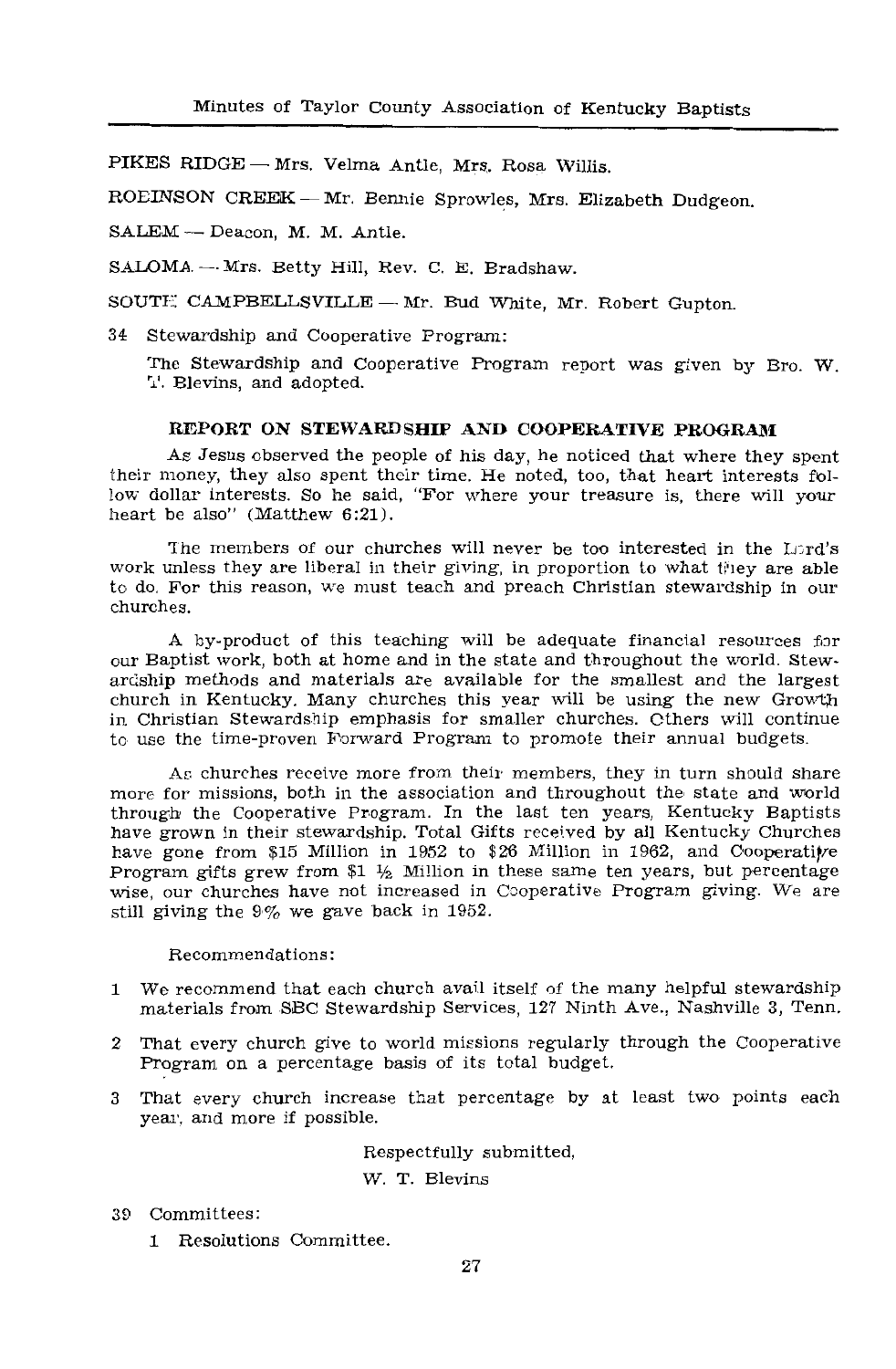### REPORT ON RESOLUTIONS COMMITTEE

1 Be it resolved: that we express our appreciation to the Palestine and Lowell Avenue Baptist Churches for their kind hospitality and use of their facilities for the Annual Meeting of the Association.

 $\overline{2}$ That we express our appreciation to Moderator Rev. Gilbert Sapp and Bro. Woodruff T. Chandler and all Associational Officers for their faithful leadership throughout the year.

3 That we continue our support of Campbellsville College and that we urge all of our churches and members to cooperate with the Christian Education Advance Campaign.

4 That we give wholehearted support to our World Mission Program especially by the increase of our contributions through the Cooperative Program.

That we continue to cooperate in every way possible with the P.O.A.U. in their endeavors to maintain the Separation of Church and State.

> Respectfully submitted, Dr. J. Chester Badgett Bro. Willard Wise Rev. Joe Hargrove

2 Committee on Committees.

### REPORT OF COMMITTEE ON COMMITTEES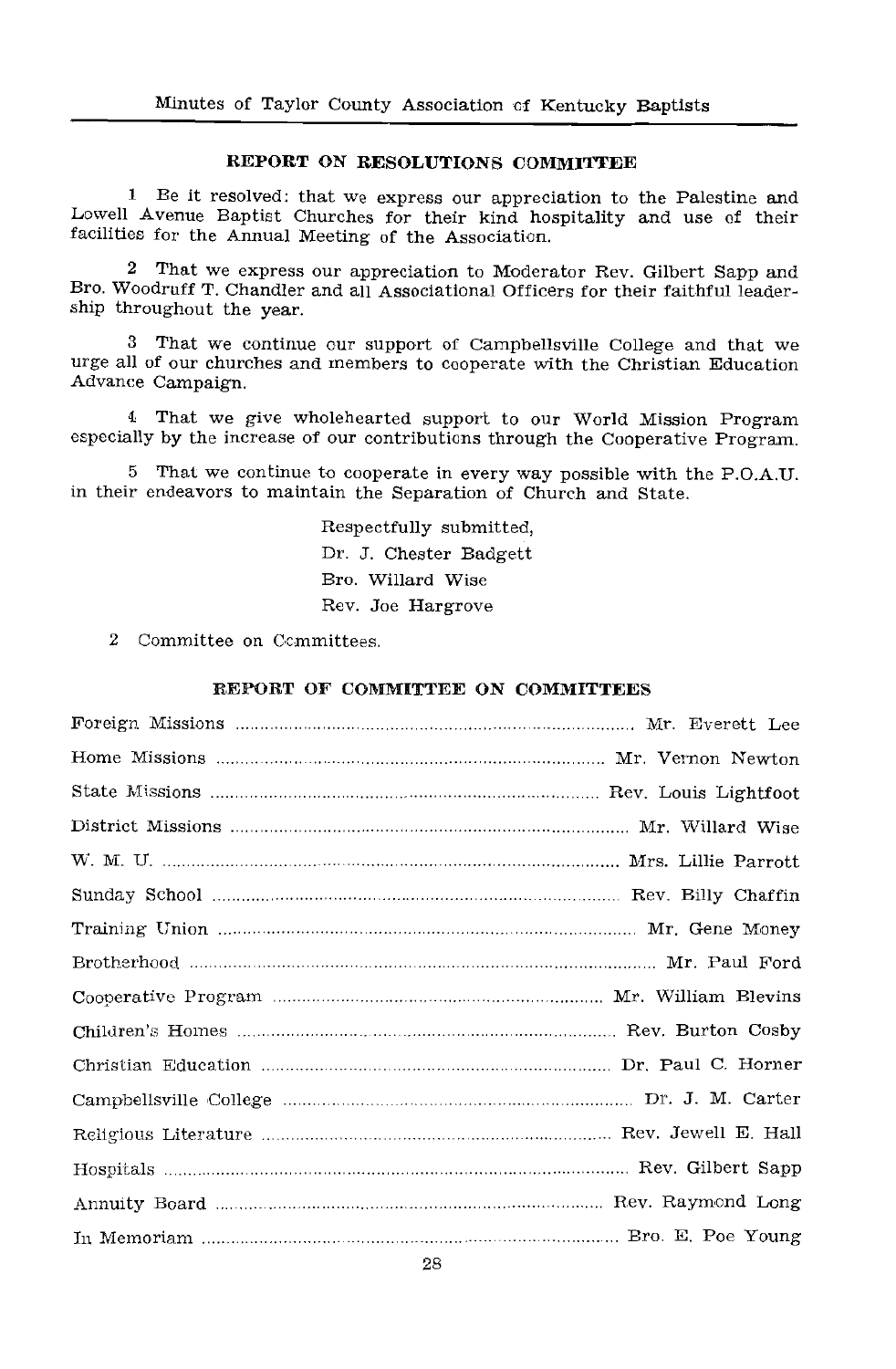| Hargrove and Mr. Woodruff T. Chandler                                   |
|-------------------------------------------------------------------------|
| Digest of Letters and Historical Interest  Mr. Woodruff Chandler        |
|                                                                         |
|                                                                         |
| Budget  Mr. Vontress Jones, Mr. John Wagster and Dr. J. Chester Badgett |
|                                                                         |
|                                                                         |
|                                                                         |
|                                                                         |
|                                                                         |
|                                                                         |

Respectfully submitted, Rev. Marshall Black Rev. Phillip Basinger Mr. William Blevins

3 Time, Place and Preacher Committee.

### REPORT ON TIME, PLACE AND PREACHER COMMITTEE

Respectfully submitted, Dr. Harvey Morrison Dr. D. L. Druien Mr. James Hunt Mr. Lee Gaddie

36 Report of Nominating Committee:

Dr. J. Chester Badgett, Chairman of Nominating Committee made the following report which was adopted.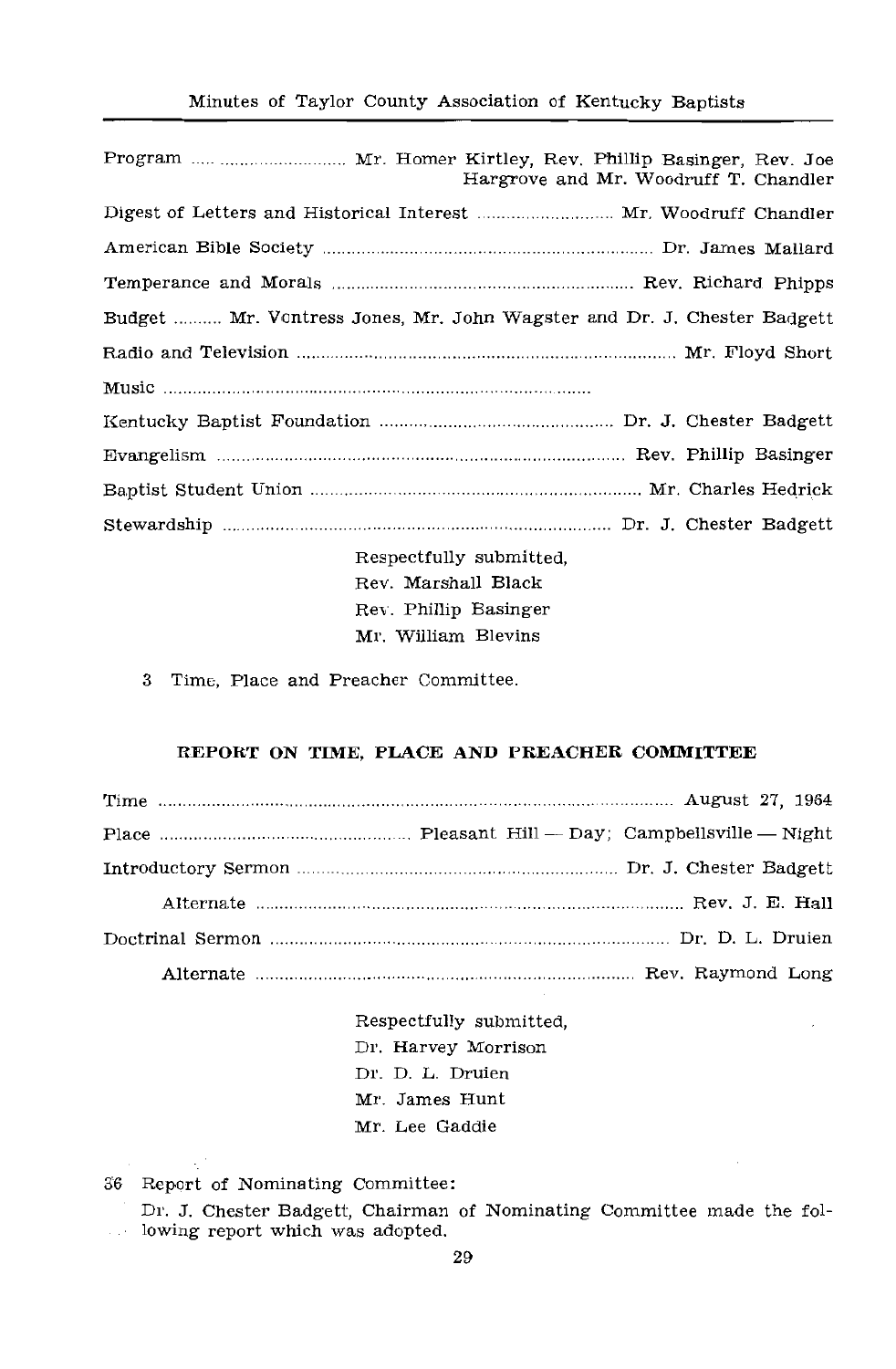### REPORT OF NOMINATING COMMITTEE

1 General Officers and Committees:

| Stewardship and Missions  Mr. Willard Wise, Mr. Henry Mardis.<br>and Dr. D. L. Druien      |
|--------------------------------------------------------------------------------------------|
| Annuity Board  Mr. W. T. Blevins, Rev. J. E. Hall and Mr. John Wagster                     |
|                                                                                            |
| Temperance and Public Morals  Mr. Ira Wise, Mr. Carl McCubbin,<br>and Rev. Louis Lightfoot |
| and Rev. L. M. Hamilton                                                                    |
|                                                                                            |
|                                                                                            |

Respectfully submitted, Dr. J. Chester Badgett Mr. Floyd Short Rev. Ralph Boots

### 2 State Board Nominations:

- D., D. L. Druien and Dr. Harvey Morrison
	- 3 Sunday School:

|                    | Superintendent of Enlargement and Evangelism  Dr. J. Chester Badgett    |  |
|--------------------|-------------------------------------------------------------------------|--|
|                    |                                                                         |  |
|                    |                                                                         |  |
|                    |                                                                         |  |
|                    |                                                                         |  |
|                    | Group Superintendents:  (1) Rev. L. M. Hamilton (2) Rev. Herbert Keeton |  |
| Department Leaders |                                                                         |  |

| the contract of the contract of the contract of the contract of the contract of |
|---------------------------------------------------------------------------------|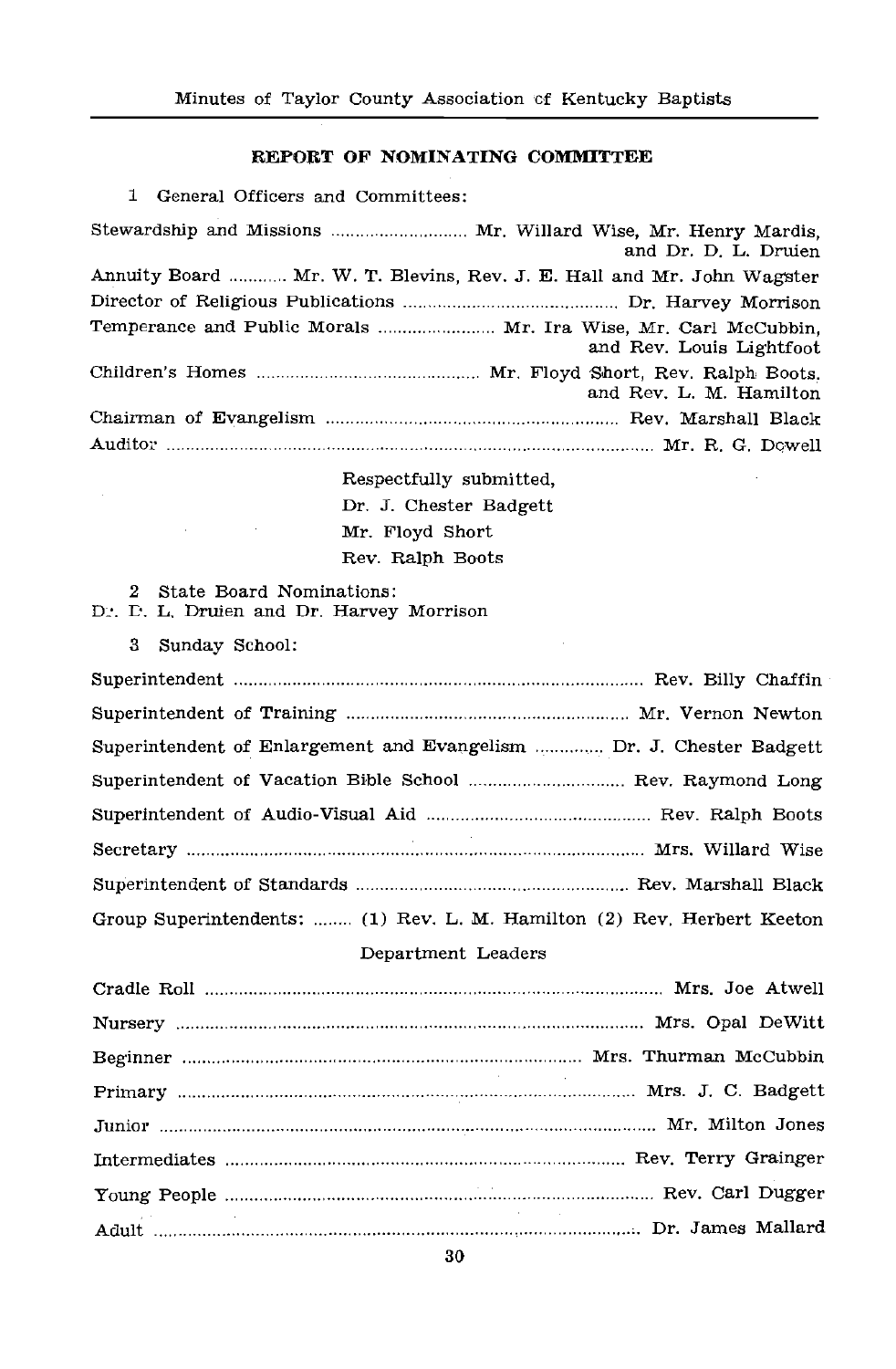# Minutes of Taylor County Association of Kentucky Baptists

| Workers - Vacation Bible School One-Night Clinic |
|--------------------------------------------------|
|                                                  |
|                                                  |
|                                                  |
|                                                  |
|                                                  |
| 4<br>Women's Missionary Union:                   |
|                                                  |
|                                                  |
|                                                  |
|                                                  |
|                                                  |
|                                                  |
|                                                  |
|                                                  |
|                                                  |
|                                                  |
|                                                  |
|                                                  |
|                                                  |
|                                                  |
|                                                  |
| Brotherhood:<br>5                                |
|                                                  |
|                                                  |
|                                                  |
|                                                  |
|                                                  |

and Rev. Marshall Black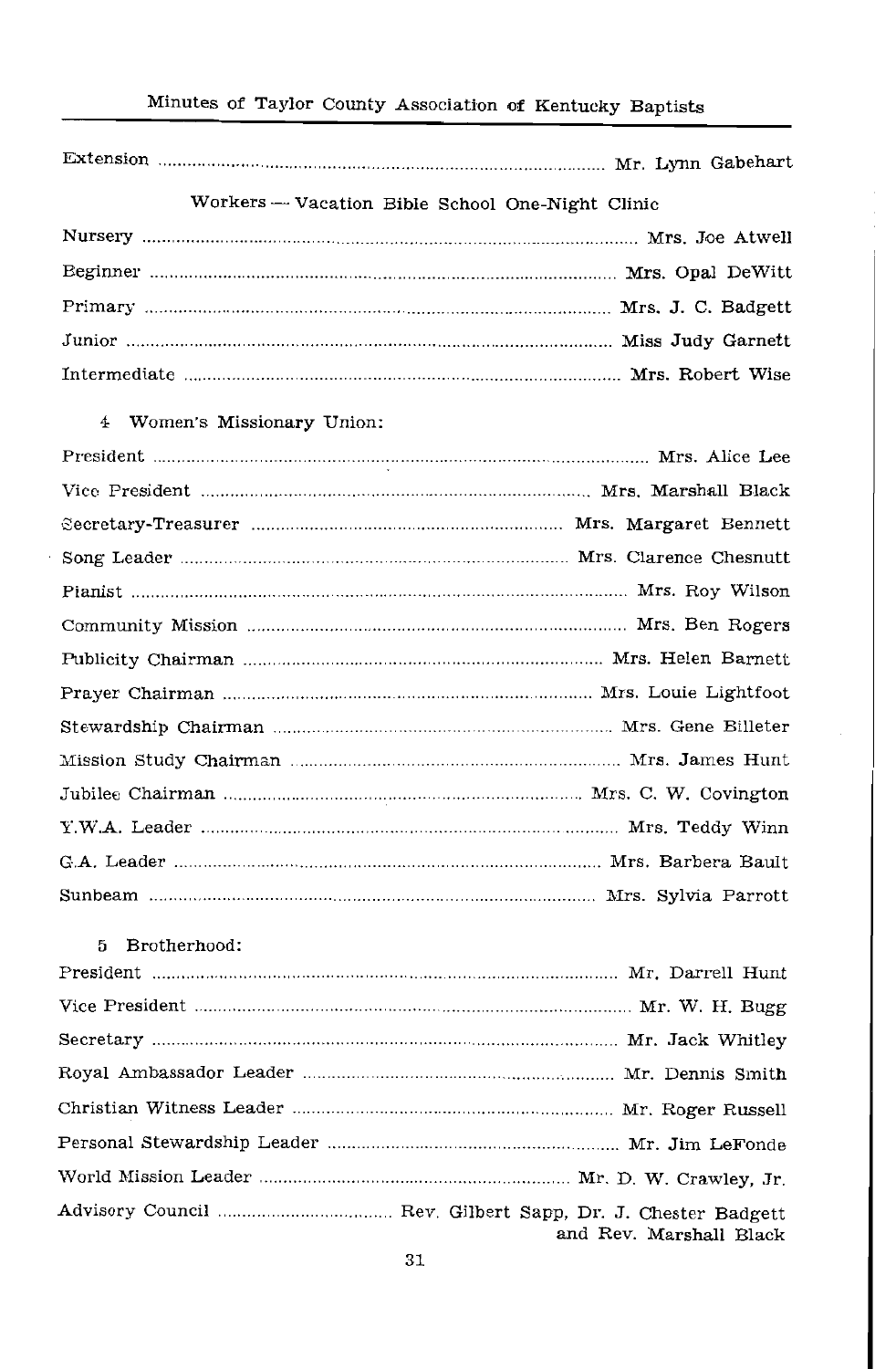### 6 Training Union:

#### 37 Miscellaneous:

1 Motion by Dr. J. Chester Badgett to add Mr. Homer Kirtley, Dr. Harvey Morrison, Rev. Philip Basinger, Rev. Joe Hargrove and Mr. Woodruff T. Chandler to Program Committee. Motion adopted.

2 Motion to add Mr. John Wagster and Dr. J. Chester Badgett to Budget Committee. Motion adopted.

3 Special Music by Mr. Charles Nuchols, singing "Wonderful, Wonderful Jesus, Mrs. Nuchols at the Piano.

At this time Rev. Joe Hargrove led the congregation in singing "Jesus Saves."

### 38 Missionary Sermon:

Rev. L. M. Hamilton brought the Missionary Sermon. Rev. Hamilton spoke from the 6th Chapter of Matthews, verse 10. Subject - "The Prayer Of The Kingdom."

At this time Rev. Gilbert Sapp presented the Gavel to Mr. Homer Kirtley.

There being no further business the sixth Annual Session of Taylor County Association of Kentucky Baptists adjourned with prayer by Rev. Paul Horner.

> Respectfully submitted, Gilbert Sapp, Moderator Woodruff T. Chandler, Clerk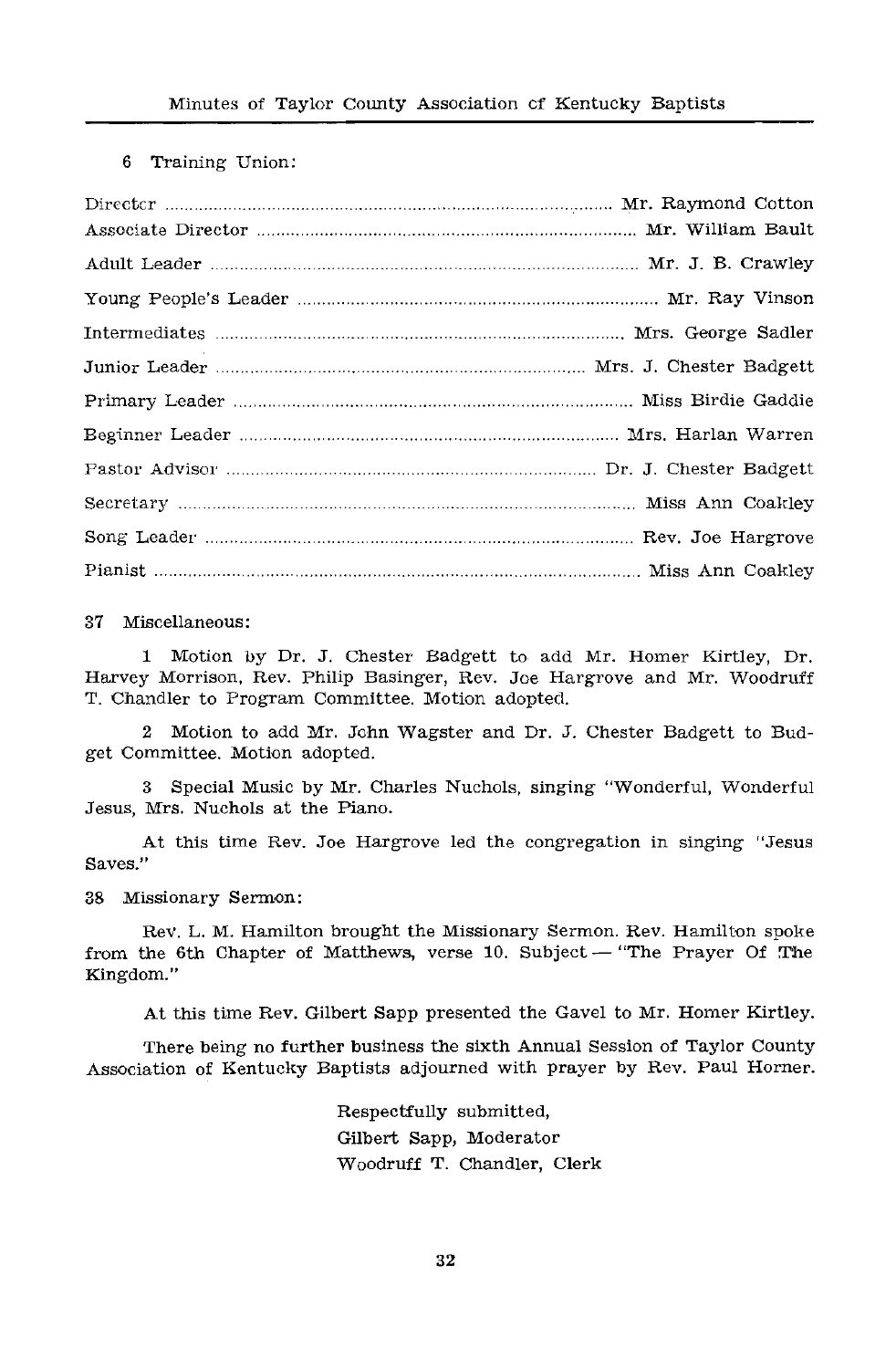### **ORDAINED MINISTERS**

BADGETT, J. CHESTER, Pastor, 424 North Central Ave., Campbellsville, Ky. BASINGER, PHILLIP, Pastor, Chestnut Street, Campbellsville, Ky. BLACK, MARSHALL, Pastor, 206 Shreve Drive, Campbellsville, Ky. BOOTS, RALPH, Pastor, 101 Stanford Lane, Campbellsville, Ky. BRECKNER, WAYNE, Central Avenue, Campbellsville, Ky. BURGESS, RONALD L. JR., Pastor, Campbellsville, Ky. CARTER. J. M., President of Campbellsville College, Campbellsville, Ky. CHAFFIN. B. T., Pastor, 502 Bell Avenue, Campbellsville, Ky. CHANEY, STANLEY, R.F.D., Campbellsville, Ky. COSBY, BURTON Pastor, 319 Robinson, Campbellsville, Ky. COTTON, RAYMOND, Chandler Street, Campbellsville, Kv. COX. JERRY. 218 Coppock Street. Campbellsville. Ky. DAVIS, EDWARD, 403 Wicliffe, Campbellsville, Ky. DRUIEN, D. L., Pastor, Route 3, Campbellsville, Ky. DUGGER, CARL, Pastor, Route 6, Campbellsville, Ky. ENGLE, HARRY, Poplar Street, Campbellsville, Ky. GRAINGER, TERRY, Underwood Street, Campbellsville, Ky. HAMILTON, L. M., Pastor, Route 4, Campbellsville, Ky. HALL, JEWELL E., Pastor, Route 3, Campbellsville, Ky. HARGROVE, J. B., 304 Lowell Avenue, Campbellsville, Ky. HORNER, PAUL G., Underwood Street, Campbellsville, Ky. HUMPHREY, JAMES, 214 McNear, Campbellsville, Ky. KEETON, HERBERT, Pastor, South Side Ave., Campbellsville, Ky. LIGHTFOOT, LOUIS, Pastor, 101 Carden Street, Campbellsville, Ky. LONG, RAYMOND, Pastor, Route 1, Campbellsville, Ky. MORRISON, HARVEY L., Pastor, Route 1, Elkhorn, Kv. NEW, PAUL, Campbellsville, Ky. PIKE, EARL, Pastor, Route 5, Campbellsville, Kv. PHIPPS, RICHARD, Hord Street, Campbellsville, Ky. PIPPIN, DON, Campbellsville College, Campbellsville, Ky. ROBINSON, J. L., Retired, 119 Coakley Street, Campbellsville, Ky.

33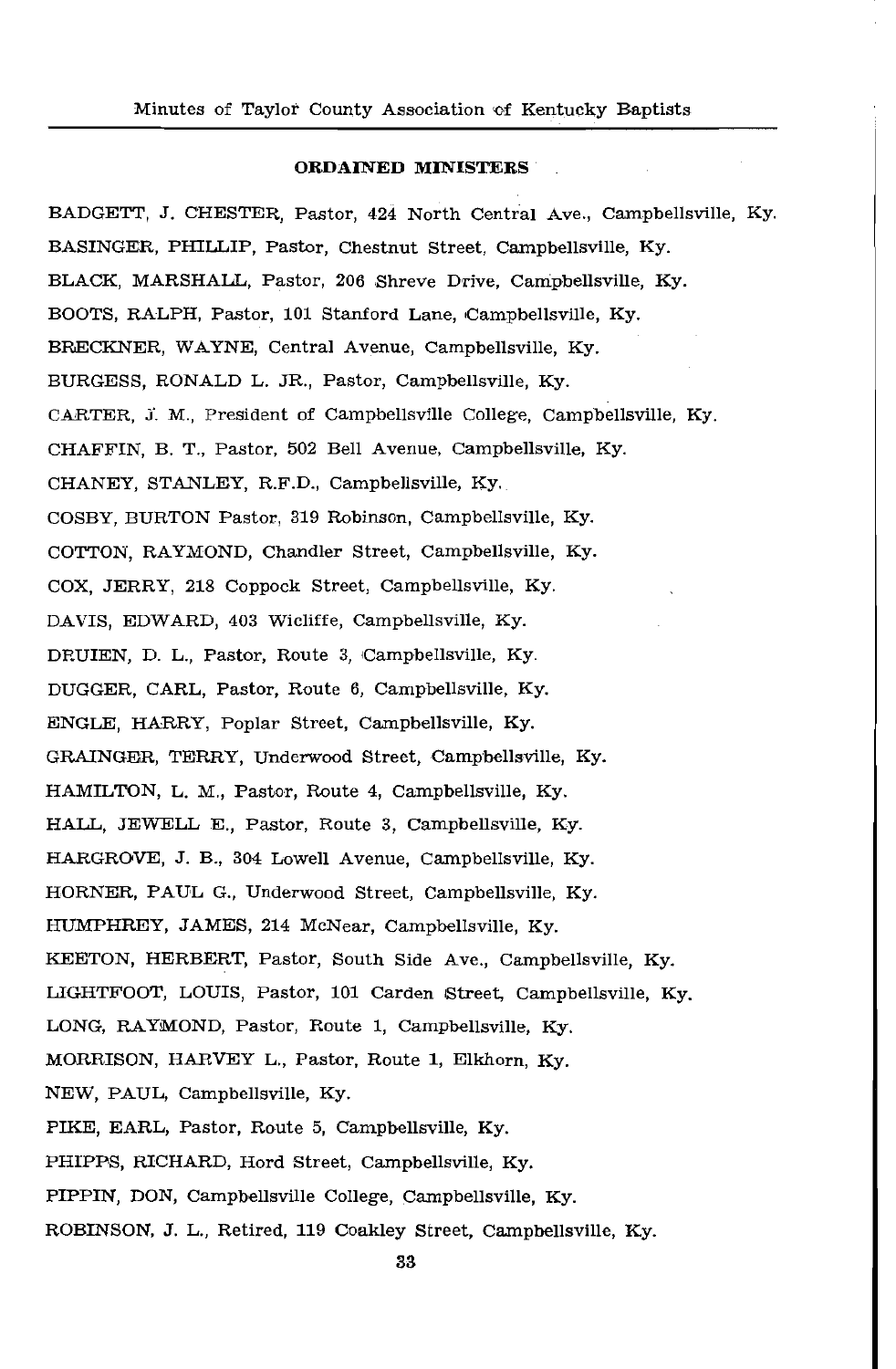Minutes of Taylor County Association of Kentucky Baptists

SKAGGS, B. J., Retired, 304 Meader Street, Campbellsville, Ky. SAPP, GILBERT, Pastor, 314 North Columbia, Campbellsville, Ky. SHELTON, GEORGE, Meader Street, Campbellsville, Ky. VINSON, RAY, Campbellsville College, Campbellsville, Ky.

### MINISTERS LICENSED THIS YEAR

COTTON,  $RAY$  - Mt. Gilboa - Campbellsville, Ky. CHANEY, STANLEY -- Pleasant Hill -- Campbellsville, Ky. MORRIS, DANNY -- Pleasant Hill -- Campbellsville, Ky.

### MINISTERS ORDAINED THIS YEAR

BASINGER, PHILLIP -- Campbellsville -- Campbellsville. Kv. GRAINGER, TERRY  $-$  Campbellsville  $-$  Campbellsville, Ky.

 $\sim$ 

graduate state of products

Sales Province

34

 $\mathcal{L}_{\text{max}}$  and  $\mathcal{L}_{\text{max}}$  and  $\mathcal{L}_{\text{max}}$  are the set of the set of  $\mathcal{L}_{\text{max}}$ 

 $\mathcal{U}_{\mathcal{A}}(g,\mathcal{A})=\mathcal{U}_{\mathcal{A}}(g,\mathcal{A})=\mathcal{U}_{\mathcal{A}}(g,\mathcal{A})=\mathcal{U}_{\mathcal{A}}(g,\mathcal{A})=\mathcal{U}_{\mathcal{A}}(g,\mathcal{A})=\mathcal{U}_{\mathcal{A}}(g,\mathcal{A})$ 

 $\mathcal{L}(\mathcal{L}) = \mathcal{L}(\mathcal{L})$  .

and a state of the

 $\mathcal{L}^{\text{max}}$ 

 $2.11$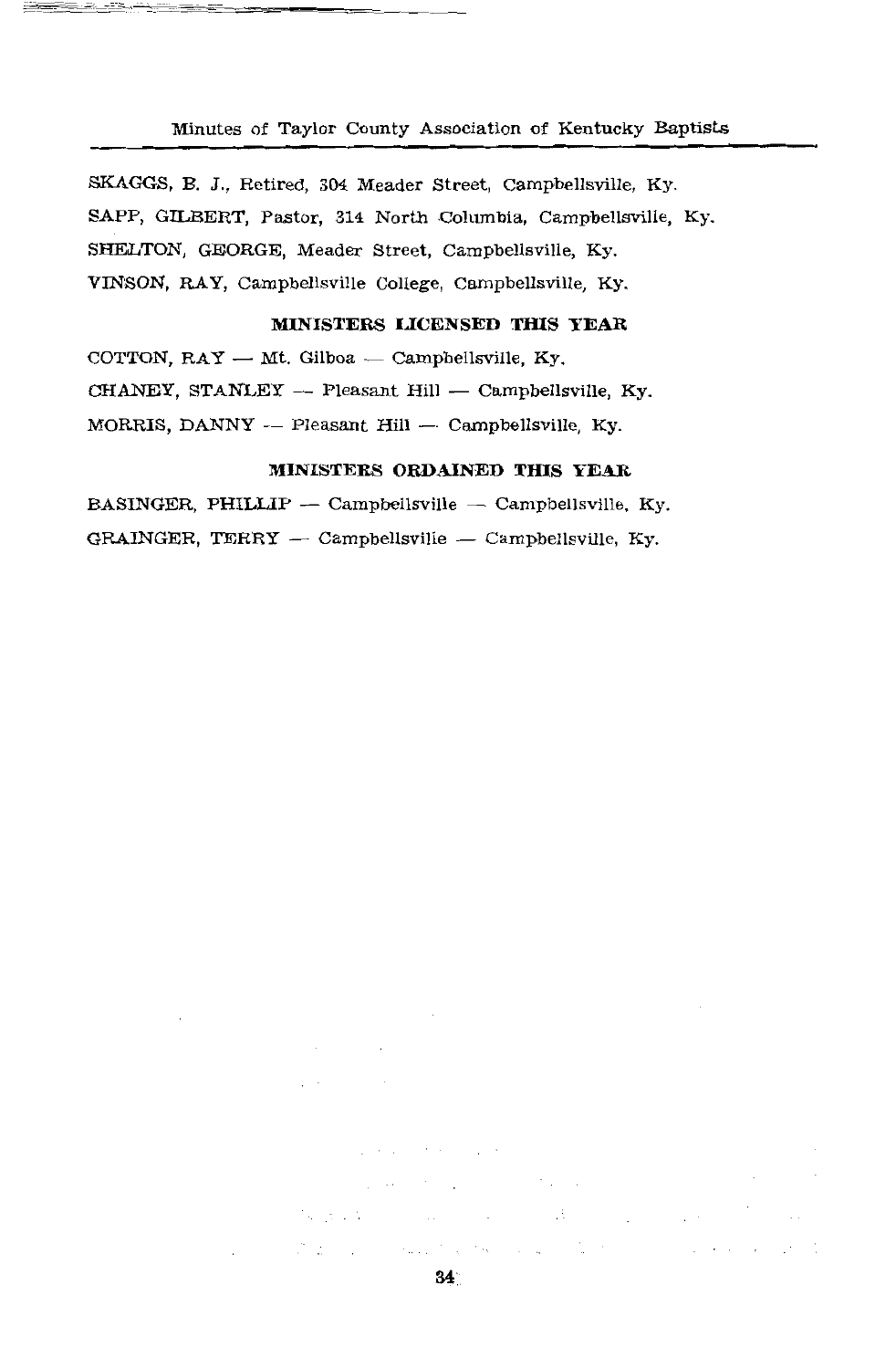# Table A CHURCH AND MEMBERSHIP

| <b>CHURCHES</b> | Location         |      | Dates<br>ዴ<br>×<br>iing | Moderator<br>Homer R. Kirtley, 905 Lebanon Ave., C-ville<br>Clerk<br>Woodruff T. Chandler, 206 Bell, C-ville<br><b>PASTORS AND ADDRESSES</b> | Raptis           | ner<br>tter<br>Lddittio | other<br>۳<br>denomi.    | omin<br>hers<br>E<br>۰<br>E<br>Oth | e.<br>by<br>fer,<br>$\frac{\text{Data}}{\text{etc.}}$ | Resident<br>Members | Members<br>onresident    | უი<br>рита<br>Total<br>t Membors | Revival<br>Meet<br>È<br>꼈  | Number<br>Tithers | Unified<br>Jhure<br>Budge<br>Hav<br>ż | 5<br>png<br>$rac{1}{2}$ | ۰<br>Мis<br>sion<br>this<br>3 | ٥<br>aten<br>roor<br>Missions<br>v Church | pastor<br>Annual<br>whether |
|-----------------|------------------|------|-------------------------|----------------------------------------------------------------------------------------------------------------------------------------------|------------------|-------------------------|--------------------------|------------------------------------|-------------------------------------------------------|---------------------|--------------------------|----------------------------------|----------------------------|-------------------|---------------------------------------|-------------------------|-------------------------------|-------------------------------------------|-----------------------------|
| Campbellsville  | 4                | 1791 |                         | 4 J. Chester Badgett, 420 N. Central, C-ville                                                                                                | 52               | 1421                    | 51                       | 61                                 | 152                                                   | 1115                | 518                      | 1633                             | 6                          | 363               | Yes                                   | Yes                     | $\overline{\phantom{0}}$      | 5                                         | 7200                        |
| Elkhorn         | $\mathbf{2}$     | 1824 |                         | 4 Harvey F. Morrison, Route 1, Elkhorn, Ky.                                                                                                  | $\boldsymbol{2}$ | 7                       |                          |                                    |                                                       | 124                 | 38                       | 162                              | 1                          | 14                | Yes                                   | No                      | -                             | $-$                                       | 3920                        |
| Fairview        | 1                | 1961 |                         | 4 Carl Dugger. Route 6. Campbellsville. Ky.                                                                                                  | -                | -                       | $--$                     |                                    |                                                       | 31                  | $\overline{\phantom{0}}$ | 31                               | 2                          | 8                 | N <sub>O</sub>                        | N <sub>0</sub>          | ---                           | --                                        | 900                         |
| Friendship      | 1                | 1807 |                         | 4 L. M. Hamilton, Route 4, Campbellsville, Ky.                                                                                               |                  | 6                       | $\overline{\phantom{0}}$ | $\overline{\phantom{0}}$           | 14                                                    | 80                  | 27                       | 107                              | 1                          | 24                | Yes                                   | Yes                     |                               | $-\!$                                     | 2600                        |
| Good Hope       | 1                | 1796 |                         | 4 Ralph Boots, Campbellsville, Ky.                                                                                                           | $\mathbf{5}$     | 5                       |                          | $\overline{\phantom{a}}$           | $\boldsymbol{\kappa}$                                 | 151                 | 67                       | 222                              | 1                          | 35                | -                                     | Yes                     | ļ                             | $\overline{\phantom{a}}$                  | 3120                        |
| Liberty         | 1                | 1796 |                         | 4 Gilbert Sapp, 314 N. Columbia, C-ville                                                                                                     | 6                | 2                       |                          |                                    | $\boldsymbol{z}$                                      | 128                 | 42                       | 170                              | 1                          | 15                | $Y_{es}$                              | $N\alpha$               |                               |                                           | 2950                        |
| Lone Valley     | $\mathbf{1}$     | 1907 |                         | $4 \times 4$ Ronald L. Burgess, Jr. c/o C-ville College                                                                                      | 8                | $\bf{4}$                | $\overline{\phantom{a}}$ |                                    | $\boldsymbol{2}$                                      | 69                  | $^{24}$                  | 93                               | $\boldsymbol{\mathcal{Z}}$ | 11                | No                                    | No                      | --                            |                                           | 1820                        |
| Lowell Ave.     | $\overline{4}$   | 1955 |                         | $4 $ None                                                                                                                                    | 2.5              | 7                       | — <b>.</b>               | <b>.</b>                           | 34                                                    | 225                 | 51                       | 276                              |                            | 43                | Yes                                   | No                      | $\overline{\phantom{0}}$      | $\overline{\phantom{a}}$                  | 4700                        |
| Mt. Gilboa      | $\mathbf{1}$     | 1921 |                         | $4 J.$ B. Hargrove, Lowell Ave., Campbellsville                                                                                              | $\overline{4}$   | 3                       |                          |                                    | $\mathbf{2}$                                          | 79.                 | 30                       | 109                              | 1                          | 38                | Yes                                   | Yes                     | j                             | $\overline{\phantom{m}}$                  | 2737                        |
| Palestine       | 1                | 1843 |                         | 4 Marshall Black, 206 Shreve, Campbellsville                                                                                                 | 12               | 16                      | 28                       |                                    | 30                                                    | 307                 | 45                       | 352                              | 2                          | 61                | Yes                                   |                         | -                             |                                           | 3900                        |
| Pikes Ridge     | 1.               | 1933 |                         | 1 Jewell Hall, Route 3, Campbellsville, Ky.                                                                                                  | 4                | -                       | 4                        |                                    | 2                                                     | 132                 | 33                       | 165                              |                            | 37                | N <sub>O</sub>                        | N <sub>0</sub>          | --                            | $\overline{\phantom{0}}$                  | 2600                        |
| Pitman Valley   | 1                | 1960 |                         | 4 Herbert Keeton, Campbellsville                                                                                                             | -                | 9                       | -                        |                                    | 12                                                    | 82                  | 18                       | 100                              |                            | 10                | Yes                                   | No.                     | -                             |                                           | 1200                        |
| Pleasant Hill   |                  | 1840 |                         | 4 D. L. Druien, Route 3, Campbellsville, Ky.                                                                                                 | $\ddot{\cdot}$   | 18                      | — <b>.</b>               |                                    | В                                                     | 476                 | 116                      | 592                              | $\boldsymbol{z}$           | 119               | Yes                                   | Yes                     | —                             | $\overline{\phantom{0}}$                  | 6600                        |
| Robinson Ck.    |                  | 1929 |                         | 4 Raymond Long, Route 1, Campbellsville, Ky.                                                                                                 | 17               | 10                      | 2                        |                                    | $\mathbf{z}$                                          | 162                 | 93                       | 255                              | $\boldsymbol{2}$           | 51                | No                                    | No                      | --                            | --                                        | 3120                        |
| Salem           |                  | 1861 |                         | 4 Billy Chaffin, 502 Bell, Campbellsville                                                                                                    |                  | 5                       | в                        |                                    | $\overline{\mathbf{f}}$                               | 123                 | 49                       | 172                              |                            | 25                | Yes                                   | N <sub>0</sub>          | ---                           | $\overline{\phantom{0}}$                  | 3120                        |
| Saloma          | $\boldsymbol{2}$ | 1951 |                         | 4 Earl Pike, Route 5, Campbellsville, Ky.                                                                                                    | 4                | 5                       | $\overline{\phantom{a}}$ |                                    | 7                                                     | 99                  | 13                       | 112                              | 1                          | 23                | Yes                                   | No                      | -                             |                                           | 2600                        |
| So. C-ville     | $\overline{4}$   | 1937 |                         | 4 Louis Lightfoot, 101 Carden, Campbellsville                                                                                                | 59               | 82                      | 10                       | 3                                  | 38                                                    | 820                 | 110                      | 930                              | $\mathbf{2}$               | 170               | $_{\rm Yes}$                          | No                      | --                            |                                           | 5100                        |
|                 | 28               |      | 65                      | Totals                                                                                                                                       | 209              | 322                     | 57 I                     | 11                                 | 314                                                   | 4203                | 1274                     | 5481                             | 28                         | 1047              |                                       |                         |                               | 5                                         | 58187                       |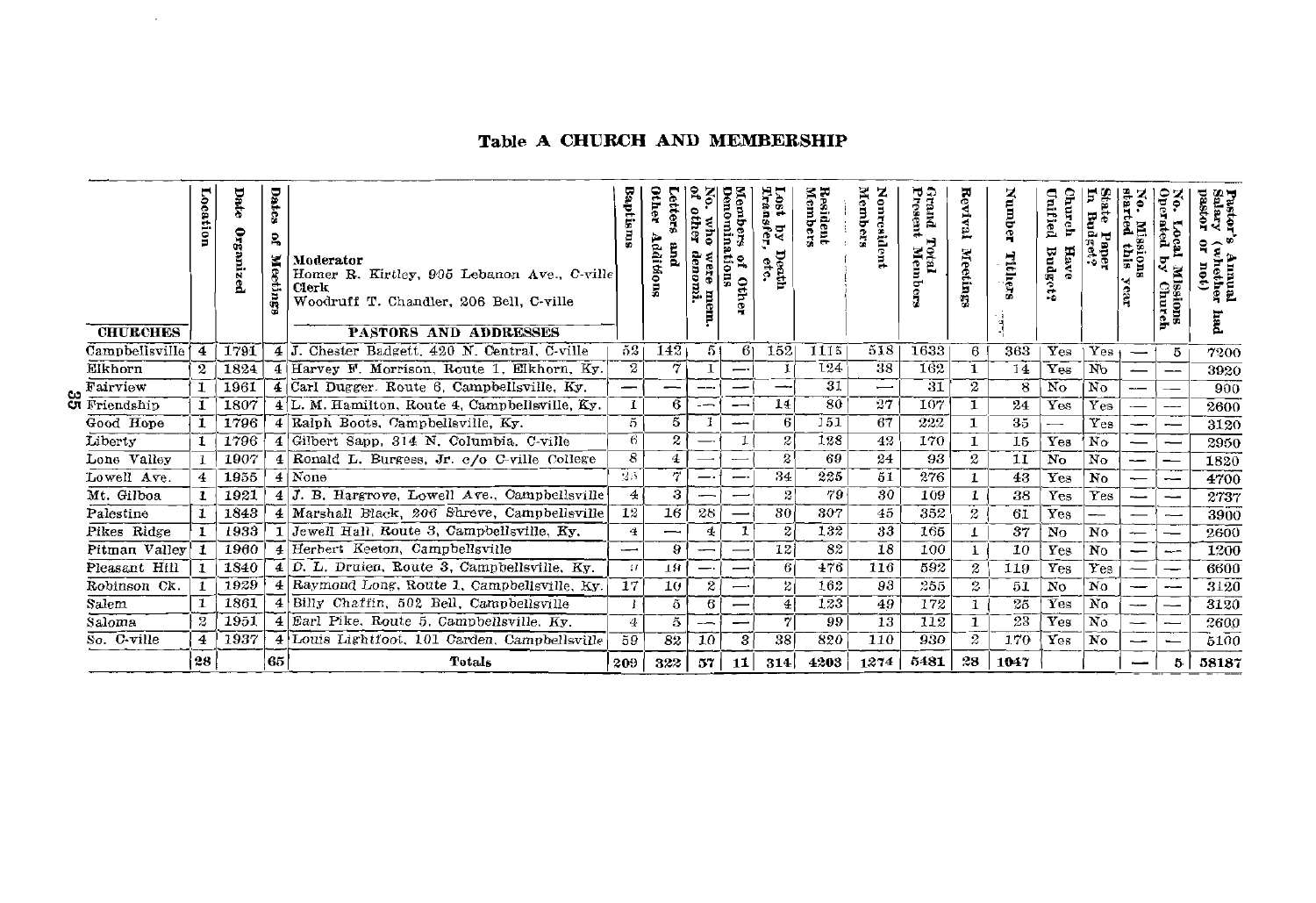# Table B THE SUNDAY SCHOOL

| Superintendent<br>Rev. Billy Chaffin, 502 Bell Ave., Campbellsville<br><b>CHURCHES</b><br><b>Superintendents and Addresses</b> |                |                                                          |                          | <b>UTSET</b>   | Beginners | Primaries      | Junio           | Intermediates | People<br>Single | ×.<br>People,<br>Married | ю<br>People,<br><b>ARANY</b> | Adults<br>$(25-34)$ | <b>Adults</b><br>$(35-64)$ | <b>Adults</b><br>$(65 - np)$ | Extension<br><b>Dept</b> | General<br><b>Officers</b> | School<br>fission<br>Enrolment<br>Sunday | ගෙල<br>တဦး<br>⊌≛<br>Total<br>0<br>men | ä<br>۰<br>⋗<br>tten<br>Ë.<br>$\bullet$ | Enrolment<br>Church<br>v.B.8                                                     | Mission<br>Enrolment<br>≺<br>B.S | Enrol<br>Fotal<br>ь<br>òc | ian.<br>Preparation<br>Bible<br>Study<br>Week<br>Undy? |  |
|--------------------------------------------------------------------------------------------------------------------------------|----------------|----------------------------------------------------------|--------------------------|----------------|-----------|----------------|-----------------|---------------|------------------|--------------------------|------------------------------|---------------------|----------------------------|------------------------------|--------------------------|----------------------------|------------------------------------------|---------------------------------------|----------------------------------------|----------------------------------------------------------------------------------|----------------------------------|---------------------------|--------------------------------------------------------|--|
|                                                                                                                                | Campbellsville | Everett Lee, Route 5, Campbellsville                     | 16                       | 731            | 55        |                | $81$   115      | 123           | 98               | 28                       | з                            | 79                  | 180 158                    |                              | 561                      |                            |                                          | 5115611226                            | 692                                    |                                                                                  | 293 128                          | 421                       | YY                                                     |  |
|                                                                                                                                | Elkhorn        | Ira Wise. Route 1. Campbellsville                        |                          | 4              | 12        | 9              | 12              | 10            | 22               | $-$                      | -                            | 25                  | 37                         | $\overline{\phantom{a}}$     | $\sim$                   | з                          |                                          | 143                                   | 109                                    | 65                                                                               |                                  | $65$ N N                  |                                                        |  |
|                                                                                                                                | co Fairview    | William Fo d, Route 2, Campbellsville                    | ---                      | 6 I            |           | 6              | 17              | 11            | 2                |                          | $6 -$                        | 8                   | 9                          | ı                            |                          | $\overline{4}$             |                                          | 66                                    | 48                                     | 75                                                                               | $\sim$                           | $75$ N N                  |                                                        |  |
| ග                                                                                                                              | Friendship     | Brune: Money, Route 4. Campbellsville                    | 6                        | 6              | 1         | $\overline{4}$ | 8               | 6             | 8                | 21                       |                              | 201                 | 18                         |                              | $\sim$                   | -6                         | --                                       | 86                                    | 66                                     | 32                                                                               |                                  | $32 \, \text{y}$          |                                                        |  |
|                                                                                                                                | Good Hope      | Lynwood Newton, 407 Lowell Ave., C-ville                 |                          | 21             | 7         |                | 10              | 15            | 9                | 20                       |                              | 241                 | 38                         | -                            | $\mathbf{a}$             | $4\phantom{1}$             |                                          | 151                                   | 77                                     | 42                                                                               |                                  | $42$ Y N                  |                                                        |  |
|                                                                                                                                | Liberty        | Robert L. Wise, Route 6, Campbellsville                  |                          | $5+$           | 6         | 81             | 12              | 14            | 8                | $18 -$                   |                              | -                   | 36                         | 7                            | 51                       | $\mathbf{2}$               | $-1$                                     | 121                                   | 84                                     | 71                                                                               |                                  | 71 Y N                    |                                                        |  |
|                                                                                                                                | Lone Valley    | Richard Dudgeon, Route 5, Campbellsville                 |                          | 1 <sub>1</sub> | 13        | 10             | 7               | $\epsilon$    | 4                | $10 -$                   |                              |                     | 22                         |                              |                          | 2                          |                                          | 75                                    | 45                                     | 49                                                                               |                                  | 49 N N                    |                                                        |  |
|                                                                                                                                | Lowell Ave.    | Elwood Roberts, Route 1, Campbellsville                  | 18                       | 35             | 48        | 25             | 32              | 22            | 17               | 16 15                    |                              | 20                  | 15                         | $\overline{\phantom{0}}$     | 6                        | 3                          |                                          | 272                                   | 134                                    | 95                                                                               |                                  | $95$ Y N                  |                                                        |  |
|                                                                                                                                | Mt. Gilboa     | Edgar B. Russell, Route 2, Campbellsville                | 5!                       | 10             | 6         | 7              | 8               | 6             |                  | $14 -$                   |                              |                     | 22                         | $\boldsymbol{2}$             | 13                       | $\boldsymbol{2}$           |                                          | 111                                   | 57                                     | 53                                                                               |                                  | 53 Y N                    |                                                        |  |
|                                                                                                                                | Palestine      | Lynn Gabehart, Route 2, Campbellsville                   | $\cdots$                 | 30             | 13        | 13             | 231             | 25            | 23               | $18 -$                   |                              | 53                  | 26                         | 42                           | --                       | 31                         |                                          | 269                                   | 163                                    | 104                                                                              |                                  | $104$ Y Y                 |                                                        |  |
|                                                                                                                                | Pikes Ridge    | Dean Antle. Route 5, Campbellsville                      | --                       |                |           | 12             | 61              | 7             | 13               |                          | 16 24                        | -                   | 23                         | 23                           |                          |                            |                                          | 123                                   | 70                                     | 54                                                                               | $\overline{\phantom{a}}$         | $54$ Y N                  |                                                        |  |
|                                                                                                                                | Pitman Valley  | John M. Rafferty, Route 2, Campbellsville                |                          |                | 1:2       | 4              | 11              | 10            | 5                | 9                        |                              | 8                   | $2 +$                      | --                           | --                       |                            |                                          | 84                                    | 47                                     | $\overline{\phantom{a}}$                                                         |                                  |                           | Y                                                      |  |
|                                                                                                                                | Pleasant Hill  | Lee Gaddie, Route 3, Campbellsville                      |                          | 111            | 24        | 29             | 35 <sub>1</sub> | -36           | 37               | $101 -$                  |                              | -34                 | 54                         | 50                           | 18                       | 5.                         |                                          | 346                                   | 286                                    | 95                                                                               |                                  | $95$ Y N                  |                                                        |  |
|                                                                                                                                |                | Robinson Creek Richard Barnett, Meadowbrook Dr., C-ville | $-$                      | 9 <sub>1</sub> | 16        | 22             | 18              | 16            | 11               | $10 -$                   |                              | 20                  | 26                         | $\sim$                       | ---                      | з                          |                                          | 189                                   | 129                                    | 115                                                                              |                                  | 115                       | $\overline{Y}$ $\overline{Y}$                          |  |
|                                                                                                                                | Salem          | G. C. Arvin. Route 4. Campbellsville                     | 3 <sup>1</sup>           | 7              | 10        | 11             | 41              | 14            | 3                |                          |                              | 36                  | 16                         |                              | 7                        | $\mathfrak{D}$             | -                                        | 115                                   | 57                                     | 40                                                                               |                                  | 40YN                      |                                                        |  |
|                                                                                                                                | Saloma.        | Reginal Reynolds, Star Rt., Campbellsville               | 14                       | 4 <sub>1</sub> | 10        | 81             | 13i             | 14            | 7                | 28                       | --                           | --                  | 21                         |                              | -                        |                            | --                                       | 123                                   | 83                                     | 58                                                                               |                                  | 58                        | $Y$ N                                                  |  |
|                                                                                                                                | S. C-ville     | Delbert Dix. 822 W. Main. Campbellsville                 | $\overline{\phantom{0}}$ | 54             | 50        |                | 78 109          | 95            | 48               | $51 -$                   |                              |                     | 56 100                     | 72                           | 8                        | 5                          |                                          | 726                                   | 327                                    | 256                                                                              |                                  | $256$ Y Y                 |                                                        |  |
|                                                                                                                                |                | Totals                                                   |                          |                |           |                |                 |               |                  |                          |                              |                     |                            |                              |                          |                            |                                          |                                       |                                        | 63 269 283 331 440 430 323 255 45 396 667 356 132 54 156 4226 2474 1497 128 1625 |                                  |                           |                                                        |  |

 $\mathcal{L}^{\mathcal{L}}(\mathcal{L}^{\mathcal{L}})$  . The set of  $\mathcal{L}^{\mathcal{L}}(\mathcal{L}^{\mathcal{L}})$ 

 $\mathcal{L}_{\text{max}}$  ,  $\mathcal{L}_{\text{max}}$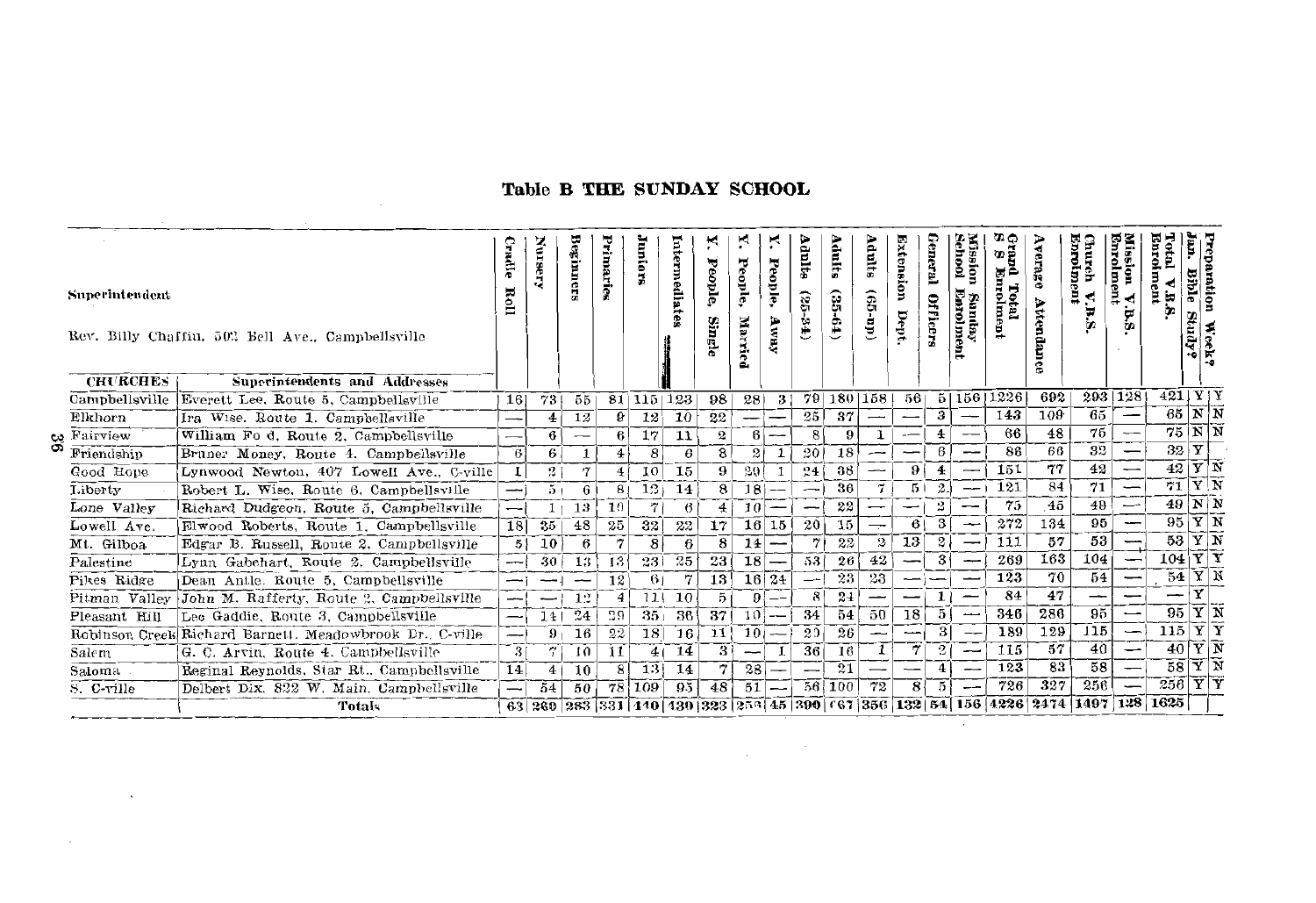# Table C TRAINING UNION

| <b>Director</b>    | Raymond Cotton, Campbellsville, Kentucky           | ă<br>Š.                  | Beginner       | Primaries | Juniors        | Intermediate   | ×.<br>People,<br>Singl,<br>ਨ | N,<br>People,<br>Married | Adults<br>$(25-34)$      | Adults<br>$\mathfrak{B}$<br>$\ddot{f}$ | Adults<br>ම්             | General<br><b>Officers</b> | Mission<br>Enrolment | ិទ្ធិ<br>្នុដ្ឋ<br>Total<br>Enrolment | Атегаде<br>Attendance    | Observe<br>Youth<br>Week |
|--------------------|----------------------------------------------------|--------------------------|----------------|-----------|----------------|----------------|------------------------------|--------------------------|--------------------------|----------------------------------------|--------------------------|----------------------------|----------------------|---------------------------------------|--------------------------|--------------------------|
| <b>CHURCHES</b>    | Training Union Directors and Addresses             |                          |                |           |                |                |                              |                          |                          |                                        |                          |                            |                      |                                       |                          |                          |
| Campbellsville     | Noel Newcomb, 434 Jackson, Campbellsville          | 21                       | 20             | 29        | 64             | 63             | 33                           | --                       | 20                       | 80                                     |                          | 4                          | 114                  | 448                                   | 247                      | Y                        |
| Elkhorn            | Jerry Cox, 218 Coppock Blvd., Campbellsville       | 3                        | 15             | —         | 10             | 11             | 22                           | --                       | 19                       | 15                                     | سند                      | з                          |                      | 78                                    | 63                       | N                        |
| $\omega$ Fairview  | None                                               |                          |                |           |                |                |                              |                          |                          |                                        |                          |                            |                      |                                       |                          |                          |
| → Friendship       | Harlan Warren, Route 4, Campbellsville             | 9                        | —              | 6         | 9              | 6              | 11                           | 14                       | $\overline{\mathbf{4}}$  | 14                                     | —                        | 3                          |                      | 76                                    | 49                       | Y                        |
| Good Hope          | Allen Young, Campbellsville                        | $\pm$                    | 6              | -         | 9              | 10             | $\overline{\phantom{0}}$     | 20                       | 18                       | 14                                     | --                       | 2                          |                      | 83                                    | 52                       | N                        |
| Liberty            | J. C. Magers. Route 6. Campbellsville              | 3                        | 6              | 6         | 9              | 12             | $\overline{\phantom{0}}$     | 10                       | 14                       |                                        | —                        | 3                          |                      | 60                                    | 32                       | N                        |
| Lone Valley        | Kenneth Dudgeon, Route 5, Campbellsville           | 1                        | 5              | 5         | 3              | $\overline{4}$ | $\overline{\phantom{0}}$     | 8                        | $\overline{\phantom{0}}$ | 14                                     |                          | $\boldsymbol{2}$           | $-$                  | 42                                    | 20                       | N                        |
| Lowell Avenue      | Elza Cox, 411 Lowell Ave., Campbellsville          | 8                        | 8              | 15        | 20             | 24             | $\overline{7}$               |                          | 17                       | 31                                     |                          | 2                          |                      | 132                                   | 50                       | $\overline{\mathbf{Y}}$  |
| Mt. Gilboa         | Darrell Hunt, 712 N. Central Ave., Campbellsville  | $\overline{\phantom{0}}$ | 8              | 6         | 9              | 11             | —                            | 16                       | —                        | 14                                     | $\overline{\phantom{0}}$ | -                          |                      | 64                                    | $\overline{\phantom{0}}$ | Y                        |
| Palestine          | William Bault, 119 Rosedale, Campbellsville        | 4                        | 6              | 5         | 14             | 11             | 10                           | —                        | 35                       | 22                                     | —                        | 3                          |                      | 110                                   | 59                       | Ÿ                        |
| Pikes Ridge        | Kenny White, Route 5, Campbellsville               | ---                      | —              | 6         | $\bf{4}$       | 6              | 7                            | 9                        | 15                       | 15                                     | —                        | --                         |                      | 71                                    | 48                       | Y                        |
| Pitman Valley      | Otha Lee, Campbellsville                           | -                        | —              | 8         | 7              | 12             |                              |                          | $\overline{\phantom{0}}$ | 18                                     | -                        | 1                          |                      | 46                                    | 26                       |                          |
| Pleasant Hill      | Homer R. Kirtley, 905 Lebanon Ave., Campbellsville | 8                        | 13             | 13        | 28             | 23             | 24                           | 10                       | 30                       | 24                                     | —                        | 4                          | -                    | 177                                   | 98                       | $\overline{\mathtt{Y}}$  |
| Robinson Creek     | Woodrow Grimes, Route 1, Campbellsville            | 6                        | 8              | 16        | 28             | 13             | $\overline{\mathbf{8}}$      | —                        | 11                       | 32                                     | $\overline{\phantom{0}}$ | 3                          |                      | 125                                   | 64                       | N                        |
| Salem              | Earl Ba nett, 101 Howell St., Campbellsville       | 3                        | 8              | 1         | $\overline{4}$ | 7              | $\boldsymbol{z}$             | ----                     | 15                       | 15                                     | --                       | $\boldsymbol{2}$           |                      | 57                                    | 33                       | Y                        |
| Saloma             | J. T. Bland. 303 Meadowbrook Dr., Campbellsville   | 16                       | 9              | 10        | 13             | 6              | 5                            |                          |                          | 26                                     |                          | ---                        |                      | 85                                    | 24                       | Y                        |
| So. Campbellsville | Carl McCubbin, 202 Kerr St., Campbellsville        | 26                       | $\overline{9}$ | 27        | 45             | 37             | 27                           | ---                      | 68                       | 40                                     | —                        | З                          |                      | 283                                   | 140                      | $\overline{\mathbf{Y}}$  |
|                    | Totals                                             | 112                      | 121            | 153       | 276            | 256            | 156                          | 87                       | 266                      | 374                                    | -                        | 35                         | 114                  | 1937                                  | 1005                     |                          |

والمتعقب والمتواصل والمتعاقب والمعاقب والمتحرم والمتعاقب المتعاقبات والمتعاقب والمتعاقب والمتحال والمتعاقبات

 $\tilde{\phantom{a}}$ 

**Contractor**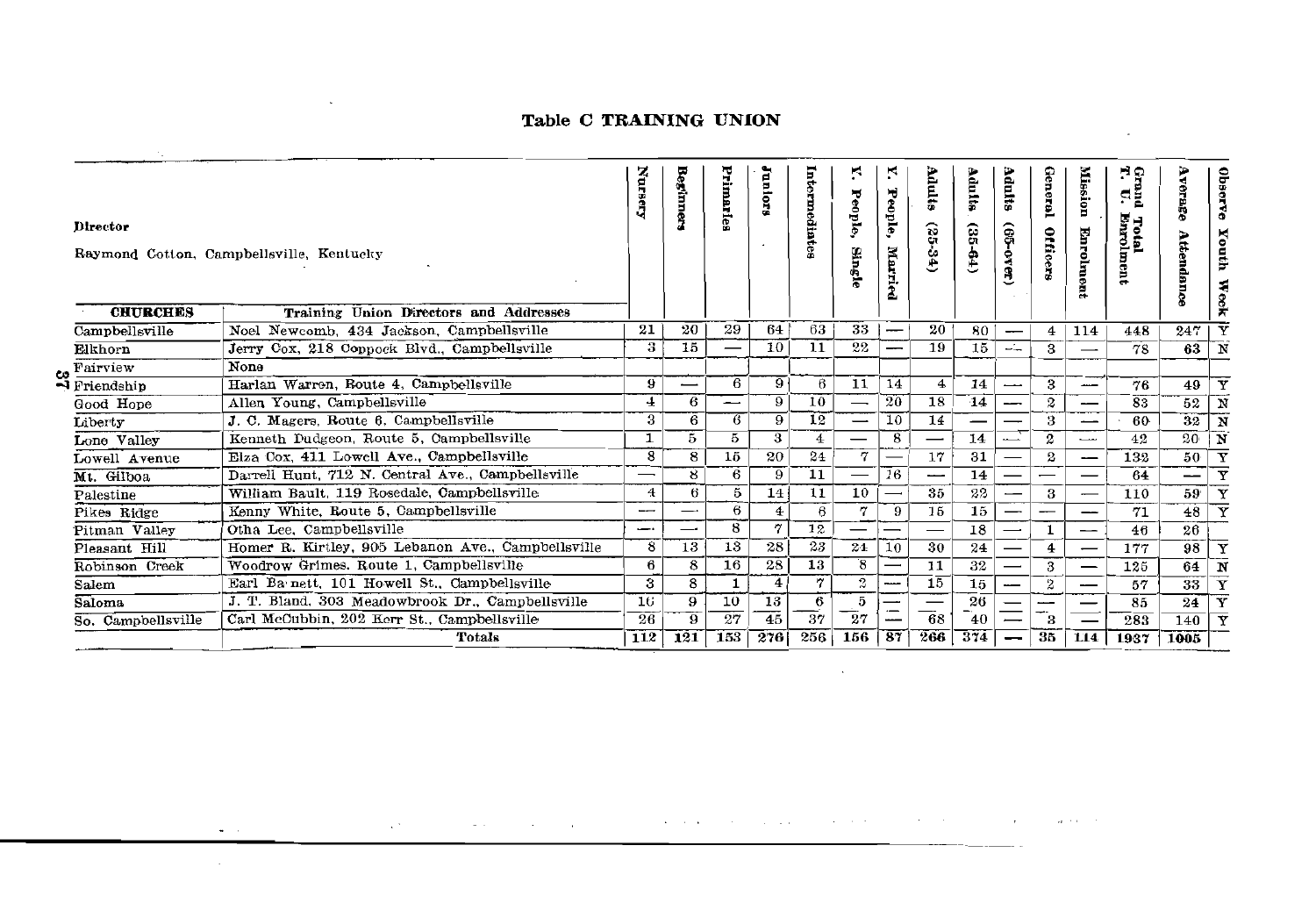# Table D MUSIC MINISTRY

the control of the control of

| <b>CHURCHES</b>                                                                   | Music Director and Addresses                              | Beginners                | Primaries | Junior | Intermediates            | Young<br>People | <b>Adults</b> | General<br>Officer | <b>Mission</b><br>F<br>Eolm<br>Ē | <b>Total</b><br>Enrolment | Атегаде<br>Attendance    | Music<br>ă<br>rottor      | Ę<br><b>Dsed</b> | <b>Observ</b><br>$\bullet$<br>Music<br>€<br>ńж |
|-----------------------------------------------------------------------------------|-----------------------------------------------------------|--------------------------|-----------|--------|--------------------------|-----------------|---------------|--------------------|----------------------------------|---------------------------|--------------------------|---------------------------|------------------|------------------------------------------------|
| Campbellsville                                                                    | J. P. Jardine, c/o Campbellsville College, Campbellsville | 13                       | 17        | 20     | $\overline{\phantom{0}}$ | --              | 35            | —                  |                                  | 85                        | 70                       | Yes                       | <b>Baptist</b>   | No                                             |
| Elkhorn                                                                           | Romey Reynolds, 123 So. Central Ave., Campbellsville      | $\overline{\phantom{0}}$ |           |        | --                       |                 | 16            |                    |                                  | --                        |                          | Yes                       | Baptist          | No.                                            |
|                                                                                   | Lewis Clark, Route 6, Campbellsville, Ky.                 | -                        | 3         | 12     | 5                        | 2               | 10            | 1                  |                                  | 33                        | 15                       | Yes                       | <b>Baptist</b>   | No                                             |
| $\overset{\mathbf{w}}{\mathbf{\infty}} \frac{\text{Fairview}}{\text{Friendship}}$ | Vontress Jones, Route 4, Campbellsville, Ky.              | —                        |           | —      | $\overline{\phantom{a}}$ | --              |               | —                  | ---                              | –                         |                          | Yes                       | <b>Baptist</b>   | No.                                            |
| Good Hope                                                                         | Bill Barnes, Campbellsville, Ky.                          | 2                        | 2         | 5      | 8                        | 8               | 10            |                    |                                  | 30                        | 10                       | Yes                       | Bpt.-Brdm        | No                                             |
| Liberty                                                                           | Gilbert Sapp, 314 N. Columbia Ave., Campbellsville .      | —                        | --        |        | —⊶                       | -               | —             | $\sim$             | --                               | --                        | $\overline{\phantom{0}}$ | $\mathbf{N}\mathbf{o}$    | Baptist          | No                                             |
| Lone Valley                                                                       | Richard Russell. Route 5. Campbellsville, Ky.             | --                       |           | --     |                          |                 | --            |                    |                                  | --                        |                          | Yes                       | Bantist          | No                                             |
| Lowell Avenue                                                                     | Nope                                                      | –                        |           | -      | —                        | --              | -             | -                  |                                  |                           |                          | No                        | Broadman         | No                                             |
| Mt. Gilboa                                                                        | None                                                      | —                        |           | --     | --                       |                 | --            |                    |                                  | --                        |                          | No                        | Broadman         | No                                             |
| Palestine                                                                         | Sam Parsons, Route 4, Campbellsville, Ky.                 | -                        | --        |        |                          | --              |               |                    |                                  | --                        |                          | Yes                       | Broadman         | No                                             |
| Pikes Ridge                                                                       | Coy Pike, Route 5, Campbellsville, Ky.                    | --                       |           | --     | —                        | -               | ---           |                    |                                  | $\overline{\phantom{0}}$  |                          | No                        | Broadman         | $\mathbf{N} \mathbf{o}$                        |
| Pitman Valley                                                                     | Hulet Nalley, Route 2, Campbellsville, Ky.                | --                       |           | -      |                          | ----            | --            | -                  |                                  | $\overline{\phantom{0}}$  | --                       |                           | Baptist          |                                                |
| Pleasant Hill                                                                     | None                                                      | ٮ                        |           |        |                          |                 |               |                    |                                  |                           | ست                       | $\mathbf{N}$ <sub>0</sub> | Baptist          | No                                             |
| Robinson Creek                                                                    | Gilbert Thompson, Campbellsville, Ky.                     | --                       |           |        | ---                      |                 | --            |                    | ---                              | ---                       |                          | Yes                       | Broadman         | No                                             |
| Salem                                                                             | None                                                      | $\overline{\phantom{0}}$ |           |        | --                       |                 | --            | --                 |                                  | -                         |                          |                           | Baptist          | $\mathbf{N} \mathbf{o}$                        |
| Saloma                                                                            | Nono                                                      | -                        | -         | —      | _                        | --              | --            |                    |                                  | —                         |                          | No                        | Baptist          | No                                             |
| So. Campbellsville                                                                | James Shipp, 422 So. Central Ave., Campbellsvilie         |                          | 20        | 7.1    |                          |                 | 30            |                    |                                  | 120                       | 75                       | Yes                       | <b>Baptist</b>   | No                                             |
|                                                                                   | Totals                                                    | 15                       | 42        | 107    | 8                        | 10              | 101           |                    |                                  | 268                       | 170                      |                           |                  |                                                |

 $\sim 1000$  km s  $^{-1}$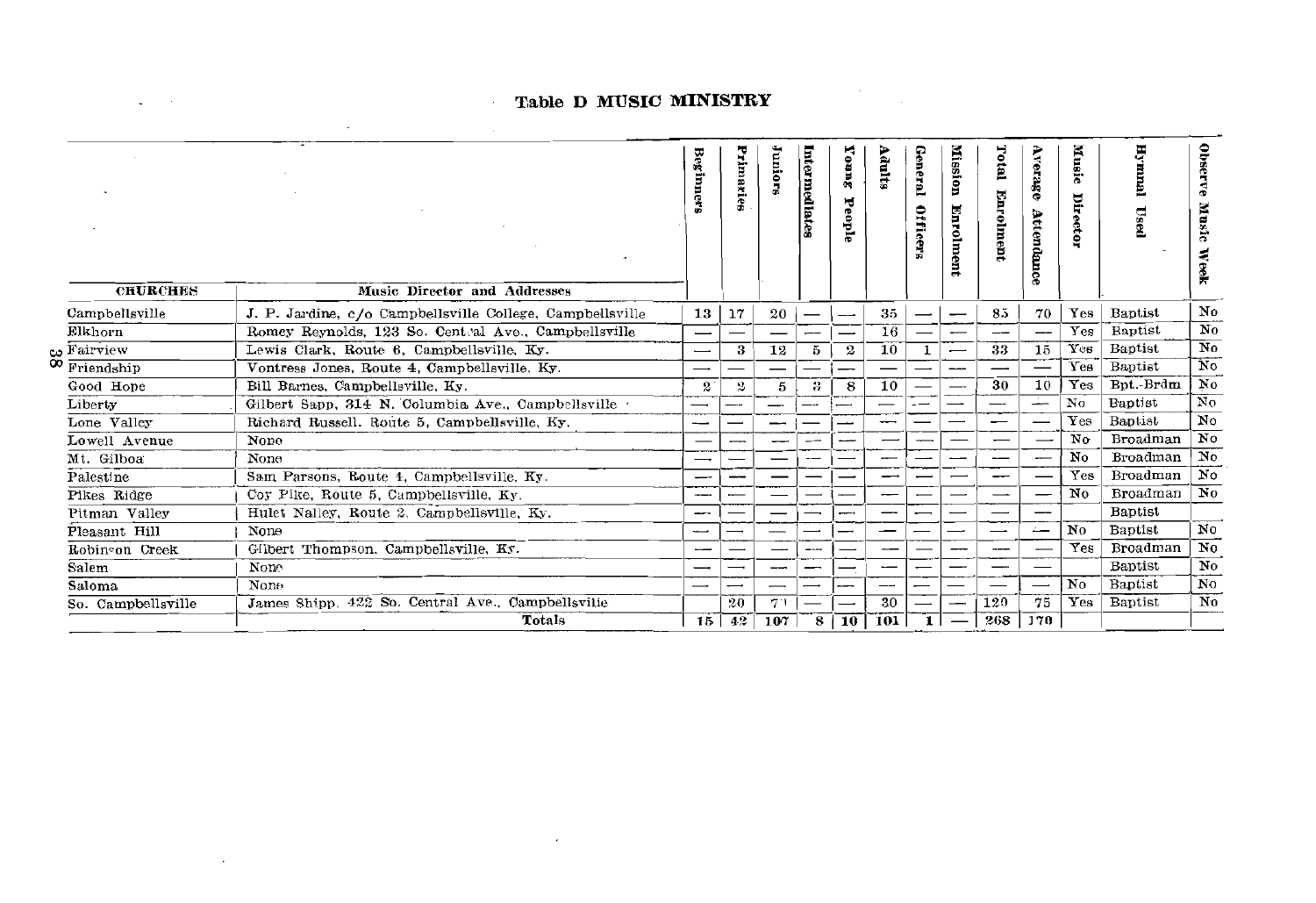# Table E BROTHERHOOD WORK

| President           |                    | Dar. ell Hunt, 712 North Central Avenue, Campbellsville, Ky. |                                        | Crusader<br>Chapters | Crusaders<br>Enrolment<br>۴<br>Ĕ<br>ч | ioneer<br>Chapters | <b>Fioneers</b><br>ş<br>rolment<br>12-14<br>yrs. | Ambassador<br>Chapters   | Ambassadors<br>15-17 Enrolm<br>ğ | Total RA<br>Enrolment | Enrolment<br>Men's<br><b>B'hood</b> | Men's Brot<br>Enrolment<br><b>Brotherhoo</b><br>ā, | Total<br>Men | Grand Total<br>Enrolment |
|---------------------|--------------------|--------------------------------------------------------------|----------------------------------------|----------------------|---------------------------------------|--------------------|--------------------------------------------------|--------------------------|----------------------------------|-----------------------|-------------------------------------|----------------------------------------------------|--------------|--------------------------|
|                     | <b>CHURCHES</b>    | <b>Brotherhood Presidents and Addresses</b>                  | Chrm. R. A. Committee and Addresses    |                      |                                       |                    |                                                  |                          |                                  |                       |                                     |                                                    |              |                          |
| Campbellsville      |                    | Teddy Winn, Campbellsville, Ky.                              | Dennis Smith, 105 Center, C-ville      |                      | $3 + 18 + 1$                          |                    | $22 -$                                           |                          |                                  | 40 <sub>1</sub>       |                                     | 63                                                 | 63           | 103                      |
| Elkhorn             |                    |                                                              |                                        |                      |                                       |                    |                                                  |                          |                                  |                       |                                     |                                                    |              |                          |
| Fairview            |                    |                                                              |                                        |                      |                                       |                    |                                                  |                          |                                  |                       |                                     |                                                    |              |                          |
| <b>CO</b> Fait view |                    |                                                              |                                        |                      |                                       |                    |                                                  |                          |                                  |                       |                                     |                                                    |              |                          |
| Good Hope           |                    | Murrell Young, Campbellsville, Ky.                           |                                        |                      |                                       |                    |                                                  |                          |                                  |                       |                                     | 14                                                 | 14           | $\overline{14}$          |
| Liberty             |                    |                                                              |                                        |                      |                                       |                    |                                                  |                          |                                  |                       |                                     |                                                    |              |                          |
| Lone Valley         |                    |                                                              |                                        |                      |                                       |                    |                                                  |                          |                                  |                       |                                     |                                                    |              |                          |
| Lowell Avenue       |                    |                                                              |                                        |                      |                                       |                    |                                                  |                          |                                  |                       |                                     |                                                    |              |                          |
| Mt. Gilboa          |                    | James R. Hunt, Route 2, Finley, Ky.                          | Darrell Hunt, 712 N. Central, C-ville  |                      | $\overline{\phantom{0}}$              | 1                  | 6 <sup>1</sup>                                   |                          |                                  | 6 <sup>1</sup>        |                                     | $\overline{14}$                                    | 14           | $\overline{20}$          |
| Palestine           |                    | Buddy Harris, N. Hoskins, C-ville                            | Harold Smith, Route 2, Campbellsville  | 1                    | 6 <sup>1</sup>                        | 1                  | 3 <sub>1</sub>                                   | -                        |                                  | 9İ                    |                                     | 13                                                 | 13           | $\overline{22}$          |
| Pikes Ridge         |                    |                                                              |                                        |                      |                                       |                    |                                                  |                          |                                  |                       |                                     |                                                    |              |                          |
| Pitman Valley       |                    |                                                              |                                        |                      |                                       |                    |                                                  |                          |                                  |                       |                                     |                                                    |              |                          |
| Pleasant Hill       |                    | Floyd M. Short, Box 221, C-ville                             | Colby Deener, RFD, Campbellsville      |                      | 6                                     | 1                  | 7                                                |                          | 5                                | 18 <sub>1</sub>       |                                     | 34                                                 | 34           | $\overline{52}$          |
|                     | Robinson Creek     |                                                              |                                        |                      |                                       |                    |                                                  |                          |                                  |                       |                                     |                                                    |              |                          |
| Salem               |                    | W. H. Bugg, Route 3, Campbellsville                          | Earl Barnett, 101 Howell, C-ville      |                      | 3                                     |                    |                                                  | $5 -$                    | 4                                | 12                    |                                     | $\overline{13}$                                    | 13           | 25                       |
| Saloma              |                    |                                                              | Bobby Richerson, Rt. 3, Campbellsville | 1                    | 10                                    |                    | 10 <sub>1</sub>                                  | $\overline{\phantom{a}}$ | $\overline{\phantom{m}}$         | 20                    |                                     | --                                                 | --           | 20                       |
|                     | So. Campbellsville | Jim LeFande, Patterson Ct., C-ville                          | Paul Raley, 304 Taylor, Campbellsville | 1                    | 33                                    | 1                  | 34                                               |                          |                                  | 67                    |                                     | 48                                                 | 48           | 115                      |
|                     |                    |                                                              | Totals                                 | $\mathbf{7}$         | 76                                    | 6                  | 87                                               | 1                        | 9 <sub>1</sub>                   | 172                   |                                     | 109                                                | 199          | 371                      |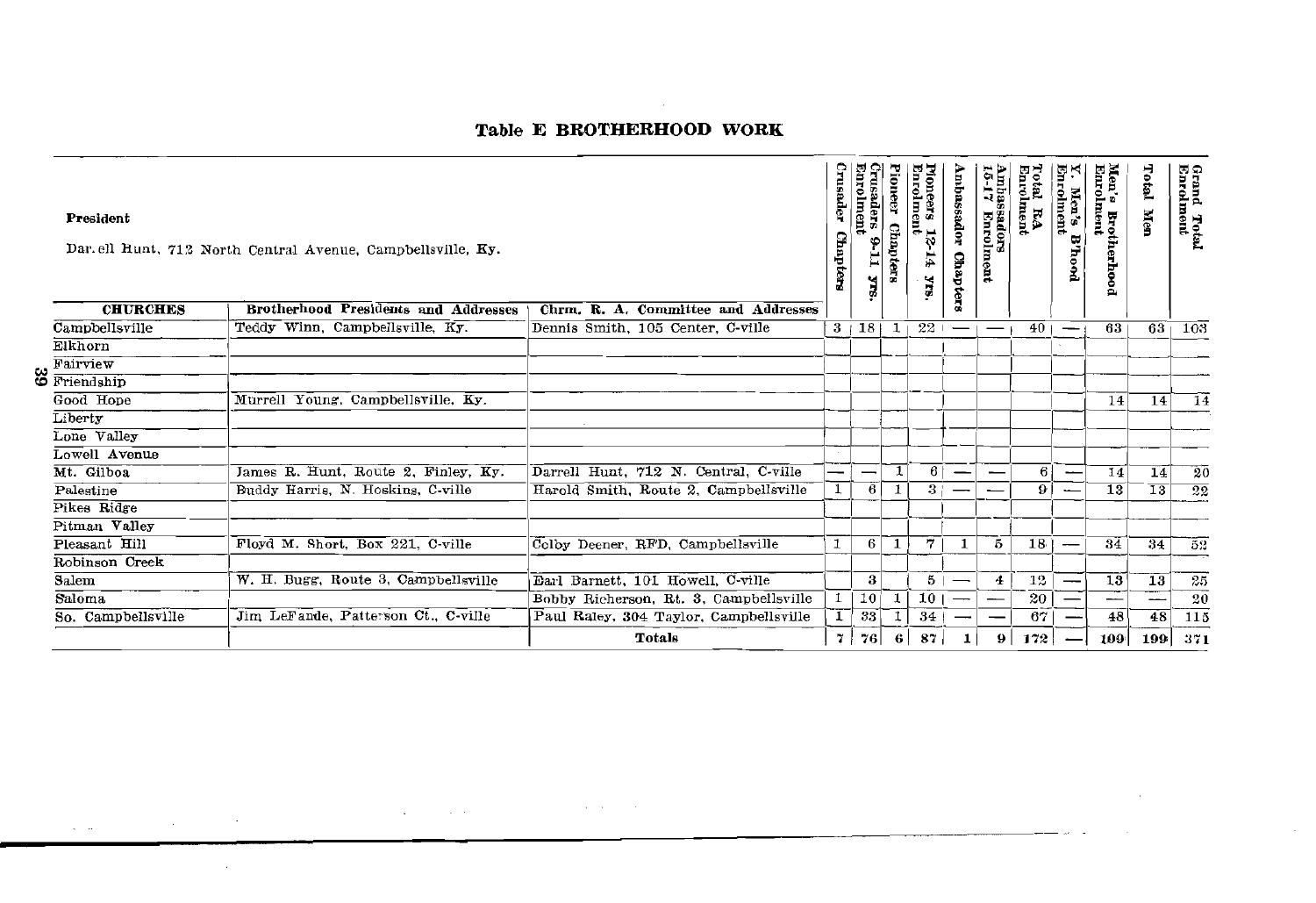# Table F WOMAN'S MISSIONARY UNION

 $\sim 100$ 

|                       | <b>Associational President</b><br><b>CHURCHES</b> | Mrs. Everett Lee, RFD, Campbellsville, Kentucky<br>W.M.U. Presidents and Addresses | æ<br><b>Nusery</b><br>ş  | Beginner<br>e<br>340 | Primary<br>g<br>S10 | Ungraded<br>g<br>Sig | Ω<br>Organizations | Imt.<br>S.<br>$\mathbf{a}$                                                                                             | Ungraded<br>6A<br>$\mathbf{s}_{10}$ | Ŧ,<br>φ<br><b>FWE</b><br>91Q | ុ<br>Ging<br>VMX<br>9.IO | nag<br>Lu≹<br>pope.<br>ΔÃ<br>$\mathbf{a}$ | SINM<br>Organizations | <b>Cotal</b><br>Organizations | H<br>Nursery<br>Enrlmt. | Beginner<br>$\mathbf{g}$<br>Enrlmt. | erinaary<br>g<br>Enrimt. | Ungraded<br>G<br>Enrimi | F<br>P<br>Enrolmen | Į.<br>$\mathbf{B}$<br>arelnent | Jngraded<br>ç,<br>Mariant | F<br>œ<br>VMX<br>Enrlmt | ş<br>Girls'<br>VALX<br><b>Enri</b> | Ungraded<br>VMX<br>Bart. | SWM<br>Pur       | Grand<br>Total<br>Enrimt. |
|-----------------------|---------------------------------------------------|------------------------------------------------------------------------------------|--------------------------|----------------------|---------------------|----------------------|--------------------|------------------------------------------------------------------------------------------------------------------------|-------------------------------------|------------------------------|--------------------------|-------------------------------------------|-----------------------|-------------------------------|-------------------------|-------------------------------------|--------------------------|-------------------------|--------------------|--------------------------------|---------------------------|-------------------------|------------------------------------|--------------------------|------------------|---------------------------|
|                       | Campbellsville                                    | Mrs. Russell Shaw, Matthew St., C-ville                                            | — 1                      | -14                  |                     | $1 -$                | -3                 |                                                                                                                        | $1 -$                               | ı                            | ---                      | --                                        | 11                    | 8                             | —— i                    |                                     | $10 12  - 36 12 -$       |                         |                    |                                |                           |                         | $81-$                              |                          | 111 189          |                           |
| Elkhorn               |                                                   |                                                                                    |                          |                      |                     |                      |                    |                                                                                                                        |                                     |                              |                          |                                           |                       |                               |                         |                                     |                          |                         |                    |                                |                           |                         |                                    |                          |                  |                           |
| $S_{\text{Pairview}}$ |                                                   |                                                                                    |                          |                      |                     |                      |                    |                                                                                                                        |                                     |                              |                          |                                           |                       |                               |                         |                                     |                          |                         |                    |                                |                           |                         |                                    |                          |                  |                           |
| Friendship            |                                                   | Mrs. L. M. Hamilton, Rt. 4, Campbellsville                                         | --                       |                      |                     |                      |                    |                                                                                                                        |                                     |                              |                          | ---                                       |                       | --                            |                         |                                     |                          |                         |                    |                                |                           |                         |                                    |                          | 13 <sub>1</sub>  | -13                       |
| Good Hope             |                                                   | Mrs. Ed Copley, Rt. 3, Campbellsville                                              | $\overline{\phantom{a}}$ |                      |                     |                      |                    |                                                                                                                        |                                     |                              |                          |                                           |                       | ň.                            |                         |                                     |                          |                         |                    |                                |                           |                         |                                    |                          | 25               | 25                        |
| Liberty               |                                                   |                                                                                    |                          |                      |                     |                      |                    |                                                                                                                        |                                     |                              |                          |                                           |                       |                               |                         |                                     |                          |                         |                    |                                |                           |                         |                                    |                          |                  |                           |
| Lone Valley           |                                                   |                                                                                    |                          |                      |                     |                      |                    |                                                                                                                        |                                     |                              |                          |                                           |                       |                               |                         |                                     |                          |                         |                    |                                |                           |                         |                                    |                          |                  |                           |
|                       | Lowell Avenue                                     | Mrs. John Reynolds, Star Rt. Campbellsville                                        |                          |                      |                     |                      |                    |                                                                                                                        |                                     |                              |                          |                                           |                       |                               | $5 -$                   |                                     | ┈                        | 10                      | 7                  | 6                              |                           |                         |                                    |                          | 23               | 53                        |
| Mt. Gilboa            |                                                   | Mrs. James Hunt, Rt. 2, Finley, Ky.                                                | --                       |                      |                     |                      |                    |                                                                                                                        |                                     |                              |                          |                                           |                       | $41-$                         |                         |                                     |                          | $\frac{5}{2}$           | 5                  | 4                              |                           |                         |                                    |                          | 26               | 40                        |
| Palestine             |                                                   | Mrs. Marshall Black, 206 Shreve, C-ville                                           | --                       |                      |                     |                      | 1                  |                                                                                                                        |                                     |                              |                          | 1                                         |                       |                               | 5(                      |                                     |                          | 12 10                   |                    | $\tau$                         | --                        |                         |                                    | - 81                     | 32               | 70                        |
| Pikes Ridge           |                                                   |                                                                                    |                          |                      |                     |                      |                    |                                                                                                                        |                                     |                              |                          |                                           |                       |                               |                         |                                     |                          |                         |                    |                                |                           |                         |                                    |                          |                  |                           |
|                       | Pitman Valley                                     |                                                                                    |                          |                      |                     |                      |                    |                                                                                                                        |                                     |                              |                          |                                           |                       |                               |                         |                                     |                          |                         |                    |                                |                           |                         |                                    |                          |                  |                           |
| Pleasant Hill         |                                                   | M s. Frank Noe, Rt. 3, Campbellsville                                              | ---                      |                      |                     | 1.                   |                    |                                                                                                                        |                                     |                              |                          |                                           |                       | $21-$                         |                         |                                     |                          | $\vert$ 5               |                    |                                | 7                         |                         |                                    |                          | 8                | -20                       |
|                       | Robinson Creek                                    | Mrs. Leonard Barnett, Rt. 5, Campbellsville                                        |                          |                      | ÷                   |                      |                    |                                                                                                                        |                                     |                              |                          |                                           |                       | $21 -$                        |                         |                                     |                          |                         |                    |                                |                           |                         |                                    |                          | 171              | 17                        |
| Salem                 |                                                   | Mrs. Helen Barnett, 101 Howell, C-ville                                            |                          |                      |                     |                      |                    |                                                                                                                        |                                     |                              |                          |                                           |                       | $1 -$                         |                         |                                     |                          |                         |                    |                                |                           |                         |                                    |                          | 91               | -9                        |
| Saloma                |                                                   |                                                                                    |                          |                      |                     |                      |                    |                                                                                                                        |                                     |                              |                          |                                           |                       |                               |                         |                                     |                          |                         |                    |                                |                           |                         |                                    |                          |                  |                           |
|                       | So. Campbellsville                                | Mrs. Leona Engle, 205 Walrut St., C-ville                                          | ---                      |                      |                     | $+1$ = = $-1$        | 1                  |                                                                                                                        |                                     |                              |                          |                                           |                       |                               |                         | $41 - 25$ --                        |                          |                         | 17 10              |                                |                           |                         |                                    |                          | 26               | -78                       |
|                       |                                                   | Totals                                                                             | — i                      | $-2+$                |                     |                      |                    | $1 \mid 5 \mid 7 \mid 5 \mid 2$ , $1 \mid - \mid 2 \mid 8 \mid 36 \mid - \mid 35 \mid 12 \mid 32 \mid 75 \mid 39 \mid$ |                                     |                              |                          |                                           |                       |                               |                         |                                     |                          |                         |                    |                                | -71                       |                         |                                    |                          | $8 - 16$ 290 514 |                           |

 $\sim$   $\sim$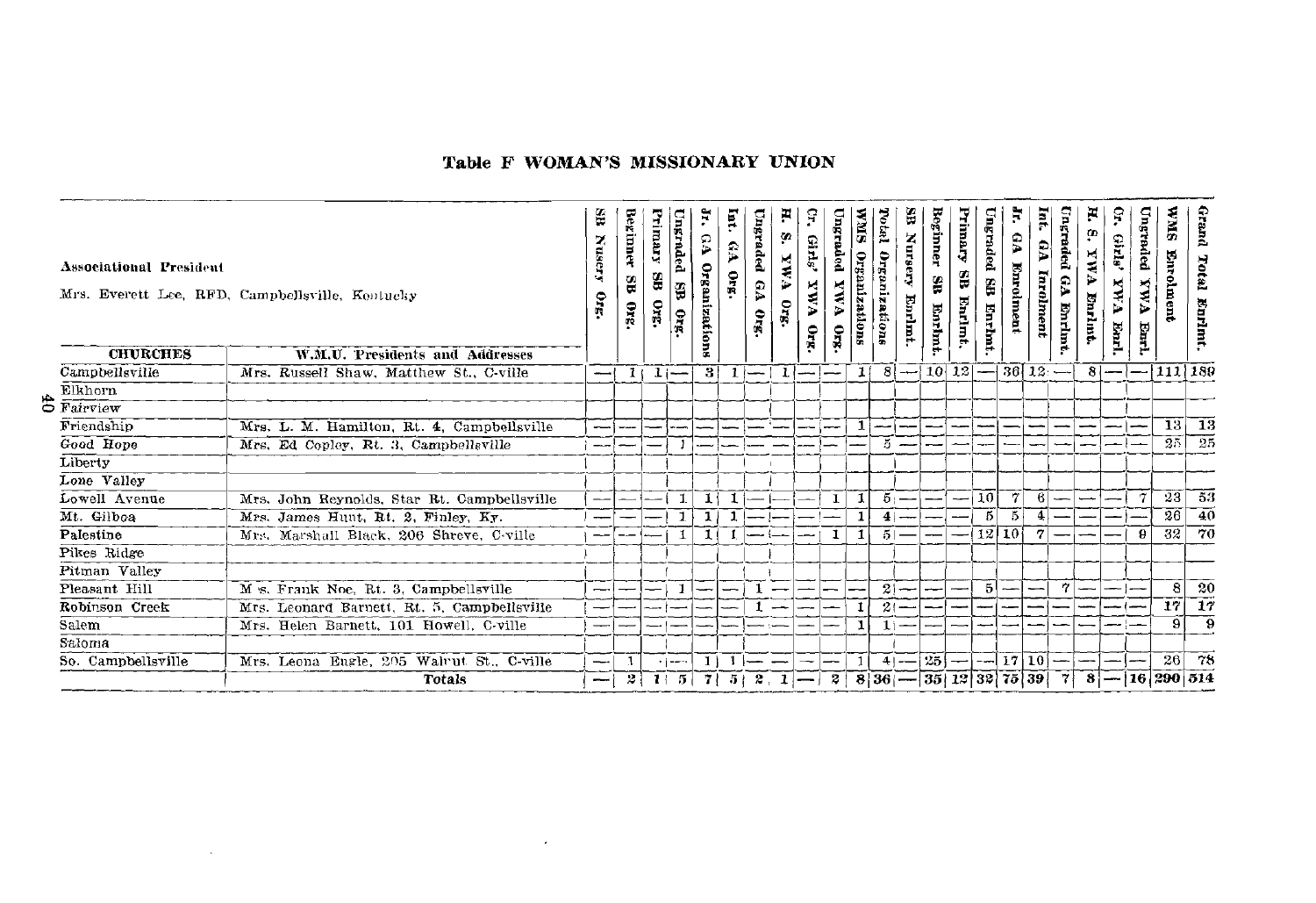|                                                                             |                             |          |       |                            |          |       |                             |          |       |          |          |               |          |          |                |          |          |       |                              |          |       |                        |          |       |          |          |       |          |          |       | $\mathbf{e}_i$ .      |          |
|-----------------------------------------------------------------------------|-----------------------------|----------|-------|----------------------------|----------|-------|-----------------------------|----------|-------|----------|----------|---------------|----------|----------|----------------|----------|----------|-------|------------------------------|----------|-------|------------------------|----------|-------|----------|----------|-------|----------|----------|-------|-----------------------|----------|
| $\sim$                                                                      | Beginner<br>Sunbeam<br>Band |          |       | Primary<br>Sunbeam<br>Band |          |       | Ungraded<br>Sunbeam<br>Band |          |       | 9A       | Junior   | mediate<br>ę4 | Linter-  |          | P <sub>9</sub> | Ungraded |          |       | <b>High</b><br>Sehool<br>YWA |          |       | Career<br>Griev<br>VWA |          | FMA   | Ungraded |          |       | SKA      |          |       | Grand<br><b>Total</b> |          |
| <b>Associational President</b><br>Mrs. Everett Lee, RFD Campbellsville, Ky. | Honor                       | Approved | Honor | Advanced                   | Approved | Honor | Advanced                    | Approved | Honor | Advanced | Panoaddy | Honor         | Advanced | Approved | Honor          | Advanced | Approved | Honor | Advanced                     | ралологр | Homor | Advanced               | Approved | Honor | Advanced | Approved | Honor | Advanced | Аррготеа | Honor | Advanced              | Approved |
| <b>CHURCHES</b><br><b>WMU Presidents and Addresses</b>                      |                             |          |       |                            |          |       |                             |          |       |          |          |               |          |          |                |          |          |       |                              |          |       |                        |          |       |          |          |       |          |          |       |                       |          |
| Campbellsville-Mrs. Russell Shaw, C-ville<br>Elkhorn-None                   |                             |          |       |                            |          |       |                             |          |       |          |          | -             |          |          |                |          |          |       |                              | ı        | --    |                        |          |       |          |          |       | 1        |          |       | 2 <sub>1</sub>        |          |
| Fairview-None                                                               |                             |          |       |                            |          |       |                             |          |       |          |          |               |          |          |                |          |          |       |                              |          |       |                        |          |       |          |          |       |          |          |       |                       |          |
| Friendship-Mrs. L. M. Hamilton Rt. 4, C-ville                               |                             |          |       |                            |          |       |                             |          |       |          |          |               |          |          |                |          |          |       |                              |          |       |                        |          |       |          |          |       |          |          |       |                       |          |
| Good Hope-Mrs. Ed Copley, Rt. 3, C-ville                                    |                             |          |       |                            |          |       |                             |          |       |          |          |               |          |          |                |          |          |       |                              |          |       |                        |          |       |          |          |       |          |          |       |                       |          |
| Liberty-None                                                                |                             |          |       |                            |          |       |                             |          |       |          |          |               |          |          |                |          |          |       |                              |          |       |                        |          |       |          |          |       |          |          |       |                       |          |
| Lone Valley-None                                                            |                             |          |       |                            |          |       |                             |          |       |          |          |               |          |          |                |          |          |       |                              |          |       |                        |          |       |          |          |       |          |          |       |                       |          |
| Lowell Ave.---Mrs. John Reynolds, RFD C-ville                               |                             |          |       |                            |          |       |                             |          |       |          |          |               |          |          |                |          |          |       |                              |          |       |                        |          |       |          |          |       |          |          |       |                       |          |
| Mt. Gilboa-Mrs. James Hunt. Rt. 2. Finley                                   |                             |          |       |                            |          |       |                             |          |       |          |          |               |          |          |                |          |          |       |                              |          |       |                        |          |       |          |          |       |          |          |       |                       |          |
| Palestine-Mrs, Marshall Black, C-ville                                      |                             |          |       |                            |          |       |                             |          |       |          |          |               |          |          |                |          |          |       |                              |          |       |                        |          |       |          |          |       |          |          |       |                       |          |
| Pikes Ridge-None                                                            |                             |          |       |                            |          |       |                             |          |       |          |          |               |          |          |                |          |          |       |                              |          |       |                        |          |       |          |          |       |          |          |       |                       |          |
| Pitman Valley-None                                                          |                             |          |       |                            |          |       |                             |          |       |          |          |               |          |          |                |          |          |       |                              |          |       |                        |          |       |          |          |       |          |          |       |                       |          |
| Pleasant Hill, Mrs. Frank Noe, Rt. 3, C-ville                               |                             |          |       |                            |          |       |                             |          |       |          |          |               |          |          |                |          |          |       |                              |          | ---   |                        |          |       |          |          |       |          |          |       |                       |          |
| Robinson Creek-Mrs. L. Barnett, Rt.5, C-ville                               |                             |          |       |                            |          |       |                             |          |       |          |          |               |          |          |                |          |          |       |                              |          |       |                        |          |       |          |          |       |          |          |       |                       |          |
| Salem-Mrs. Helen Barnett, C-ville                                           |                             |          |       |                            |          |       |                             |          |       |          |          |               |          |          |                |          |          |       |                              |          | --    |                        |          |       |          |          |       |          |          |       |                       |          |
| Saloma-None                                                                 |                             |          |       |                            |          |       |                             |          |       |          |          |               |          |          |                |          |          |       |                              |          |       |                        |          |       |          |          |       |          |          |       |                       |          |
| S. Campbellsville-Mrs. Leona Engle, C-ville                                 |                             |          |       |                            |          |       |                             |          |       |          |          |               |          |          |                |          |          |       |                              |          |       |                        |          |       |          |          |       |          |          |       |                       |          |
| Totals                                                                      |                             |          |       |                            |          |       |                             |          |       |          |          |               |          |          |                |          |          |       |                              |          |       |                        |          |       |          |          |       | 1        |          |       | $\mathbf{2}$          |          |

7

### Table G WOMAN'S MISSIONARY UNION

. The constraints of the constraints of the constraints of the constraints of the constraints  $\mathcal{L}_\text{c}$ **CALL CALL**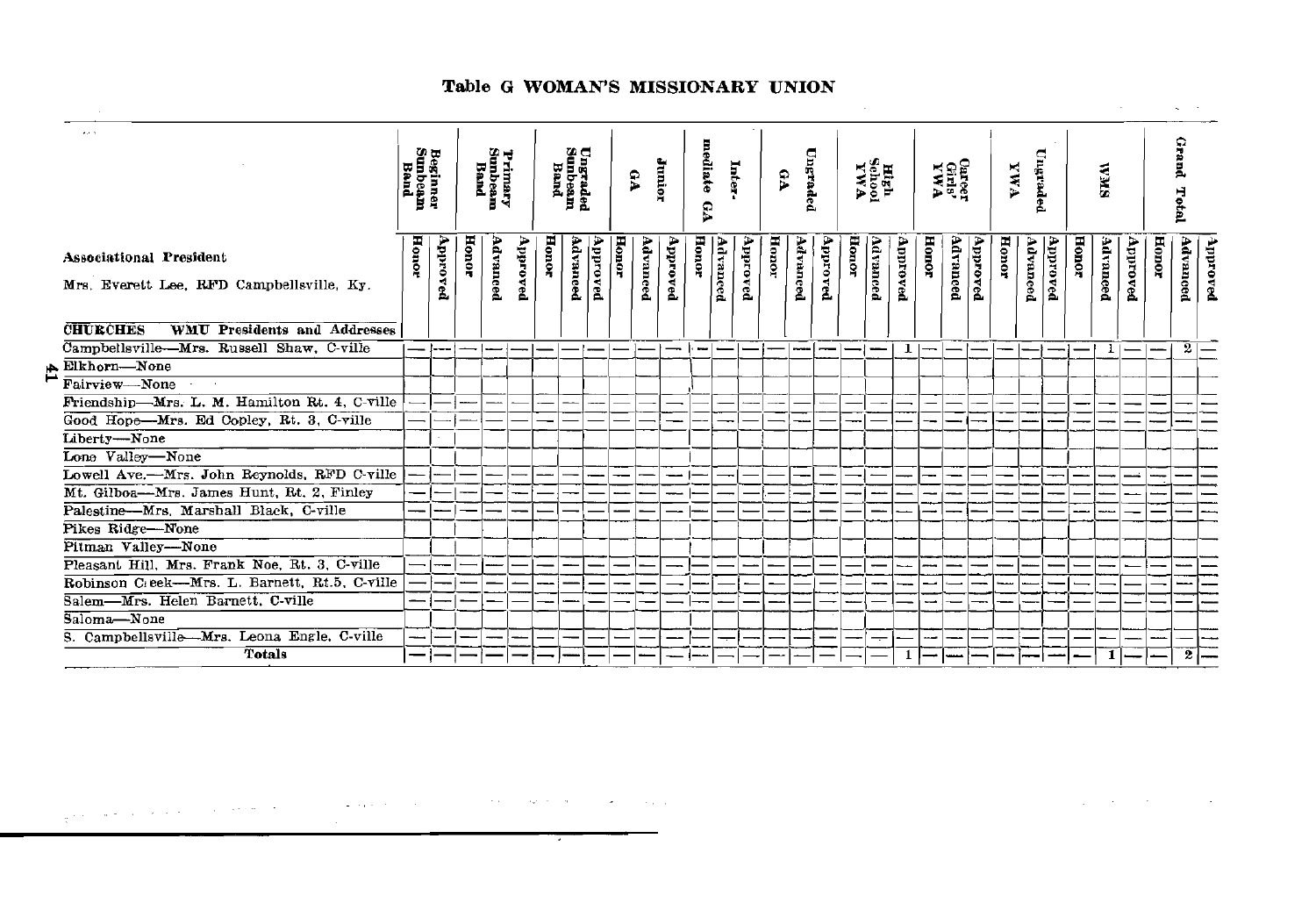| <b>CHURCHES</b>                    | CHURCH LIBRARIANS AND ADDRESSES                  | Pastor<br>valae<br>$\alpha^2$<br>å<br>Hom | Property<br>Pastor's<br>Value<br>요<br>Home<br>Including<br>Churc | tion.<br>terials<br>Money<br>Church<br>g<br>erty.<br>Construc<br>Ę | terial<br>ğ<br>y on Const<br>Property,<br>  Missions<br>Fi<br>P | Total<br>Pug<br>Chur<br>g<br>Year<br>g<br>Debt | <b>PORS</b><br>lave<br>Church<br>Library? | ă<br>umber<br>ó<br>Library<br>Baoks<br>Ē | Numb<br>Ohurel<br>Cibrary<br>ltems | Cooperative<br>% of Total<br>Program<br>Budget | Association<br>% of Total<br>Total<br><b>Mission</b><br>Budget | Number<br>Ministry<br>pasma<br>g)<br>Ļor | Grani<br>Anuit<br>Paston | g<br>anar<br>ation<br>ा<br>अध्य |
|------------------------------------|--------------------------------------------------|-------------------------------------------|------------------------------------------------------------------|--------------------------------------------------------------------|-----------------------------------------------------------------|------------------------------------------------|-------------------------------------------|------------------------------------------|------------------------------------|------------------------------------------------|----------------------------------------------------------------|------------------------------------------|--------------------------|---------------------------------|
| Campbellsville                     | None                                             | 32000                                     | 850000                                                           | 239.054 1837.                                                      |                                                                 | 105208                                         |                                           | Yes 300 Yes                              |                                    |                                                |                                                                |                                          | Yes                      |                                 |
| Elkhorn                            | None                                             | 10000                                     | 55000.                                                           | ∼                                                                  |                                                                 | 4444.                                          | No                                        | --                                       |                                    |                                                |                                                                |                                          | Yes No                   |                                 |
| Fairview                           | None                                             |                                           | 10000                                                            | ---                                                                | ---                                                             | $1000.$ No                                     |                                           |                                          |                                    | 2%                                             |                                                                |                                          | No No                    |                                 |
| $\overline{\mathbf{w}}$ Friendship | None                                             | 12500                                     | 37500                                                            | 648                                                                | --                                                              |                                                | Yes                                       | 40                                       |                                    | 15%                                            |                                                                |                                          | Yes No                   |                                 |
| Good Hope                          | Mrs. Syble Blevins, Campbellsville, Ky.          | 12000.                                    | 37000                                                            | 14000                                                              | --                                                              | 9000.                                          | Yes                                       | 113                                      |                                    | 15%                                            | 2%                                                             |                                          | Yes No                   |                                 |
| Liberty                            | None                                             | $\overline{\phantom{0}}$                  | 12000                                                            | 221                                                                |                                                                 | --                                             | Nο                                        |                                          |                                    | 4.12                                           | 3.09                                                           |                                          | No                       | No                              |
| Lone Valley                        | Ronald L. Burgess, Jr., C-ville College, C-ville |                                           | 18000                                                            | --                                                                 | ---                                                             | ---                                            | Yes                                       | 10                                       |                                    | 180.00                                         | 36.                                                            |                                          | No                       | N <sub>O</sub>                  |
| Lowell Avenue                      | None                                             | 9000                                      | 70000                                                            | --                                                                 | --                                                              | -                                              | No                                        |                                          |                                    | 7 <sub>1/2</sub>                               | .75                                                            |                                          | No                       | Yes                             |
| Mt. Gilboa                         | Mr.s. James R. Hunt, Rt. 2, Finley, Ky.          |                                           | 25000                                                            | 1575.                                                              |                                                                 | 600.                                           | Yes                                       | 223                                      |                                    | 93/4                                           | $3\frac{1}{4}$                                                 |                                          | Yes No                   |                                 |
| Palestine                          | None                                             |                                           | 40000                                                            | --                                                                 | --                                                              | --                                             | Yes                                       | ---                                      |                                    | 18%                                            | 2%                                                             |                                          | Yes Yes                  |                                 |
| Pikes Ridge                        | None                                             |                                           | 20000.                                                           | سدت                                                                |                                                                 | ----                                           | N <sub>0</sub>                            |                                          |                                    | 10%                                            | 5%                                                             |                                          | N <sub>0</sub>           | $\mathbf{N}_0$                  |
| Pitman Valley                      | None                                             |                                           | 8000                                                             | --                                                                 | --                                                              | $\overline{\phantom{0}}$                       | No                                        |                                          |                                    | 10%                                            | 2%                                                             |                                          | No.                      | No                              |
| Pleasant Hill                      | None                                             | 25000                                     | 200000                                                           | --                                                                 | --                                                              | ---                                            | $N_{\Omega}$                              | j                                        |                                    |                                                | 25 360.                                                        | 2                                        | Yes No                   |                                 |
| Robinson Creek                     | None                                             | 8000                                      | 48000                                                            | 1595.                                                              | --                                                              | --                                             | No                                        | --                                       |                                    |                                                |                                                                |                                          | Yes Yes                  |                                 |
| Salem                              | None                                             | 9000                                      | 29000.                                                           |                                                                    |                                                                 | $1100.$ No                                     |                                           |                                          |                                    | 10%                                            | $1\%$                                                          |                                          |                          | No                              |
| Saloma                             | None                                             |                                           | 18000                                                            |                                                                    |                                                                 | --                                             | No                                        | --                                       |                                    | 9%                                             | 1%                                                             |                                          | No                       | No                              |
| So. Campbellsville                 | Miss Doris Dickens, Rt. 1, Campbellsville, Ky.   | 15000                                     | 111500                                                           | ∼                                                                  |                                                                 | --                                             | Yes                                       | 200                                      |                                    | 12%                                            | 2%                                                             |                                          | $-$ No                   | Yes                             |
|                                    | <b>Totals</b>                                    |                                           | 132500. 1566500. 257093. 1837. 121352.                           |                                                                    |                                                                 |                                                |                                           | 886                                      |                                    |                                                |                                                                | 3                                        |                          |                                 |

 $\cdot$ 

# Table H BUILDING-CHURCH LIBRARY-GOALS FOR COMING YEAR-SPECIAL INFORMATION

 $\sim 100$ 

 $\sigma_{\rm{tot}}$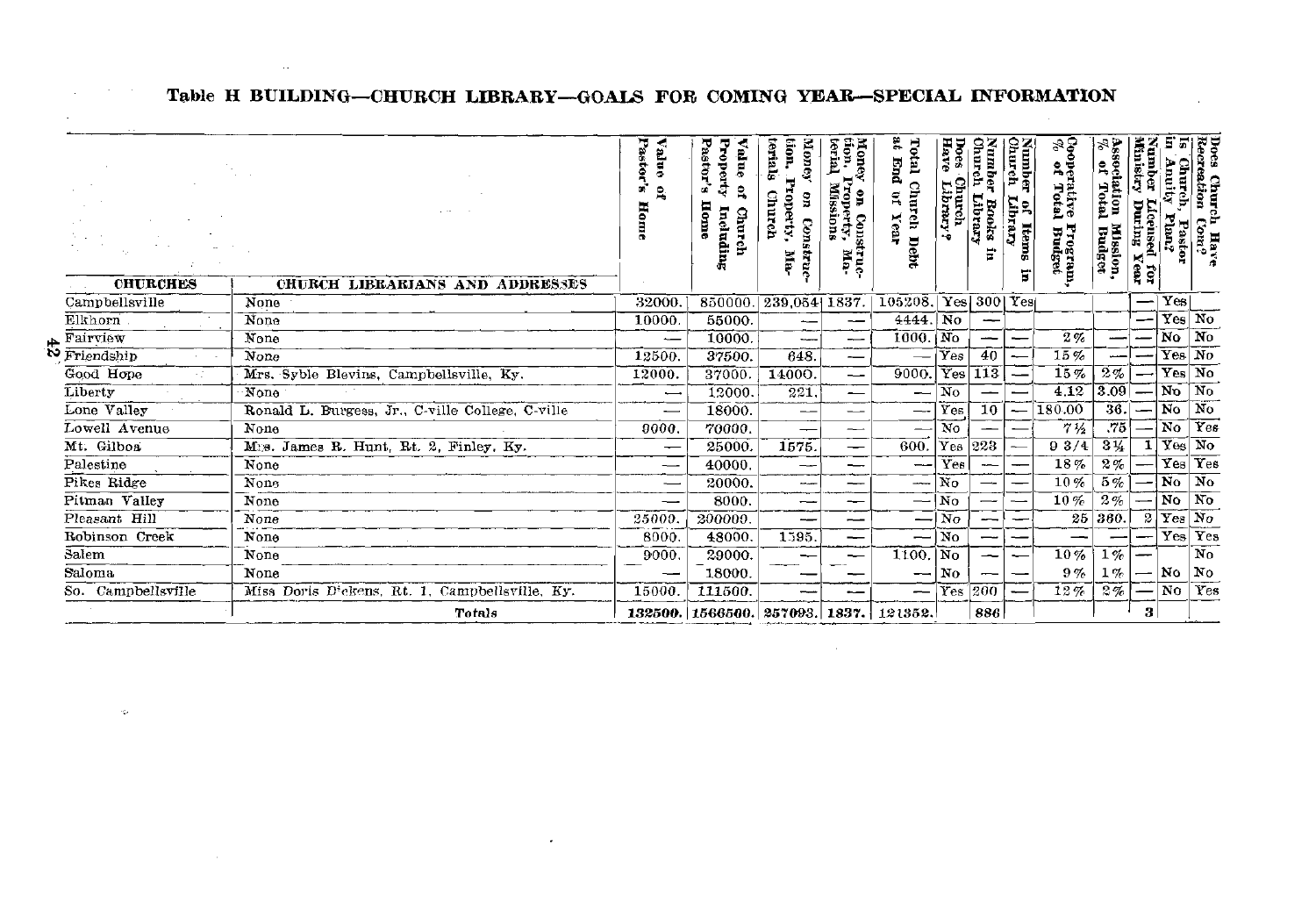| <b>Associational Treasurer</b><br>Vontress, Jones, Route 4, Campbellsville, Kentucky |                                                                  | È<br>Tota<br>Purposes<br>Receip<br>for | œ<br>Salary | Other<br>Staff<br><b>Church</b><br>Salaries | <b>Missions</b> Oper<br>by Church<br>Expenditures<br>ated<br>ខ | È<br><b>Other</b> | Grand<br>Local<br>Expenditu<br>Total |
|--------------------------------------------------------------------------------------|------------------------------------------------------------------|----------------------------------------|-------------|---------------------------------------------|----------------------------------------------------------------|-------------------|--------------------------------------|
| <b>CHURCHES</b>                                                                      | <b>TREASURERS AND ADDRESSES</b>                                  |                                        |             |                                             |                                                                |                   |                                      |
| Campbellsville                                                                       | George R. Buckner, 420 North Central Avenue, Campbellsville, Ky. | 118114                                 | 7200        | 12573                                       | 5126                                                           | 274867            | 299766                               |
| Elkhorn                                                                              | Edward Bright, Route 1, Campbellsville, Kentucky                 | 6755                                   | 3920        | 360                                         |                                                                | 395               | 6755                                 |
| Fairview                                                                             | Lewis Cox. Route 6. Campbellsville, Kentucky                     | 1499                                   | 900         | 120                                         | $\overline{\phantom{0}}$                                       | 414               | 1434                                 |
| <sup>9</sup> Friendship                                                              | Otha Blevins, Route 4, Campbellsville, Kentucky                  | 7374                                   | 2600        |                                             | --                                                             | 2567              | 5167                                 |
| Good Hope                                                                            | Wilson Morris, 402 Redman Avenue, Campbellsville, Kentucky       | 11647                                  | 3120        | 900                                         | $-$                                                            | 4815              | 8835                                 |
| Liberty                                                                              | Walter Wise, Route 6, Campbellsville, Kentucky                   | 5790                                   | 2950        | 180                                         |                                                                | 1865              | 4995                                 |
| Lone Valley                                                                          | Mrs. Bernard Fain, Route 5, Campbellsville, Kentucky             | 3342                                   | 1719        | 265                                         |                                                                | 871               | 2855                                 |
| Lowell Avenue                                                                        | Dennis Vaughn, Jr., 208 Jackson Street, Campbellsville, Kentucky | 14790                                  | 3748        | 829                                         |                                                                | 29879             | 34455                                |
| Mt. Gilboa                                                                           | Edgar Russell, Route 2, Finley, Kentucky                         | 8063                                   | 2737        | 175                                         | —                                                              | 3695              | 6607                                 |
| Palestine                                                                            | Dillard Rafferty, Route 2, Campbellsville, Kentucky              | 24221                                  | 3983        | 1089                                        |                                                                | 3161              | 8233                                 |
| Pikes Ridge                                                                          | E. O. Clark, Route 5, Campbellsville, Kentucky                   | 5720                                   | 2700        | 380                                         | $- - -$                                                        | 770               | 3850                                 |
| Pitman Valley                                                                        | Herman Colvin, Route 2, Campbellsville, Kentucky                 | 2176                                   | 1200        |                                             | –                                                              | 551               | 1751                                 |
| Pleasant Hill                                                                        | Wayne Kessler, Route 3, Campbellsville, Kentucky                 | 31991                                  | 6600        | 2950                                        | $\overline{\phantom{0}}$                                       | 7940              | 17490                                |
| Robinson Creek                                                                       | Howard Lewis, Route 1, Campbellsville, Kentucky                  | 8249                                   | 3120        | $\overline{\phantom{m}}$                    | $\cdots$                                                       | 707               | 3827                                 |
| Salem                                                                                | Arthur Antle, Route 4, Campbellsville, Kentucky                  | 8517                                   | 2980        |                                             | ---                                                            | 4565              | 7505                                 |
| Saloma                                                                               | E. A. Noe, Route 3, Campbellsville, Kentucky                     | 5417                                   | 2600        | 232                                         | —                                                              | 2232              | 5064                                 |
| South Campbellsville                                                                 | James Shipp. 422 South Central Avenue. Campbellsville, Kentucky  | 31521                                  | 5100        | 2695                                        | ---                                                            | 17657             | 25422                                |
|                                                                                      | Totals                                                           | 295186                                 | 57177       | 22718                                       | 5126                                                           | 356951            | 444011                               |

# Table I TOTAL RECEIPTS AND LOCAL EXPENDITURES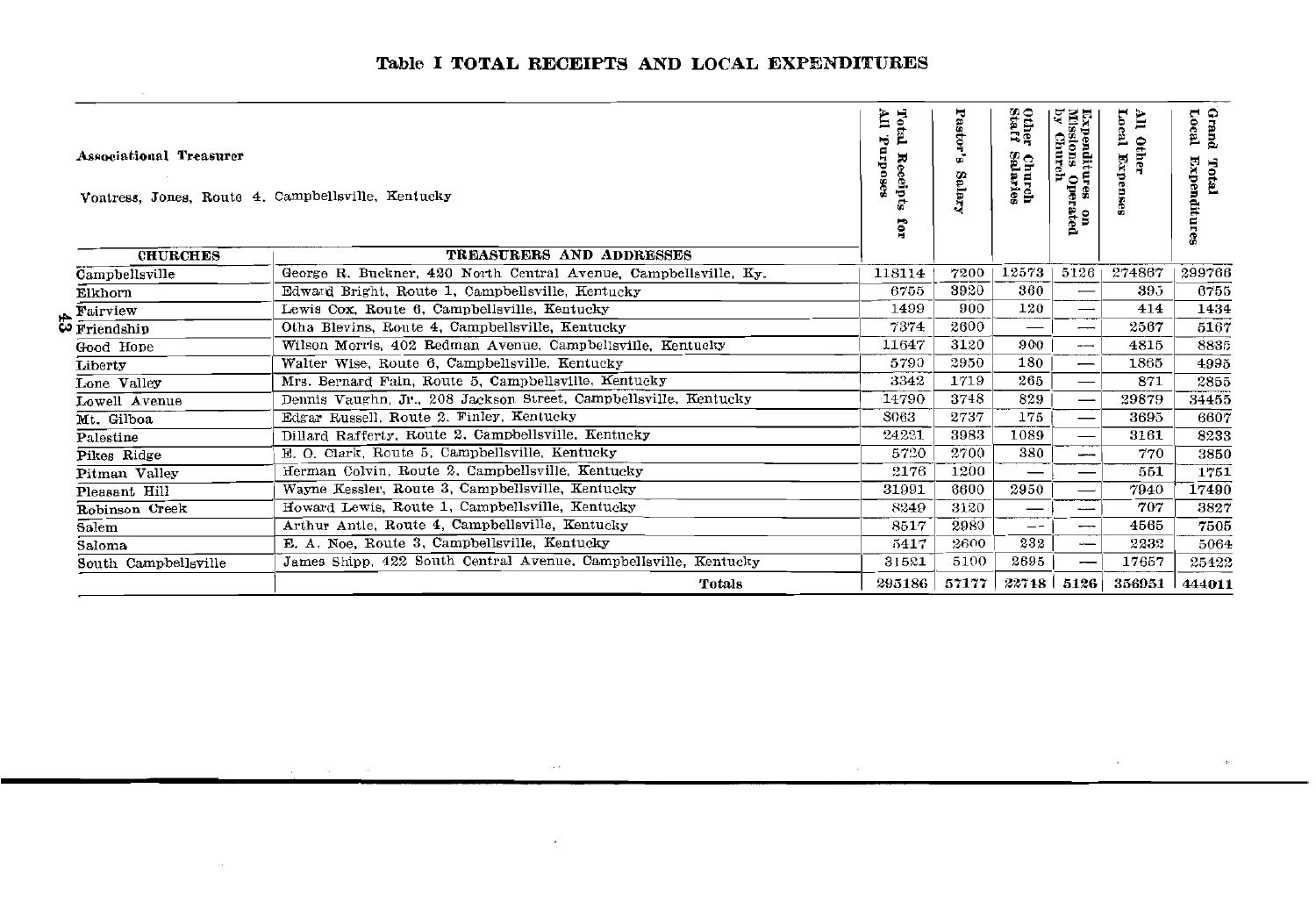# **Table J MISSION EXPENDITURES**

 $\mathcal{L}^{\mathcal{L}}(\mathcal{L}^{\mathcal{L}}(\mathcal{L}^{\mathcal{L}}(\mathcal{L}^{\mathcal{L}}(\mathcal{L}^{\mathcal{L}}(\mathcal{L}^{\mathcal{L}}(\mathcal{L}^{\mathcal{L}}(\mathcal{L}^{\mathcal{L}}(\mathcal{L}^{\mathcal{L}}(\mathcal{L}^{\mathcal{L}}(\mathcal{L}^{\mathcal{L}}(\mathcal{L}^{\mathcal{L}}(\mathcal{L}^{\mathcal{L}}(\mathcal{L}^{\mathcal{L}}(\mathcal{L}^{\mathcal{L}}(\mathcal{L}^{\mathcal{L}}(\mathcal{L}^{\mathcal{L$ 

| <b>CHURCHES</b>      | <b>CLERK OF CHURCH AND ADDRESSES</b>                    | Cooperativ.<br>Program | Associational<br>Missions | State<br>Designated :<br>Biato Mission<br>n. | Mission<br>Designated<br>Boa<br>$\ddot{\bullet}$<br>ž.<br>Hon | Mission<br>Designated<br>Board<br><br>ă<br>œ<br>ğ | Education,<br>Designated<br>Schools<br>Christian | Children's<br>Designated<br>ш | Hospitals<br>Designated  | Designated<br>Homes<br>ដូ<br>Aged | Other<br>Objects<br>Designated | Expen<br>Fotal<br>ditures<br>ğ.<br>ğ. |
|----------------------|---------------------------------------------------------|------------------------|---------------------------|----------------------------------------------|---------------------------------------------------------------|---------------------------------------------------|--------------------------------------------------|-------------------------------|--------------------------|-----------------------------------|--------------------------------|---------------------------------------|
| Campbellsville       | Woodruff T. Chandler, 206 Bell, Campbellsville, Ky.     | 13975                  | 520 <sub>1</sub>          | 285                                          | 695                                                           | 2306                                              | 2460                                             | 922                           | 340                      | 100                               | 60                             | 21663                                 |
| Elkhorn              | Miss Fay Arnold, RFD, Elkhorn, Kv.                      | 100                    | 72                        | $\overline{\phantom{0}}$                     | --                                                            | 86                                                | 116                                              | 55                            | 19                       | $\overline{\phantom{0}}$          | --                             | 448                                   |
| Fairview             | Mrs. Carl Dugger, Route 6, Campbellsville, Ky.          | 94                     | 25                        | $\overline{\phantom{0}}$                     | $\overline{\phantom{a}}$                                      |                                                   | -                                                | 23                            | --                       | $\overline{\phantom{a}}$          | ---                            | 142                                   |
| Friendship           | Dennis Kessler, Route 4. Campbellsville, Ky.            | 844                    | 120                       | $\overline{\phantom{a}}$                     | --                                                            | 731                                               | 552                                              | 172                           | 68                       | -                                 | --                             | 2487                                  |
| Good Hope            | R. T. McFarland, Route 2, Finley, Ky.                   | 1257                   | 168                       | 30                                           | 54                                                            | 97                                                | -                                                | 113                           | 20                       | -                                 | 66                             | 1804                                  |
| Liberty              | Marvin Wise, Route 6, Campbellsville, Ky.               | 200                    | 125                       | $\overline{\phantom{0}}$                     |                                                               |                                                   | 100                                              | 50                            | 50                       | —                                 | --                             | 5.35                                  |
| Lone Valley          | Mrs. Sarah S. Hubbard, Route 5. Campbellsville, Ky.     | 180                    | 36                        |                                              | 18                                                            | —                                                 | 65                                               | -                             | 21                       | ---                               |                                | 2075                                  |
| Lowell Avenue        | Bert Daugherty, 625 Shawnee Dr., Campbellsville, Ky.    | 484                    |                           | 34                                           | 77                                                            | 174                                               | -                                                | --                            | --                       |                                   | --                             | 769                                   |
| Mt. Gilboa           | Carl Ray Wise, Route 2, Finley, Ky.                     | 707                    | 234                       | 65                                           | 60                                                            | 179                                               | $\boldsymbol{2}$                                 | 54                            | 70                       | –                                 | —                              | 1569                                  |
| Palestine            | Elwood Kessler, Route 2. Campbellsville, Ky.            | 2450                   | 289                       | 38                                           | 30                                                            | 53                                                | 1774                                             | 280                           | 19                       |                                   | 75                             | 4999                                  |
| Pikes Ridge          | Elmer Perkins, Route 5, Campbellsville, Ky.             | 403                    | 288                       | --                                           | 188                                                           | 189                                               | 105                                              | 231                           | 133                      | ---                               | 55                             | 1531                                  |
| Pitman Valley        | John M. Rafferty, Route 2. Campbellsville, Ky.          | 207                    | 1.8                       | --                                           | –                                                             | —                                                 |                                                  | 35                            | —                        | ---                               |                                | 260                                   |
| Pleasant Hill        | D. W. Crawley, Jr., Lebanon, Ky.                        | 5911                   | 310                       | 12                                           | 217                                                           | 861                                               | 1596                                             | 390                           | 163                      | ---                               | 2151                           | 11610                                 |
| Robinson Creek       | Jodie Mings, Route 1, Campbellsville, Kv.               | 705                    | 60                        | $-$                                          | 43                                                            | 55                                                | $\overline{\phantom{a}}$                         | 118                           | —                        | —                                 | 33                             | 1013                                  |
| Salem                | Harvey Antle, Route 4, Campbellsville, Ky.              | 585                    | 61                        | 17                                           | 39                                                            | 32                                                | 110                                              | 60                            | $\overline{\phantom{0}}$ |                                   | —                              | 903                                   |
| Saloma               | J. T. Bland, 303 Meadowb ook Dr., Campbellsville, Kv.   | 416                    | 53                        | 8                                            | 18                                                            | 37                                                | 250                                              | --                            | $\overline{\phantom{0}}$ |                                   | $\overline{\phantom{0}}$       | 781                                   |
| South Campbellsville | Mrs. James B. Grammer. 803 Central, Campbellsville, Ky. | 4898                   | 528                       | 10                                           | 17                                                            | 342                                               | 959                                              | 171                           | 15                       |                                   | 15                             | 6957                                  |
|                      | <b>Totals</b>                                           | 33416                  | 2847                      | 499                                          | 1456                                                          | 5142                                              | 8089                                             | 2674                          | 918                      | 100                               | 2455                           | 59536                                 |

 $\sim$